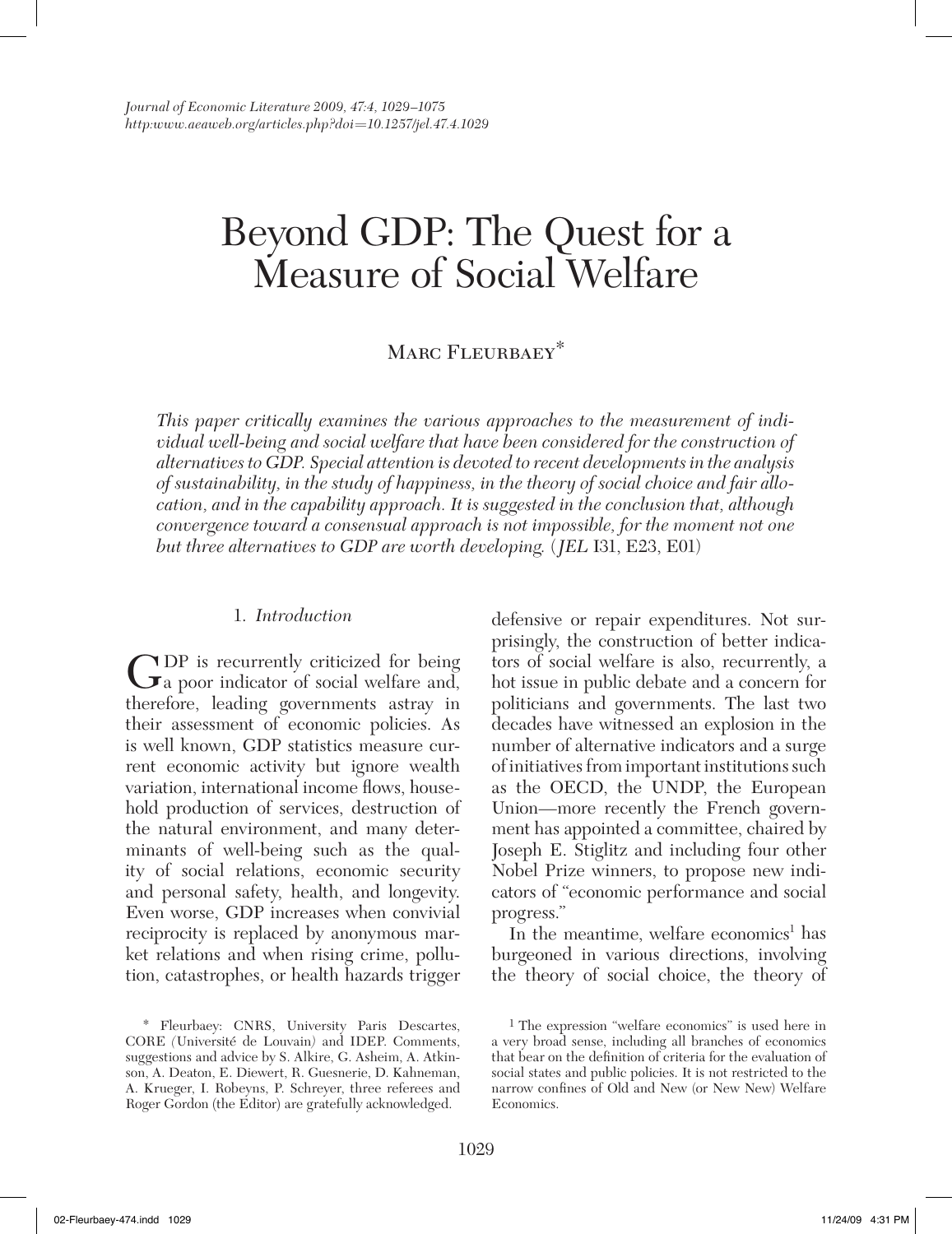fair allocation, the capability approach, the study of happiness and its determinants, in conjunction with new developments in the philosophy of social justice and the psychology of well-being. These conceptual developments provide new analytical tools that may be directly useful for concrete measurements. About a decade ago, Daniel T. Slesnick (1998) made the following observation: "While centrally important to many problems of economic analysis, confusion persists concerning the relationship between commonly used welfare indicators and well-established theoretical formulations" (p. 2108). It is probably safe to say that much the same now holds about the relationship between concrete measures of welfare—old, new, and potential—and upto-date theories. It appears timely to ask what the existing academic literature has to say about alternatives to GDP.

The practical importance of a measure of social welfare can hardly be overstated. Policy decisions, cost–benefit analyses, international comparisons, measures of growth, and inequality studies constantly refer to evaluations of individual and collective wellbeing. The fact that monetary measures still predominate in all such contexts is usually interpreted as imposed by the lack of a better index rather than reflecting a positive consensus.

The purpose of this paper is, in the light of state-of-the-art welfare economics, to examine the pros and cons of the main alternative approaches to the measurement of social welfare from the perspective of policy evaluation as well as international and intertemporal comparisons. Four approaches are discussed here. First, there is the idea of a "*corrected GDP*" that would take account, in particular, of nonmarket aspects of well-being and of sustainability concerns. As will be explained here, a basic problem for this approach is that its starting point, national income, as a candidate for a measure of social welfare, is much less supported by economic theory than is commonly assumed. The extension of this approach to intertemporal welfare as attempted in "green" accounting adds even more complications. In view of recent developments in the theory of social choice and fairness, it will be argued that the idea of a "corrected GDP" is still defendable but implies different accounting methods than usually thought. Second, there is the idea of "*Gross National Happiness*," which has been revived by the burgeoning happiness studies. It will be argued here that the happiness revolution might, instead of bringing about the return of "utility," ultimately condemn this concept for being simplistic, and reveal that subjective well-being cannot serve as a metric for social evaluation without serious precautions. Third, there is the "*capability approach*" proposed by Amartya Sen, primarily as a framework for thinking rather than a precise method of measurement. This approach has now inspired a variety of applications, but most of its promoters are reluctant to seek a synthetic index, a famous exception being the Human Development Index (HDI). It will be argued here that a key aspect of this problem is whether individual valuations of the relevant dimensions of capability can and should be taken into account an issue over which a dialogue with the two previous approaches might prove very useful. Fourth, there is the growing number of "*synthetic indicators*" that, following the lead of the HDI, are constructed as weighted averages of summary measures of social performance in various domains. It will be argued here that, if the three other approaches were fully exploited, there would be little reason to keep this fourth approach alive because it is ill-equipped to take account of the distribution of well-being and advantage among the members of society.

The paper is structured as follows. Sections 2–4 deal with monetary measures that are linked to the project of a corrected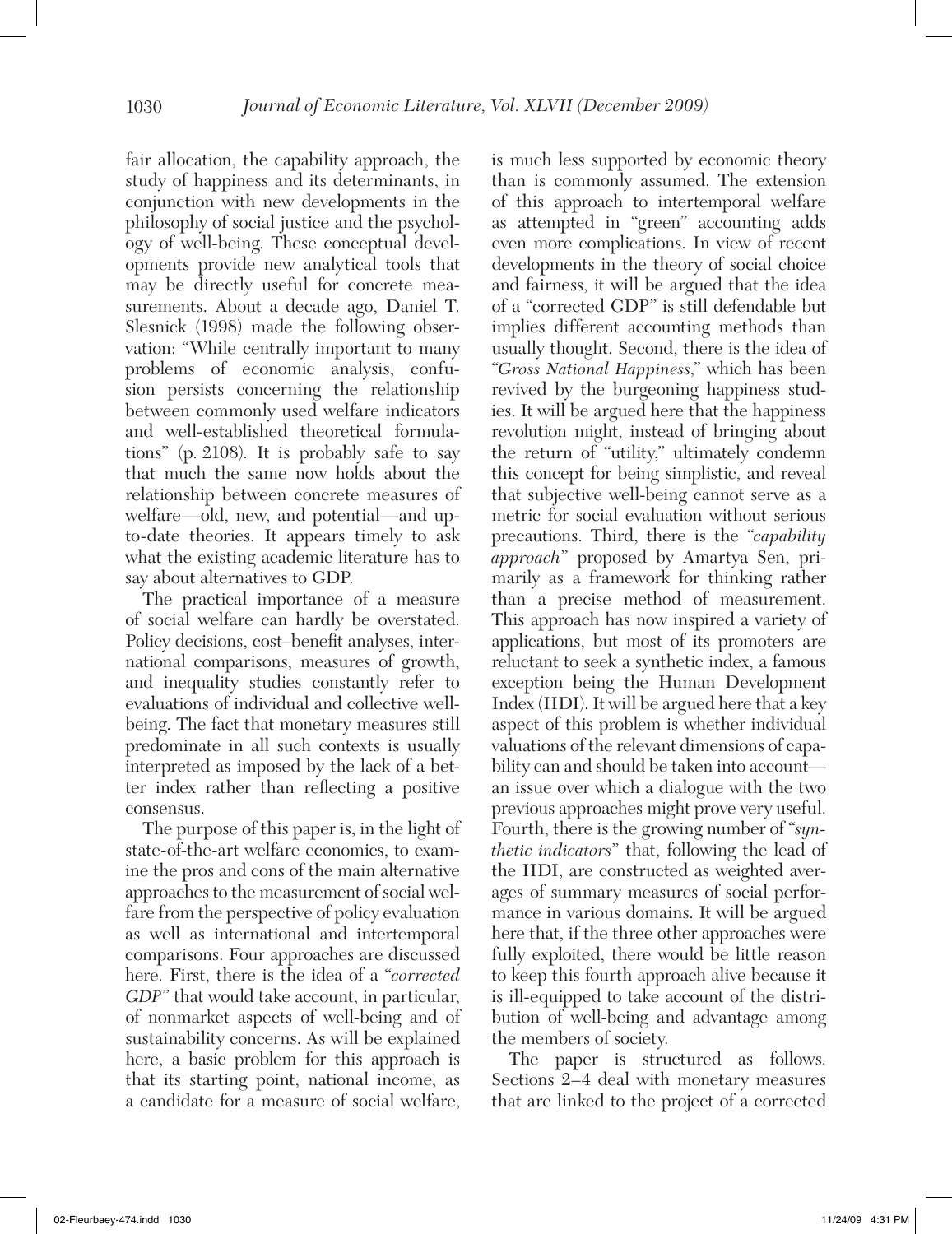GDP. Section 2 revisits the classical results involving the value of total consumption and usually invoked in justification of GDP-like measures. This appears important because some of these results are often exaggerated, while others are little known or even susceptible of developments in future research. Section 3 is devoted to the intertemporal extension of this approach, as featured in the Net National Product (NNP) and "green" accounting. Section 4 turns to measures based on willingness-to-pay and moneymetric utilities, highlighting the connection with recent developments in the theory of social choice and fairness. This section also briefly discusses cost–benefit analysis, which is an important tool for policy evaluation. Sections 5–7 are devoted to the nonmonetary approaches, namely, synthetic indicators such asthe HDI(section 5), happiness studies and the various possible indexes of subjective well-being (section 6), and the capability approach (section 7). Section 8 makes concluding remarks about the relative strengths and weaknesses of the various approaches analyzed in the paper and the prospects for future developments and applications.

#### 2. *Monetary Aggregates Revisited*

The project of correcting GDP has been often understood, after William D. Nordhaus and James Tobin's (1973) seminal work, as adding or subtracting terms that have the same structure as GDP, i.e., monetary aggregates computed as quantities valued at market prices or at imputed prices in case market prices are not available.<sup>2</sup> As we will see in this section, economic theory is much less supportive of this approach than usually

thought by most users of national accounts. Many official reports swiftly gloss over the fact that economic theory has established total income as a good index of social welfare under some assumptions (which are usually left unspecified). To be sure, there is a venerable tradition of economic theory that seeks to relate social welfare to the value of total income or total consumption.3 Most of that theory, however, deals with the limited issue of determining the sign of the welfare change rather than its magnitude, not to mention the level of welfare itself. In this perspective, the widespread use of GDP per capita, corrected or uncorrected, as a cardinal measure allowing percentage scaling of differences and variations appears problematic.<sup>4</sup> In this section, I review the old and recent arguments for and against monetary aggregates as social welfare indicators.

#### 2.1 *A Revealed Preference Argument*

Start from the revealed preference argument that, assuming local nonsatiation, if a consumer chooses a commodity bundle *x* (with  $\ell$  different commodities) in a budget set defined by the price vector  $p$ , then  $x$  is revealed preferred to all bundles *y* such that  $py < px$ . If *x* is interior and assuming differentiability, for an infinitesimal change  $dx$ ,  $x +$ *dx* is strictly preferred to *x* by the consumer if and only if *pdx* > 0. Note the importance of the interiority assumption here. If the consumer does not consume some of the goods,  $pdx > 0$  is compatible with a decrease in satisfaction. To simplify matters, we suppose

<sup>2</sup> Nordhaus and Tobin (1973) set out to compute "a comprehensive measure of the annual real consumption of households. Consumption is intended to include all goods and services, marketed or not, valued at market prices or at their equivalent in opportunity costs to consumers" (p. 24).

<sup>3</sup> Earlier surveys can be found in Sen (1979) and Slesnick (1998).

<sup>4</sup> Although welfare economists have often defined their task as finding an ordinal ranking of social welfare rather than a quantitative index, most people seem to think otherwise, as illustrated by the way GDP is used. Obviously, it would be valuable to have a meaningful scale of social welfare, and several indicators discussed in this paper (equivalent income, *U*-index, HDI) have this property.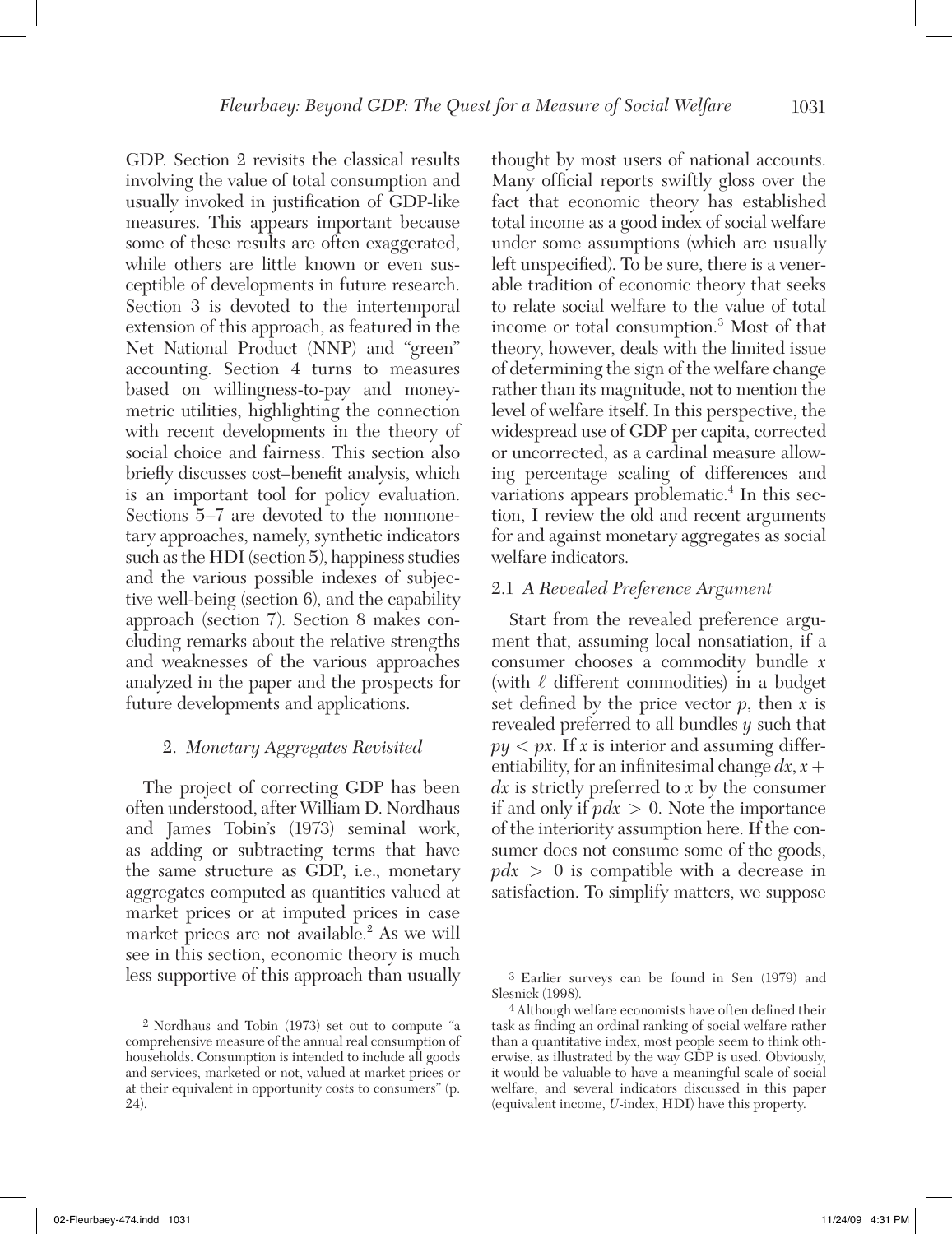in this section that commodity bundles are elements of  $\mathbb{R}^{\ell}_+$ .

The revealed preference argument can be extended to social welfare  $W(u_1(x_1),...,u_n(x_n))$ and total consumption  $X = x_1 + \ldots + x_n$  under various sets of assumptions. One approach consists in considering a representative agent who consumes *X* and whose utility  $U(X)$  is identified with social welfare. This approach is quite discredited. Even when the aggregate demand is consistent with the behavior of a representative agent, there is little reason to identify the representative agent's revealed preferences with social welfare. As stressed in Kirman (1992), the representative agent can appear to be better off even when all individual members of the population are actually made worse off.<sup>5</sup>

Another approach, due to Paul A. Samuelson (1956), consists in assuming that *X* is optimally distributed, in the sense that  $(x_1, \ldots, x_n)$  maximizes  $W(u_1(x_1), \ldots, u_n(x_n))$ subject to the constraint  $x_1 + \ldots + x_n = X$ . Under this assumption there is a welfare function that depends on total consumption:

(1) 
$$
W^*(X) = \max W(u_1(x_1), ..., u_n(x_n))
$$
  
s.t.  $x_1 + ... + x_n = X$ .

It is much like a utility function and can serve to apply the revealed preference argument to total consumption for the evaluation of market allocations. The limitation of this approach is that it is not realistic to assume that consumption or wealth can be redistributed at will by lump-sum transfers (as is implicit in positing that the only constraint is  $x_1 + \ldots + x_n = X$ , and that the status quo is socially optimal. Dropping either of these two assumptions invalidates the approach. When

the status quo is not optimal, an improvement in social welfare is even compatible, obviously, with a decrease in total consumption, not just a decrease in the value of total consumption. When redistribution is made by distortionary taxes, at a second-best optimum the social marginal value of income for different individuals typically remains unequal, so that a change of allocation that favors individuals with greater social marginal value may improve social welfare even if the market value of total consumption is reduced.

## 2.2 *Decomposing Welfare*

A third approach consists in decomposing social welfare into a sum and a distributive component. Focusing on the sum can then be justified as legitimate under the explicit proviso that one ignores the distributional aspect of social welfare. Consider a simple social welfare function defined directly on expenditures or incomes,  $W(m_1, \ldots, m_n)$ , and assumed to be increasing in each argument. Following Serge-Christophe Kolm (1969) and Anthony B. Atkinson (1970), one may compute the equally distributed equivalent  $e(m_1, \ldots, m_n)$ , defined as the amount of income which, equally given to all individuals, yields the same social welfare as the distribution  $(m_1, \ldots, m_n)$ . Formally,  $e(m_1, \ldots, m_n)$  is equal to the solution *x* to the equation:

$$
W(x,\ldots,x)=W(m_1,\ldots,m_n).
$$

As the solution *x* increases with the value of  $W(m_1, \ldots, m_n)$ , the function  $e(m_1, \ldots, m_n)$ is ordinally equivalent to  $W(m_1, \ldots, m_n)$ . For inequality averse social preferences,  $e(m_1, \ldots, m_n)$  is less than the average income. This makes it possible to write the decomposition

(2) 
$$
e(m_1,...,m_n) = \frac{1}{n} \sum_i m_i \times \frac{e(m_1,...,m_n)}{\frac{1}{n} \sum_i m_i}
$$
,

<sup>5</sup> Intuitively, because the representative agent compares much larger bundles than the agents, it may, with quite different preferences, have a demand that mimics the sum of individual demands over a large range of prices.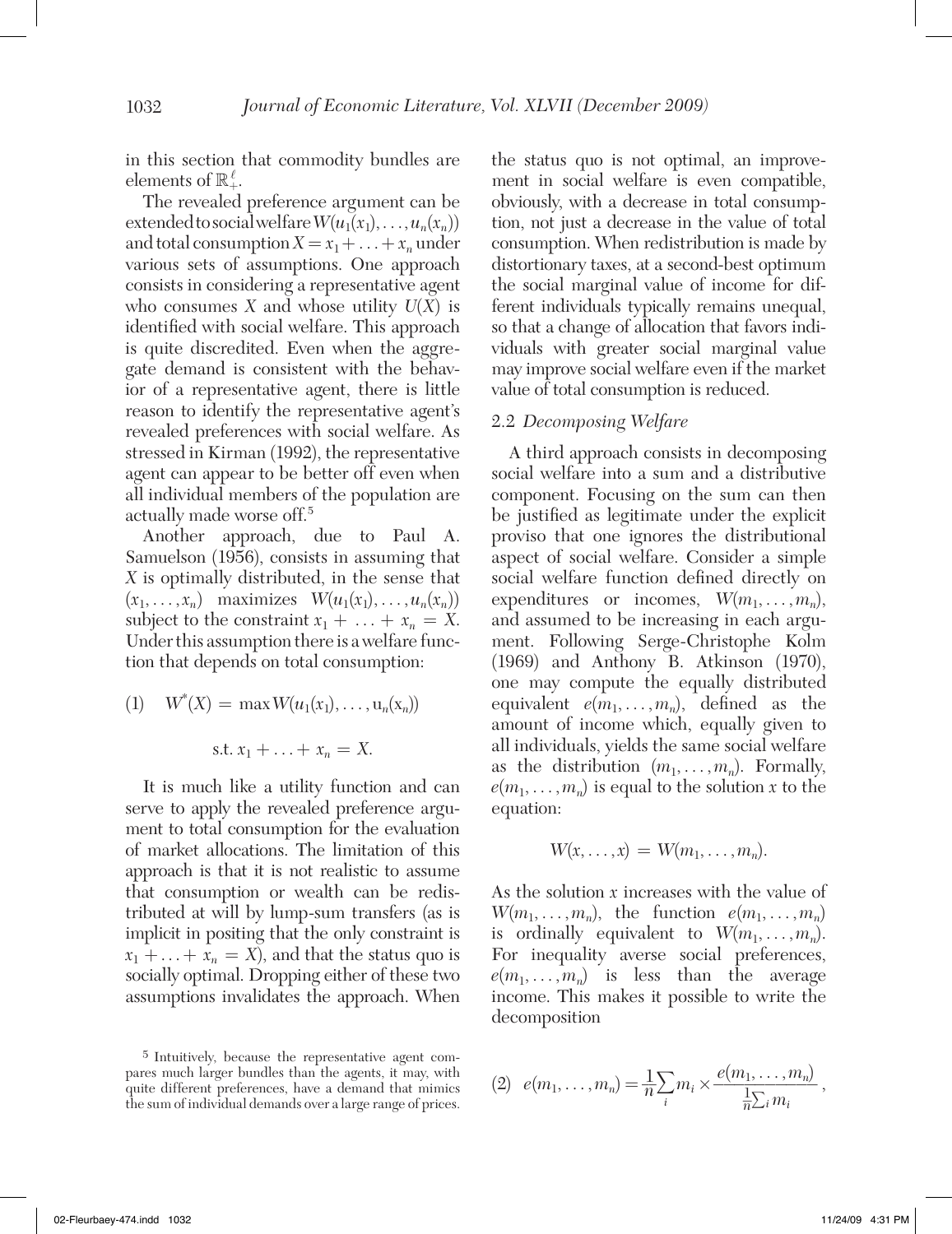in which the second term captures distributional preferences and the first term is, as desired, a multiple of total income. This kind of decomposition can be generalized but if one wants to have a term representing total or average income or expenditure, the argument of the function *W* must be the vector of incomes or expenditures, which is rather restrictive.<sup>6</sup>

There are other ways to make total expenditures appear in a decomposition. Slesnick (1998) proposes an additive decomposition of social welfare based on Robert A. Pollak's (1981) social expenditure function. This function is defined as follows, with a reference price vector *p*\*:

(3) 
$$
V(x_1,...,x_n) = \min p^*(y_1 + ... + y_n)
$$

s.c.  $W(u_1(y_1), \ldots, u_n(y_n)) \geq W(u_1(x_1), \ldots, u_n(x_n)).$ 

Under mild regularity conditions, this function is well defined and is ordinally equivalent to  $W(u_1(x_1), \ldots, u_n(x_n))$ . The first term in Slesnick's decomposition is the value of Pollak's social expenditure function at *p*\* for the maximum level of social welfare that could be obtained by redistributing the total income at  $(x_1, \ldots, x_n)$  at current prices. If  $(x_1, \ldots, x_n)$  is a market allocation with current prices  $p^*$ , this equals  $p^*X$ . The second term is the difference between  $V(x_1, \ldots, x_n)$ and the first term. Dale W. Jorgenson (1990) makes a similar decomposition in a multiplicative fashion—the first term is total expenditure and the second term is the ratio of Pollak's social expenditure function to total expenditure:

(4) 
$$
V(x_1,...,x_n) = p^*X \times \frac{V(x_1,...,x_n)}{p^*X}
$$

6 This respects individual preferences only if prices are fixed (or at least relative prices, if income is deflated), and aversion to income inequality is defensible only if individuals do not have substantially unequal needs.

A related kind of decomposition has been proposed earlier by J. de V. Graaff (1977). He computes an efficiency index as the smallest fraction of any producible bundle that maintains everyone at current satisfaction, $\frac{7}{1}$  normalizes social welfare as the smallest fraction of any producible bundle that maintains social welfare at its current level, and measures an equity index as the ratio of normalized social welfare over efficiency. Then normalized social welfare is the product of the efficiency and equity indexes. Graaff's efficiency term is based on the Scitovsky frontier and one may regret that a similar measure of the efficiency of the current allocation is absent from the decompositions proposed by Slesnick and Jorgenson—in effect, they restrict attention to efficient allocations. On the other hand, Graaff's decomposition does not feature total expenditure and his measure of normalized social welfare is not invariant to changes in production possibilities, unlike Pollak's social expenditure function. This is an area where research could still make progress.

For small variations, assuming differentiability an altogether different (and simpler) decomposition of social welfare is obtained by manipulating the formula

$$
dW(u_1(x_1),...,u_n(x_n)) = \sum_{i=1}^n \frac{\partial W}{\partial u_i} du_i
$$

$$
= \sum_{i=1}^n \beta_i p dx_i,
$$

7 This bears some similarity with Gerard Debreu's (1951) coefficient of resource utilization (which is the smallest fraction of the resources available before production that would have made it possible, given the technology and the preferences, to maintain everyone at current satisfaction—unlike Graaf's measure, this coefficient depends on the role of commodities as net inputs or net outputs in production).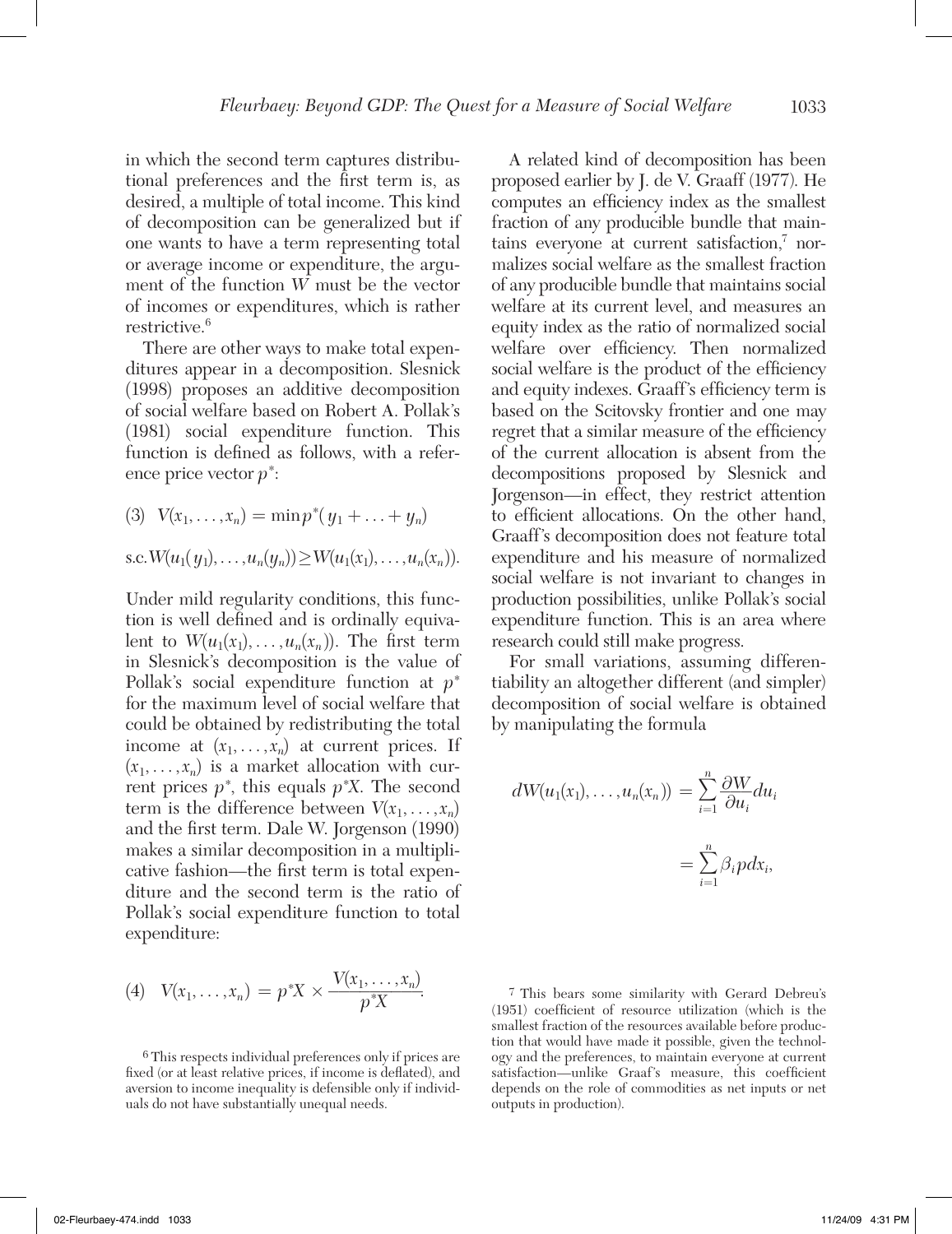where  $\beta_i = (\partial W/\partial u_i) du_i / p dx_i$ , so as to get (let-

ting  $\overline{\beta}$  denote the mean  $(1/n)\sum_{i=1}^{n} \beta_i$ ;<sup>8</sup>

(5) 
$$
dW(u_1(x_1),...,u_n(x_n))
$$

$$
= \overline{\beta}pdX + \sum_{i=1}^n(\beta_i - \overline{\beta})(pdx_i - pdX/n).
$$

Although this formula is of a purely accounting sort—it involves no behavioral assumption—and holds for any arbitrary price vector, it is most intuitive to read it while thinking of an initial market allocation with price vector *p*. For an interior market allocation,  $\beta_i$ equals the social marginal value of money for *i*, i.e., the maximum increase in *W* that can be obtained by spending an additional dollar on  $i$ <sup>9</sup> In general,  $\beta_i$  is simply the actual marginal social return on the incremental money spent on *i* (it can even be negative if  $du_i < 0$  while  $pdx_i > 0$ , as can happen in a noninterior allocation). The second term in the decomposition depends on the correlation between the social priority of individuals and their consumption variation and is quite intuitive for a distributional term.<sup>10</sup>

Do formulae like (4) and (5) make it legitimate to focus on the evolution of total expenditure provided it is explicitly stated that distributive issues are ignored? The fact that both formulae can be computed equally well for arbitrary price vectors suggests that one should not make too much of such decompositions. Bad news can often

8 The formula uses the fact that the mean of a product equals the product of the means plus the covariance.

<sup>9</sup> This is because, in this case, the ratio (∂*ui* /∂*xik*)/*pk* does not depend on *k*, so that for all *k*,

$$
\beta_i = \frac{\partial W}{\partial u_i} \frac{\sum_{k=1}^{\ell} \frac{\partial u_i}{\partial x_{ik}} dx_{ik}}{p dx_i} = \frac{\partial W}{\partial u_i} \frac{\frac{\partial u_i}{\partial x_{ik}}}{p_k}.
$$

10 It should not be confused with the "distributional characteristic" (Martin S. Feldstein 1972a,1972b; Atkinson and Stiglitz 1980) that plays an important role in the analysis of optimal indirect tax or public pricing. The distributional characteristic depends on the correlation between β*<sup>i</sup>* and the level rather than the variation of consumption of a commodity.

be described as the combination of an even greater catastrophe with some good event such manipulation seldom gives a serious reason to rejoice. On the other hand, an analysis of the evolution of social welfare based on such decompositions should obviously appear as useful information *provided that* all the terms of the decomposition are computed and displayed. In this light, standard aggregate income or expenditure figures are (no more, but no less than) a relevant part of the full picture.

## 2.3 *A Variant of the Revealed Preference Argument*

Sen (1976) considers a variant of the revealed preference argument. If consumer preferences are convex, at any bundle *x* there is a price vector *p* such that for all bundles *y*,  $py < px$  implies that *x* is preferred to *y*. This argument does not assume that *x* maximizes utility in the budget set, which means that the vector *p* need not coincide with market prices. In fact some components of *x* may not even be marketed.

As explained by Sen, this argument can be immediately extended to social welfare if social welfare is measured by a Bergson-Samuelson function  $W(x_1, \ldots, x_n)$ —defined directly on quantities—that is quasi-concave. But the corresponding price vector  $\bar{p}$ must then have  $n\ell$  components. If  $(x_1, \ldots, x_n)$ is a market allocation in which all individuals face the same ℓ-price vector *p*, then the *n*ℓvector  $\overline{p}$  can be chosen such that the ratios  $\overline{p}_{ik}/\overline{p}_{il}$  (individual *i*, commodities  $k$  and  $l$ ) are the same for all *i*. The computation of the inner product  $\overline{p}(x_1, \ldots, x_n)$  then simply boils down to  $\alpha_1 p x_1 + \cdots + \alpha_n p x_n$ , for a vector of weights  $(\alpha_1, \ldots, \alpha_n)$  that embodies distributional preferences. If these weights are scaled so that  $\alpha_1 + \cdots + \alpha_n = n$ , the sum can be decomposed into two terms:

\n is that 
$$
\alpha_1 + \cdots + \alpha_n = n
$$
, the\n can be decomposed into two terms:\n

\n\n (6)  $pX \times \frac{\alpha_1 p x_1 + \cdots + \alpha_n p x_n}{pX}$ \n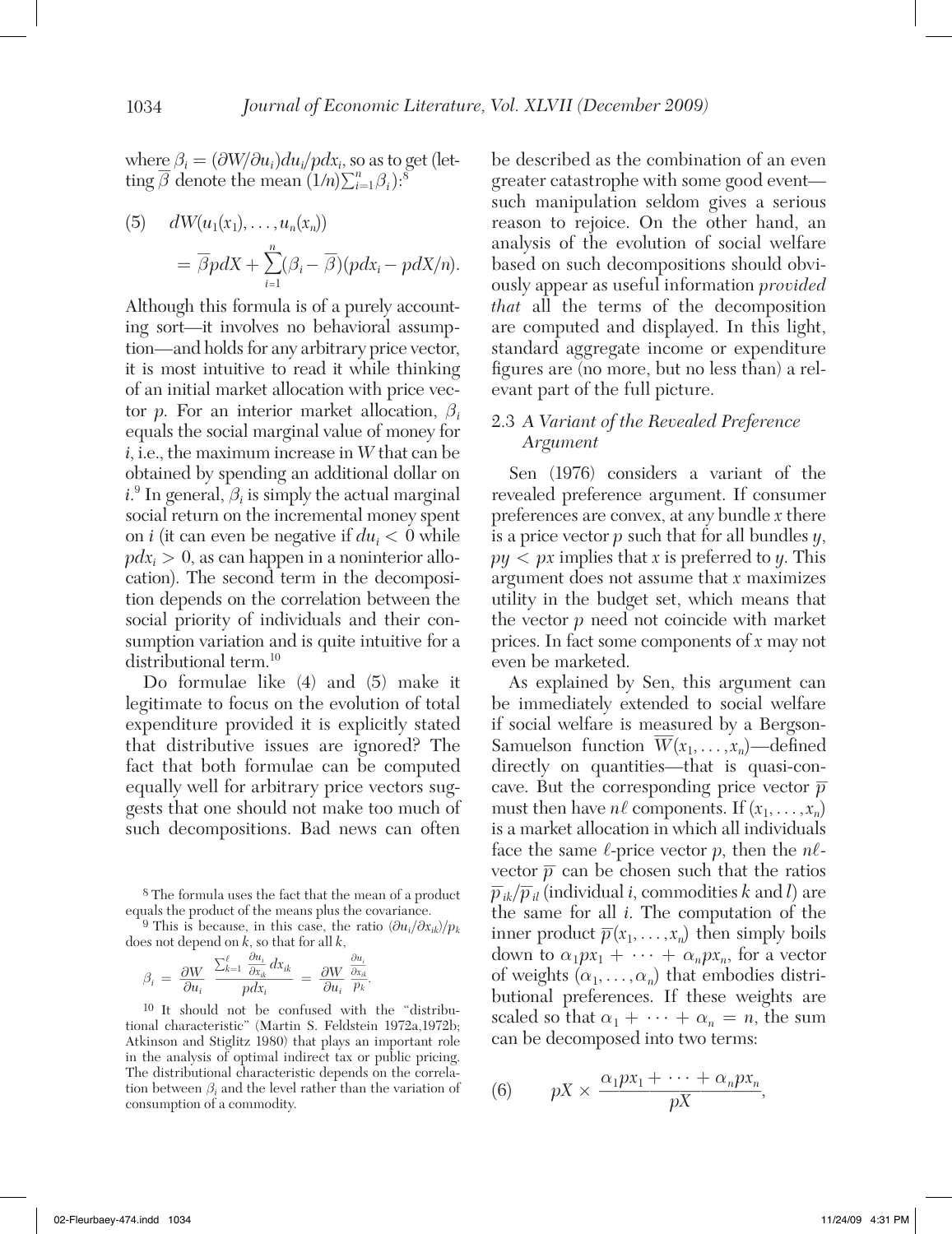the second of which is less than unity if  $(\alpha_1, \ldots, \alpha_n)$  and  $(px_1, \ldots, px_n)$  are inversely ranked, i.e., in case of inequality aversion over expenditures. For instance, if the weights are simply proportional to the ranks (giving rank 1 to the richest, and so on) of the individuals in  $(px_1, \ldots, px_n)$ , Sen shows that, for a large *n*,

that, for a large *n*,  
\n(7) 
$$
\frac{\alpha_1 p x_1 + \dots + \alpha_n p x_n}{pX} \simeq 1 - G(p x_1, \dots, p x_n),
$$

where  $G(px_1, \ldots, px_n)$  is the Gini coefficient.<sup>11</sup>

## 2.4 *Limitations of the Approach*

A noteworthy feature of the approaches described in this section is their silence about how to make interpersonal comparisons—with two exceptions: the income approach in (2) and the rank-order weighting based on the value of consumption in (7). The various approaches assuming that the distribution is optimal, or that it is described in a separate term as in decompositions (4)– (6), make it possible to focus on total consumption without even specifying further the distributive judgments. The function \_\_  $W(x_1, \ldots, x_n)$  or  $W(u_1(x_1), \ldots, u_n(x_n))$  that is referred to in these constructions could be based on many different sorts of evaluation of individual well-being. That can be viewed as an advantage because it makes a focus on total expenditure compatible with many different distributive principles. But as soon as

one wants to also evaluate the distribution, it creates a danger. Indeed, formulae such as (5) and (6) naturally suggest to take the monetary value of individual consumption as the measure of individual well-being, and this is indeed done explicitly in (7). It is, however, important to be aware that the theory itself does not give any reason to adopt this measure of individual well-being. Independent arguments are needed. Here is an example of such an argument. In the theories of justice proposed by John Rawls (1971) or Ronald Dworkin (2000), social justice consists in allocating resources in a fair way, letting individuals make use of the resources at their disposal according to their own conception of the good life. If one ignores differences in internal resources (talent, disabilities), the fair distribution is that which maximizes the share of resources of those who have the least—the market valuation appearing convenient for the comparison of resource shares.12 In sum, individual wealth is then a suitable measure for interpersonal comparisons. The market value of individual consumption can then be defended as a reasonable proxy for comparisons of wealth.

If personal abilities and needs are unequal, however, this line of argument no longer supports the market value of consumption as a proper metric. A practically important example concerns the valuation of leisure time, which is part of consumption broadly construed. The two variants of the revealed preference argument that have been invoked in this section both advocate using individuals' net wage rate as the proper valuation of leisure time. There is nothing objectionable with this practice if one refrains from making interpersonal comparisons. But this valuation of leisure time makes it tempting to compare

<sup>&</sup>lt;sup>11</sup> This is because the exact equality would hold for  $\alpha_i$  $= 2r(i) - 1$  (letting  $r(i)$  denote *i*'s rank), and for large numbers the ratio  $(2r(i) - 1)/(2r(j) - 1)$  is not very different from *r* (*i*)/*r* (*j*). Such rank-order weights are, however, very special and cannot be used in general. Indeed, Hammond (1978) shows that the partial ordering of allocations generated by this approach is compatible with a Paretian social welfare function  $W(x_1, \ldots, x_n) = W(u_1(x_1), \ldots, u_n(x_n))$  only if all individual Engel curves are linear and identical.

<sup>12</sup> Rawls's list of primary goods includes nonmarketed items such as basic freedoms, the powers and prerogatives of positions of responsibility, and the social bases of selfrespect. Wealth is only one item.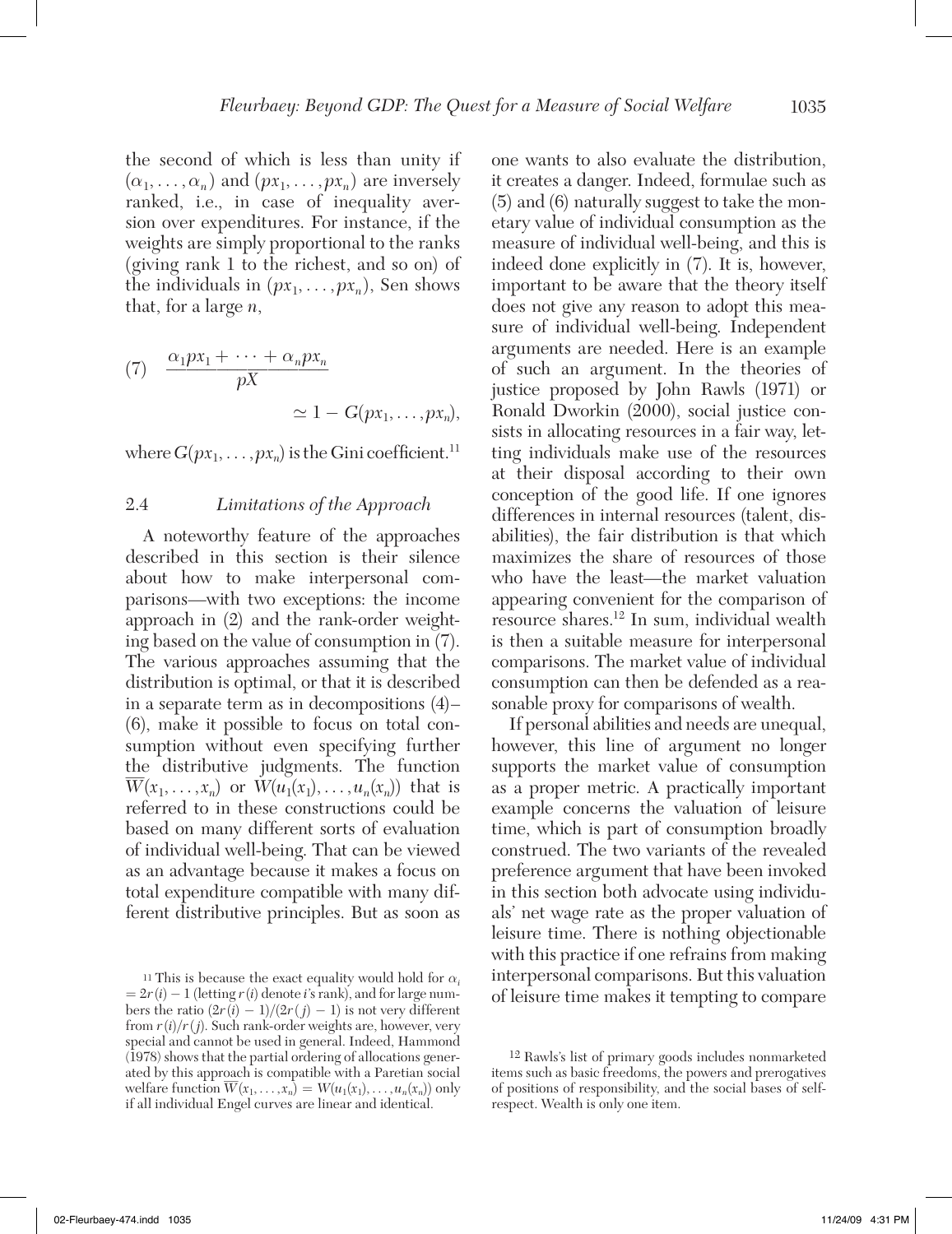full incomes (i.e., earnings plus the value of leisure) across individuals and to consider that those with a greater full income are better off and that it would be nice to reduce inequalities in full incomes. This is a case in which the extrapolation from total valuation to interpersonal comparisons is highly questionable.13 It is a particular instance of the frequent cases in which individuals face different prices on the market, raising the question of finding a proper deflator. This issue is examined in the next subsection.

Other limitations of the theory described in this section are linked to the fact that, with the exception of the decompositions  $(2)$ – $(5)$ , the purpose is only to justify the claim that if, for the prices *p* prevailing at *X*, one has  $pX > pY$ , then *X* is better than *Y* in some relevant sense. Beyond the obvious fact that this yields a very partial criterion, two specific issues are worth stressing.

One important shortcoming—which also plagues the decompositions (4) and (5)—is that this approach cannot be used to compare the situations of two *different* populations, as in international comparisons, or intertemporal comparisons over substantial time spans. It can only serve to examine a change of consumption for a given population with given preferences. Sen (1976) examines this problem and shows that, under the mild additional principle that only the statistical distribution of individual situations matters, not the size of the population, the approach can be extended to comparisons between populations in a limited way: specifically, one can then check if the population in one country

13 Equalizing full incomes across individuals would imply that those with greater productivity would have strictly smaller budget sets than those with lower productivity, in a strange reversal from the laissez-faire situation. Moreover, they would be forced to work to pay their taxes, implying what Dworkin (2000) called a "slavery of the talented." The literature on fairness has proposed various reasonable ways of comparing the resource shares of individuals with unequal productivity (see footnote 58).

is better off than if it were served the *distribution* of consumption of another country. Concretely this is done by checking if  $\alpha_1 p x_1$  $+ \cdots + \alpha_n p x_n > \alpha_1 p y_1 + \cdots + \alpha_n p y_n$ where  $i = 1, \ldots, n$  refer to *n*-quantiles instead of concrete individuals. But this sort of comparison is still very partial—it is for instance possible to find in some cases that country *A* is better off (in its eyes) than country *B* and that country  $B$  is also better off (in its eyes) than country *A*.

Another limitation is that, not only is the criterion silent in some comparisons, but when it is conclusive, one does not get a *quantitative* evaluation of welfare change, as would be obtained with an index number such as GDP in volume. It is only in the decompositions (4)–(5) that one can give a quantitative meaning to the evolution of total consumption at certain well-defined prices. More direct attempts to obtain numerical estimates can be found in the theory of index numbers.

#### 2.5 *Toward an Index*

Initiated by Fisher (1922), the theory of index numbers has burgeoned in three directions. One consists in defining desirable properties for the price and quantity indexes  $P(p^1, p^0, x^1, x^0)$  and  $Q(p^1, p^0, x^1, x^0)$ (where  $p^t$  and  $x^t$  denote the price and quantity vectors at  $t = 0, 1$ . Here are three examples of such properties. The first says that the product of the price index and the quantity index must equal the value index. The second says that when the price vector is unchanged, the quantity index must equal the value index. The third says that reversing time should yield inverse values of indexes.

$$
(8) \quad P(p^1, p^0, x^1, x^0)Q(p^1, p^0, x^1, x^0) = \frac{p^1x^1}{p^0x^0};
$$

(9) 
$$
Q(p, p, x^1, x^0) = \frac{px^1}{px^0};
$$

(10) 
$$
P(p^1, p^0, x^1, x^0)P(p^0, p^1, x^0, x^1) = 1.
$$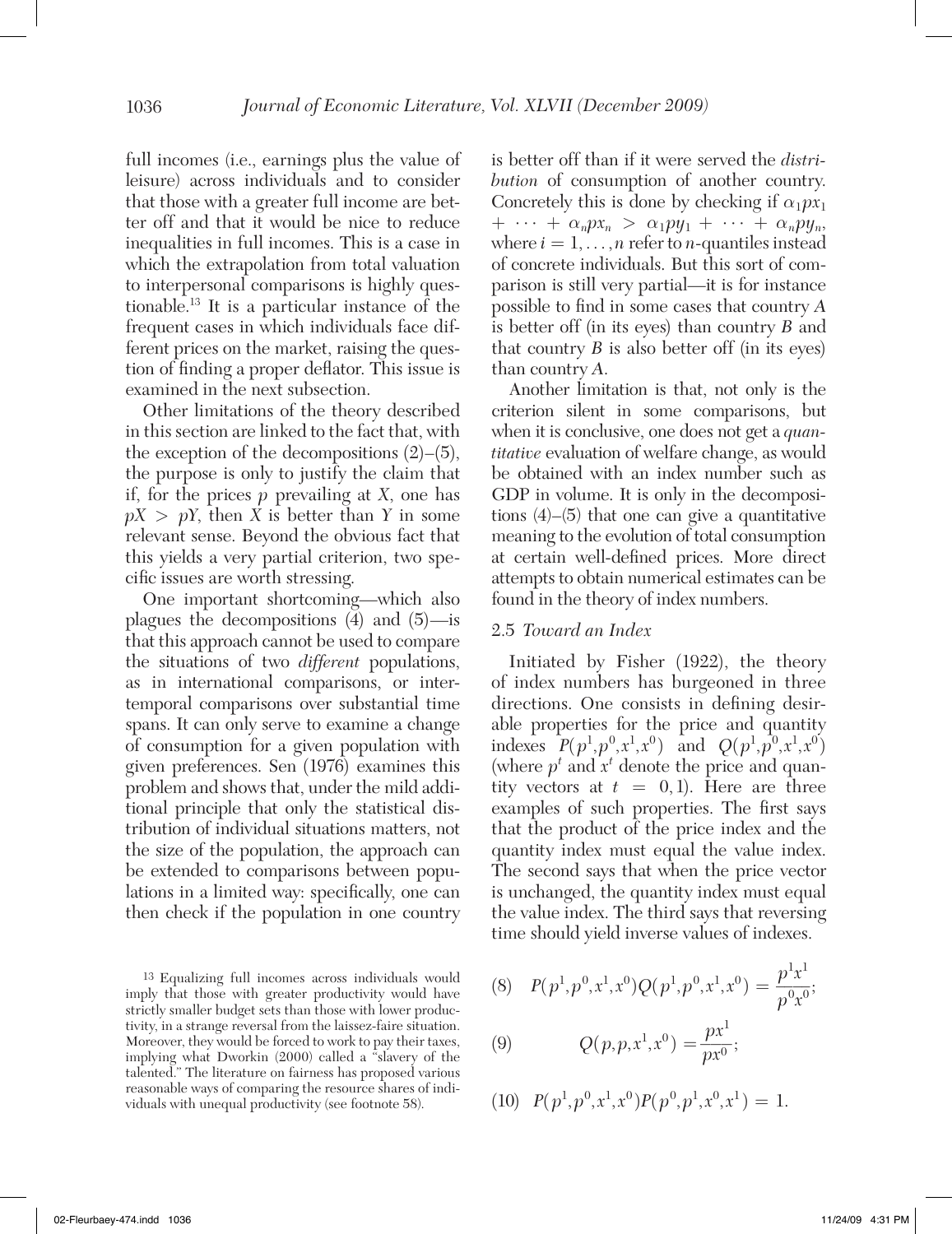W. E. Diewert (1992b) provides a list of twenty-one axioms of this sort, and shows that the pair of Fisher indexes

$$
P^{F}(p^{1},p^{0},x^{1},x^{0}) = \left(\frac{p^{1}x^{0}}{p^{0}x^{0}}\frac{p^{1}x^{1}}{p^{0}x^{1}}\right)^{1/2},
$$
  

$$
Q^{F}(p^{1},p^{0},x^{1},x^{0}) = \left(\frac{p^{0}x^{1}}{p^{0}x^{0}}\frac{p^{1}x^{1}}{p^{1}x^{0}}\right)^{1/2},
$$

satisfies all of them and is the only one to do so (the characterization, however, involves quite controversial axioms). <sup>14</sup> Observe for instance that the Laspeyres and Paasche indexes do not satisfy (10). The axioms in this first branch of the theory are not, however, directly connected with welfare considerations and that is a serious shortcoming.

The second branch of the theory of index numbers seeks indexes that depend only on price and quantity data but are good approximations of measures of welfare change such as equivalent variations. Diewert (1976, 1992a) suggests an approach that consists in seeking functional forms for the expenditure functions that are (1) flexible enough so that they provide good approximations to the second order of any twice differentiable expenditure function, and (2) simple enough so that the corresponding equivalent variation depends only on price and quantity data. The obtained measure of equivalent variation is called "superlative" by Diewert, who provides several examples, among which one involves the geometric

14 In addition to (8) and (10) and the requirement that the indexes be positive, the characterization relies on the following properties, which impose symmetry among the weights of periods 0 and 1:

$$
P(p1, p0, x1, x0) = P(p1, p0, x0, x1),
$$
  
\n
$$
Q(p1, p0, x1, x0) = Q(p0, p1, x1, x0).
$$

mean of the Laspeyres and Paasche indexes (i.e., the Fisher index) and another involves the arithmetic mean:<sup>15</sup>

(11) 
$$
p^0 x^0 \left[ \left( \frac{p^0 x^1}{p^0 x^0} \frac{p^1 x^1}{p^1 x^0} \right)^{1/2} - 1 \right];
$$
  
\n(12)  $p^0 x^0 \left[ \frac{1}{2} \frac{p^0 x^1}{p^0 x^0} + \frac{1}{2} \frac{p^1 x^1}{p^1 x^0} - 1 \right].$ 

A limitation of this approach is that it is strictly local and cannot be used for the study of large welfare changes. Even for local applications, it is puzzling that different expressions, which equally pretend to be good approximations of the equivalent variation, may have different signs in certain cases.<sup>16</sup> No approximation result can circumvent the hard fact that price and quantity data cannot completely determine the sign of welfare changes, even locally.

The third branch, initiated by Samuelson and S. Swamy (1974), seeks indexes which, contrary to those examined in the previous paragraphs, may depend on individual preferences and not just on prices and quantities, while retaining typical features

15 The second formula was proposed in Martin L. Weitzman (1988).

16 Even when the Laspeyres and Paasche indexes are arbitrarily close to unity, their geometric mean can be lower than unity while their arithmetic mean is greater. The explanation of this apparent contradiction in the results is that each formula for the equivalent variation is correct only when the true expenditure function is exactly equal to a particular flexible function (one for each formula) over a range spanning the initial utility  $u^0$  and the final utility  $u^1$ . Otherwise there is an error term, which converges to zero when  $u^1$  tends to  $u^0$  but may remain larger than the welfare change throughout. Diewert (1992a) provides results to the effect that the different formulae approximate each other to the second order, but only for the case when  $p<sup>1</sup>$  and  $x<sup>1</sup>$  are proportional to  $p<sup>0</sup>$ and  $x^0$ , respectively—observe that  $x^1$  being proportional to  $x^0$  is enough for the two expressions  $(11)$  and  $(12)$  of the equivalent variation to be equal.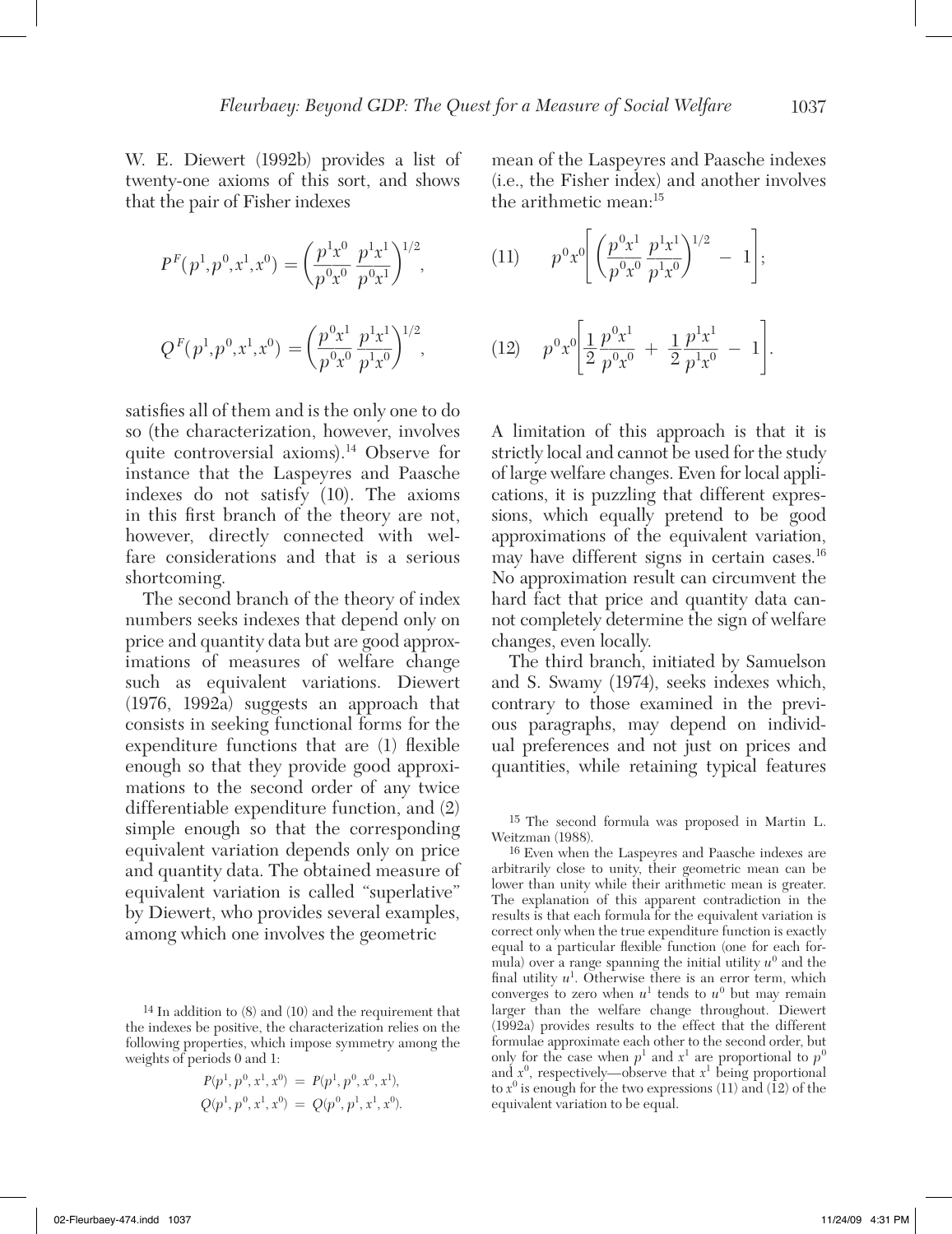of index numbers. A particularly interesting proposal is the money-metric utility function  $e(p^*, u(x))$ , which is derived from the expenditure function  $e(p, u)$  and computes the minimal expenditure required to obtain the same satisfaction as with *x* at reference prices *p*\*—it is therefore measured in monetary units. Another famous proposal is the ray utility function defined by the property that the individual is indifferent between *x* and  $u(x)x^*$ , for a reference bundle *x*\*. This utility is unitless but corresponds to fractions of a bundle and can therefore be also treated like a quantity index.17 This approach is more demanding because it requires data on preferences, not just on prices and quantities. The counterpart is that, contrary to the previous approaches, these indexes do always reflect preferences. Another interesting feature is that they that can serve for comparisons between different individuals with different preferences, if an ethical justification can be provided for such comparisons. Money-metric utilities (also named "equivalent incomes" by King 1983) have been popular in the 1970s and early  $1980s$ ,<sup>18</sup> but various objections have been raised against using such utility functions in the context of social welfare evaluation. These objections will be examined in Section 4.

On the basis of Pollak's (1981) social expenditure function, it has been proposed to apply the money-metric utility function at the social level directly. The function  $V(x_1, \ldots, x_n)$  defined in (3) is indeed a social money-metric utility function, with

17This function, discussed, among others, in Sten Malmquist (1953), Samuelson (1977), Elisha Pazner (1979), is also linked to the "distance function" studied in Angus Deaton (1979), which can be defined by the formula  $d(v,q) = 1/u(x)$ , where *u* is the ray utility function with reference  $q$  and  $v$  is the utility level (for any given utility function) of the individual at *x*.

18 See in particular Deaton and John Muellbauer (1980).

reference prices *p*\*. Being expressed in monetary units, its evolution in time can be compared to that of GDP, no matter what social welfare function  $W(u_1(x_1), \ldots, u_n(x_n))$ is adopted. Along this vein, Jorgenson (1990, 1997) and Slesnick (2001), for instance, boldly adopt a particular specification for the indirect utility function of households, estimate it on demand data (making restrictions in order to be able to perform the estimation on aggregate demand), define a social welfare function that incorporates some degree of inequality aversion, and compute an index of social welfare with  $V(x_1, \ldots, x_n)$ . The specific calibration of utility functions chosen by Jorgenson and Slesnick is not provided much justification, apart from the æsthetic feature that these functions essentially correspond to the logarithm of expenditure. The main limitation of the Pollak approach, obviously, is that it needs a well-defined social welfare function as an input and does not help at all in its construction. This approach is useful only in the translation of a social welfare function into a monetary index. Moreover, it cannot in general be extended to comparisons of situations across populations with different preferences. Such an extension would require that for all profiles of utility functions  $(u_1, \ldots, u_n)$ ,  $(u'_1, \ldots, u'_n)$ , with associated social welfare functions *W*,*W*′, the corresponding *V*,*V*′ functions should be such that

(13) 
$$
V(x_1, \dots, x_n) = V'(x'_1, \dots, x'_n)
$$
if and only if

$$
W(u_1(x_1),...,u_n(x_n)) = W'(u'_1(x_1),...,u'_n(x_n)).
$$

This is a very demanding property. It can be satisfied when the original social ordering is based on money-metric utilities at the individual level (for the same reference price *p*\* as that used for  $V, V'$ , but it is hard to see how its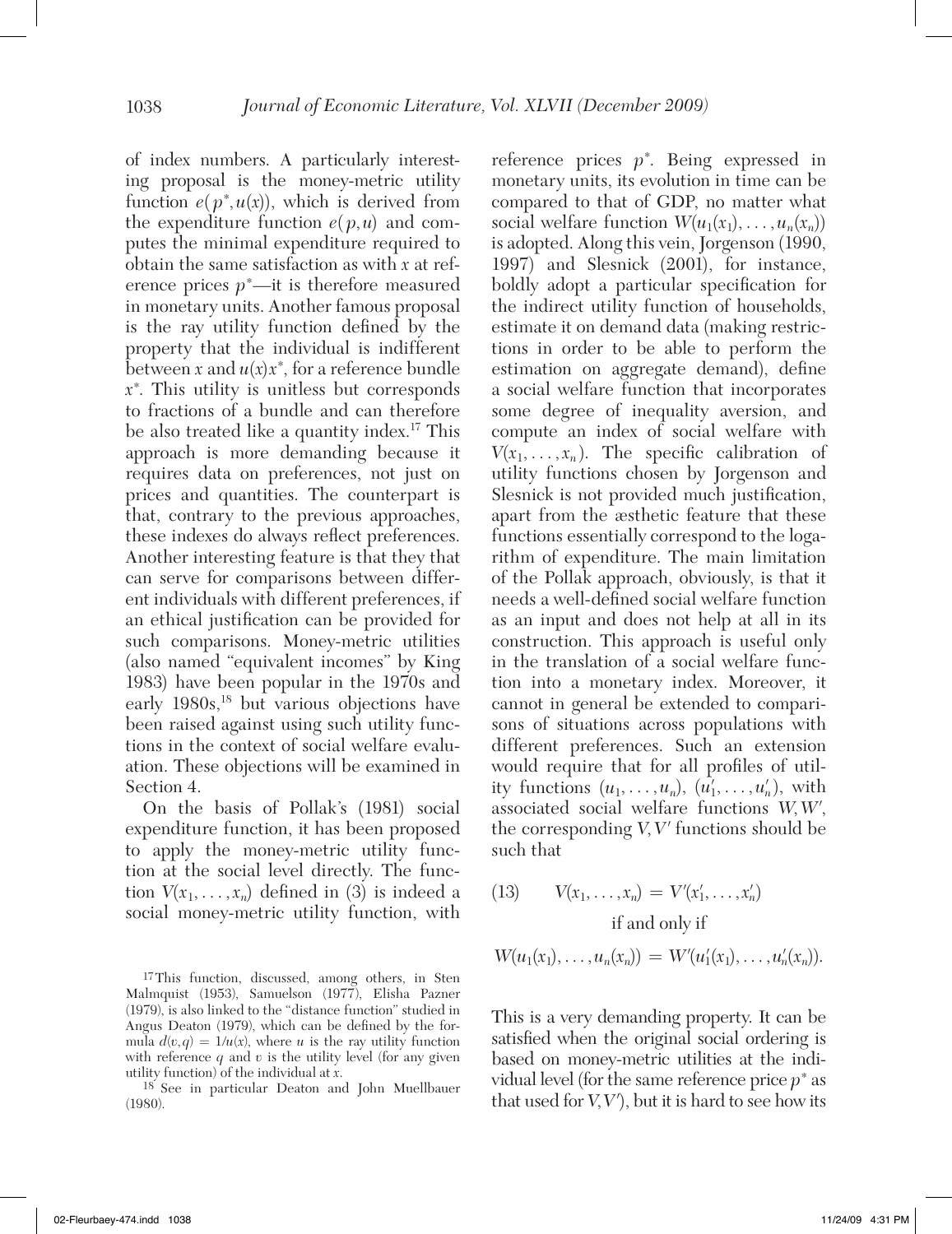scope of validity could be broader.<sup>19</sup> Therefore, this approach does not make much progress compared to the application of money-metric utilities at the individual level.

In conclusion, although the market value of total consumption at initial or final prices can be given some justification as a partial indicator (partial in at least one of two ways: an incomplete ordering; ignoring distribution) of welfare variation, it is of little use for comprehensive and quantitative assessments. Particularly limiting is the restriction in most approaches described here to the comparison of bundles or budget sets for *given* preferences, rather than across different situations involving *different* preferences.20 Money-metric utilities at the individual level appear more promising in this respect and are the topic of section 4.

#### 3. *NNP and Green Accounting*

Total consumption should ideally be computed over a lifetime, or at least over some reasonable life horizon. Statistics like

national income or GDP add up consumption and savings (or investment). One can of course take savings as an argument of individual utility and proceed as in the previous section, but that is much less satisfactory than a rigorous treatment deriving the utility of savings from the prospect of future consumption (or bequest). Moreover, it seems important to worry about the sustainability of current living standards and ethically appealing to incorporate future generations into the computation of social welfare. In this perspective, the depletion of natural resources should not just be counted as immediate consumption if it reduces the prospects for future consumption even in the very long run. Therefore, the idea of incorporating the depreciation of the stock of capital, as  $NNP^{21}$  does for invested capital, appears a reasonable move in this perspective. In this section we examine the pros and cons of computing such aggregates as NNP or "genuine savings,"22 which have recently become popular.

#### 3.1 *Wealth, Social Income, Welfare*

NNP has long been understood as connected to the idea of sustainability. Sustainable consumption is defined in Nordhaus and Tobin (1973) as "the amount society can consume without shortchanging the future" (p. 38). More precisely, it can be defined either as the total amount of consumption compatible with keeping per capita consumption constant in the future

21 Reference to NNP is made here because this is the usual acronym used in the literature on green accounting. The relevant difference with GDP is the difference between "gross" and "net." The other difference (between "domestic" and "national") is important practically (many observers regret that national accounts switched from GNP to GDP at a time when globalization made domestic production less relevant than national income) but does not raise any complex problem and has nothing to do with the topic of this section.

22 The expression "genuine savings" is due to Kirk Hamilton and Michael Clemens (1999).

<sup>19</sup>Consider a social welfare function  $W(u_1(x_1), \ldots, u_n(x_n))$ . It can be rewritten as a function of individual money-metric utilities:

 $W(u_1(x_1), \ldots, u_n(x_n)) = \hat{W}(e(p^*, u_1(x_1)), \ldots, e(p^*, u_n(x_n))).$ The function  $V(x_1, \ldots, x_n)$  is simply the value of the expenditure function of  $\hat{W}$  at price  $(1, \ldots, 1)$ :

 $V(x_1, \ldots, x_n) = \min e_1 + \ldots + e_n \quad \text{s.e.} \quad \hat{W}(e_1, \ldots, e_n)$  $\geq W(u_1(x_1), \ldots, u_n(x_n)).$ 

Therefore,  $(13)$  means that the corresponding  $\hat{W}$ and  $\hat{W}'$  have the same expenditure function at price  $(1, \ldots, 1)$ . This, in itself, does not put any logical constraint on the ordinal properties of  $\hat{W}$  and  $\hat{W}'$ . But the identity of expenditure functions at a particular price seems an unlikely coincidence. Now, if  $\hat{W}$  and  $\hat{W}'$  have the same expenditure function at all prices, they are identical, which implies that the social ordering is always defined as the same social welfare function  $\hat{W}$  on individual moneymetric utilities.

<sup>20</sup> The following view, quoted from Weitzman (2001, p. 8) justifying an assumption of identical preferences over two countries, is probably shared by many authors:"Unless preferences are postulated to be comparable in some way across any two situations, it is impossible to make rigorous general welfare comparisons." It will be argued in section 4 that this is unduly pessimistic.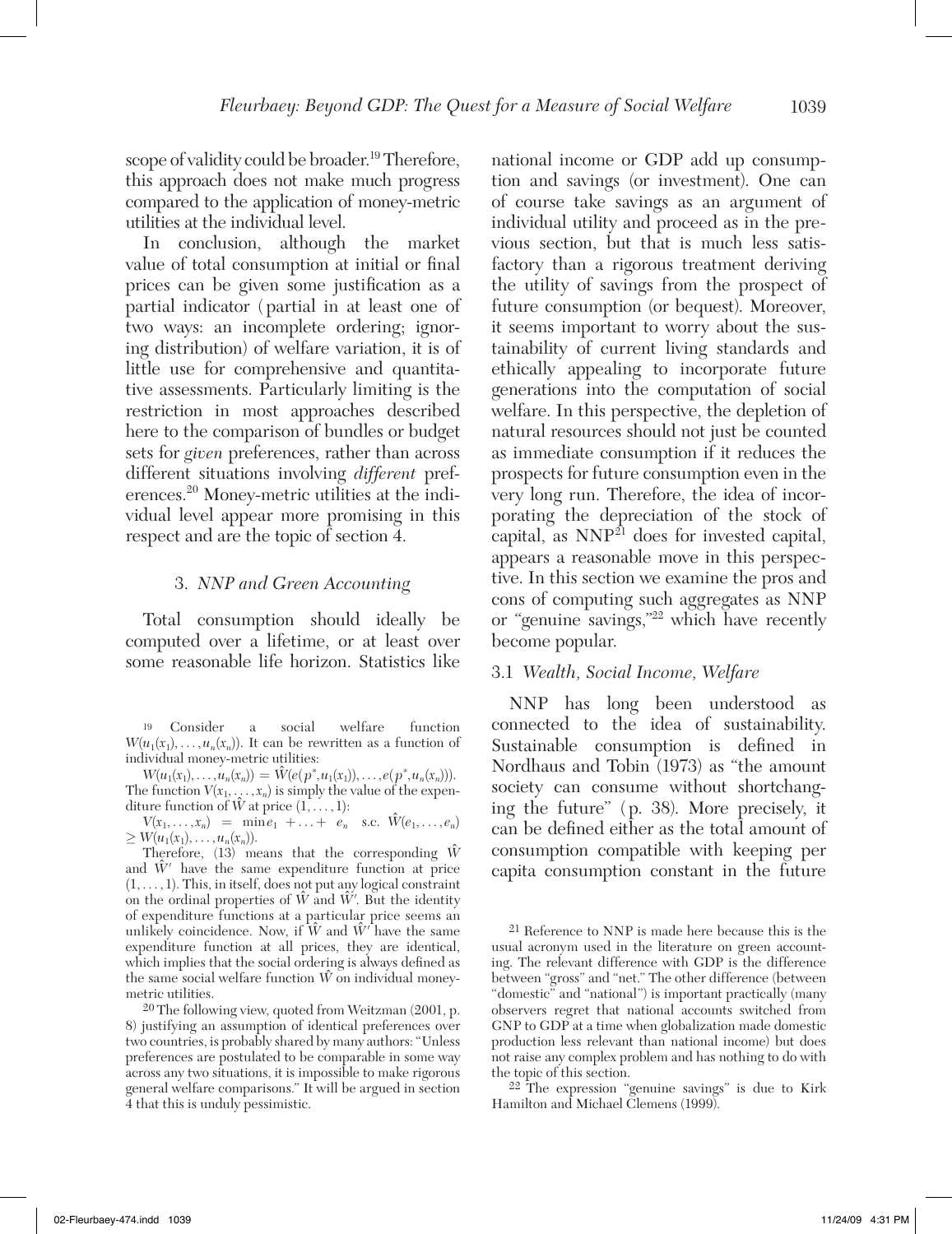(implying a reduction in capital per capita compensated by technical progress) or as the (lower) amount that is compatible with keeping a growth rate of per capita consumption equal to the rate of technical progress.23 In absence of population growth and technical progress, sustainable consumption is the amount of consumption that is compatible with keeping the stock of capital constant (ignoring possible complications with the valuation of multiple capital goods), which corresponds to NNP as noted by Nordhaus and Tobin.

A more recent line of research has sought to relate NNP to intergenerational social welfare. Starting from the point of view of the previous section, the most natural idea in order to capture intertemporal possibilities is to extend the measure of total consumption by incorporating the whole future stream of consumptions so as to obtain a "wealth-like" quantity (Samuelson 1961). As NNP can be viewed as a measure of the income generated by the available stock of capital, one can suspect a close link between wealth, measured as the present discounted value of consumption, and NNP. Such link was first established by Weitzman (1976), and I will now discuss this approach. Much of the literature on green accounting<sup>24</sup> focuses on optimal growth paths, which is of little practical interest. Following Partha S. Dasgupta and Karl-Goran Mäler (2000) and Asheim (2007a), one can however develop a reasoning for any arbitrary path.

23 Nordhaus and Tobin (1973, p. 34) favor the second approach with the following argument: "Our proposed measure . . . is more austere and, we believe, more consonant with revealed social preference. We do not observe current generations consuming capital on the grounds that successors will reap the benefits of technological progress." Taking account of natural capital, one might object that the frivolous approach, or even worse, has actually prevailed.

24 Syntheses of the theory are provided by Geir B. Asheim (2000) and Geoffrey M. Heal and Bengt Kriström (2005).

Suppose that consumption  $C_t$  (a real number) over the time interval  $[0, +\infty)$  is limited by the evolution of a real vector of stocks denoted *St* , which includes produced capital, natural resources, technological knowledge, and any other kind of social and human capital that influences consumption possibilities. The variation of these stocks over time is governed by a system of equations

$$
\frac{dS_t}{dt} = F(S_t, C_t, R_t).
$$

In these equations,  $R_t$  is a vector of instruments such as investment in research or replenishment and *F* is a vector of functions (one for each component of  $S_t$ ). There is no exogenous technical progress, which is partly justified by the fact that  $S_t$  can be as comprehensive as one wishes.<sup>25</sup> The population is assumed to remain constant.26

Consider an arbitrary program<sup>27</sup> that defines the evolution path of all the variables *C*, *S*, *R* over any subinterval  $|t, +\infty$  as a function of the stock  $S_t$  available in  $t$ . I assume throughout this section that this program is independent of *t* and time-consistent. This program makes it possible to define a function computing the present value of the future consumption path

(14) 
$$
Z(S_t) = \int_t^{+\infty} e^{-\delta(\tau - t)} C_\tau(S_t) d\tau.
$$

The corresponding constant equivalent consumption (i.e., the constant amount of consumption yielding the same present

<sup>25</sup> Climate change and variations in terms of trade, however, should require making the technology time dependent.

 $26$  On the variable population case, see Kenneth J.<br>Arrow, Dasgupta, and Mäler (2003b).

 $27$  This is called a "resource allocation mechanism" in the literature. In Dasgupta and Mäler (2000), a "program" is a particular path of all variables over the future.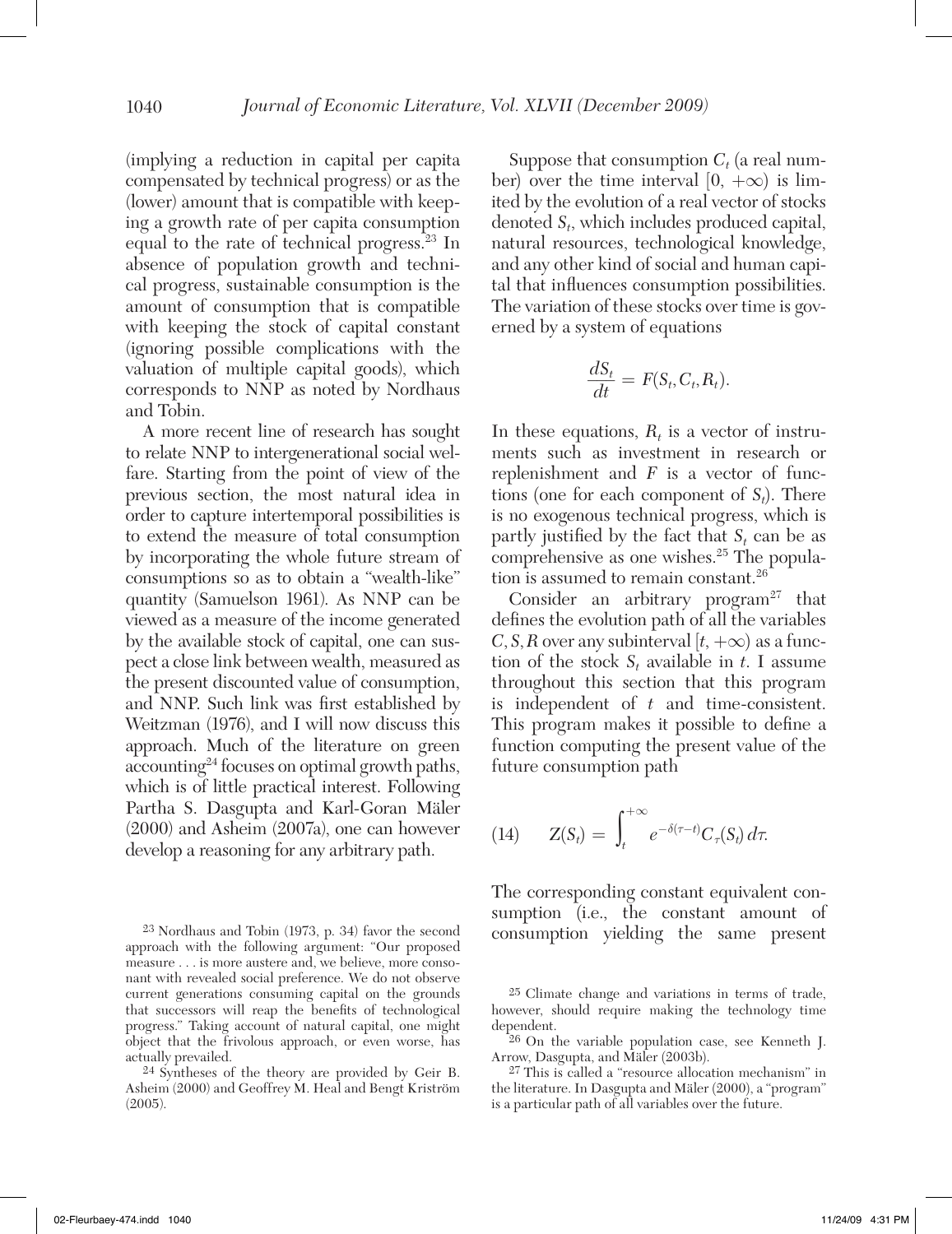discounted value) equals  $Z(S_t)/\int_t^{+\infty} e^{-\delta(\tau-t)} d\tau$  $= \delta Z(S_t).$ 

Recall that this program need not be optimal or efficient. One can nonetheless compute the corresponding "accounting prices"  $p_t = \nabla Z(S_t)$ , where  $\nabla$  denotes the gradient. <sup>28</sup> By the assumption that the program is independent of *t* and time-consistent, the evolution of  $Z(S_t)$  over time equals

$$
\frac{d}{dt}Z(S_t) = p_t \frac{dS_t}{dt}.
$$

From (14) one also directly computes

$$
\frac{d}{dt}Z(S_t) = \delta Z(S_t) - C_t(S_t)
$$
\n
$$
+ \int\limits_t^{+\infty} e^{-\delta(\tau - t)} \nabla C_\tau(S_t) \frac{dS_t}{dt} d\tau,
$$

in which the last term is null because time consistency requires  $C_\tau(S_t) = C_\tau(S_{t+dt})$  along the path.29

Combining these two equalities, one obtains

(15) 
$$
\delta Z(S_t) = C_t(S_t) + p_t \frac{dS_t}{dt}.
$$

On the left-hand side, one has the constant equivalent consumption. On the right-hand side, the expression looks very much like NNP. What is remarkable about this formula is that, while  $Z(S_t)$  depends on the whole future of the economy, the expression on the right-hand side depends only on current variables of flows and prices. It therefore seems to

invalidate Samuelson's (1961) conclusion that in a dynamic setting welfare cannot be measured in terms of income but only in terms of wealth, with serious difficulties because "there is so much 'futurity' in any welfare evaluation of any dynamic situation as to make it exceedingly difficult for the statistician to approximate to the proper wealth comparisons" (p. 53).

#### 3.2 *Is that NNP?*

Before one can deduce from this reasoning that NNP is a good measure of social welfare, many obstacles have to be taken into consideration. They fall under two headings. First, (15) is not the usual notion of NNP from national accounts. Second, (15) need not be a good measure of social welfare, even assuming a representative agent or an altruistic dynasty, as is typically done in this literature.

The formula in (15) does not correspond to standard NNP and is hard to estimate in practice because the stock  $S_t$  encompasses much more than physical capital and because accounting prices are not market prices unless, as assumed in Weitzman's results, there is a complete set of markets and the path is a market equilibrium in which an infinitely lived representative agent maximizes a utility function that is ordinally equivalent to the discounted sum defining  $Z(S_t)$ . When this is not the case, in particular when the market equilibrium is not efficient because, for instance, the depletion of natural resources involves a tragedy of the commons between different agents or because the environment involves external effects, the market prices are not reliable indicators for the estimation of accounting prices.30 Valuing natural resources may be rather difficult, and valuing other stock variables such as technological knowledge or social capital may be even harder. It already appears

 $^{28}\text{The expression }\nabla Z(S_t)$  is the vector with components ∂*Z*/∂*S<sub>tk</sub>*, for every stock variable *k*. <sup>29</sup> Rigorously, one should write functions in which

the value of initial stocks is distinguished from its time:  $C_{\tau}(S;t)$ ,  $S_{\tau}(S;t)$ ,  $R_{\tau}(S;t)$ . Time consistency requires:  $C_{\tau}(S;t)$  $= C_{\tau}(S_{t}(S;t);t')$  for all  $\tau \geq t' \geq t$ . Time invariance requires:  $C_{t+\tau}(S;t) = C_{t'+\tau}(S;t')$  for all  $\tau \geq 0$  and all *t*,*t*'.

<sup>30</sup> See, e.g., Dasgupta and Heal (1979). More recent syntheses include A. Myrick Freeman (1993), Arrow, Dasgupta, and Mäler (2003a), Heal and Kriström (2005).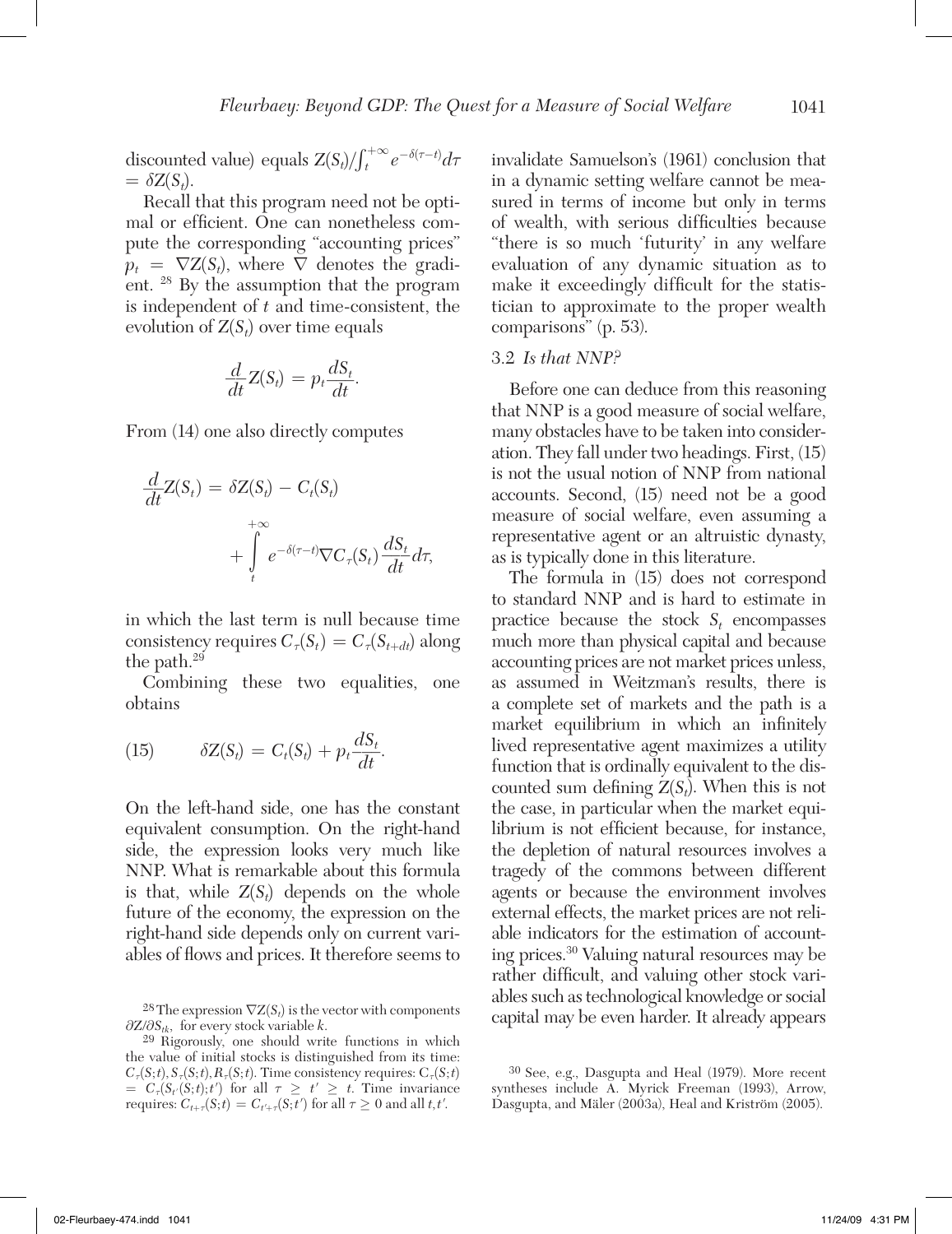very demanding that  $S_t$  should not only incorporate natural resources but also any other stock variable that influences future consumption prospects. But measuring quantities is the easiest part of the exercise. It is the evaluation of accounting prices  $p_t$  that bears the whole load of "futurity" that Samuelson found daunting and that has not magically disappeared, unfortunately, in the derivation of (15).

#### 3.3 *Is That Social Welfare?*

The second set of issues has to do with the point that the connection between (15) and social welfare is problematic. Many authors have criticized Weitzman (1976, 1998) for assuming that social welfare is the discounted sum of consumption, which implies in particular the absence of inequality aversion across generations. Moreover, when consumption is multidimensional the level of NNP cannot be so easily interpreted and a variant of Weitzman's holds only for infinitesimal variations of NNP through the proportionality between marginal utility and market prices for commodities. I examine these issues by modifying the framework slightly.

Assume now that  $C_t$  is a vector (including also labor, in particular) and that social welfare is computed as a discounted sum of utility

$$
Z^*(S_t) = \int_t^{+\infty} e^{-\delta(\tau - t)} U(C_\tau(S_t)) d\tau,
$$

which takes account of inequality aversion via decreasing marginal utility. From similar computations as in the previous subsection, the constant-equivalent flow of utility equals:

(16) 
$$
\delta Z^*(S_t) = U(C_t(S_t)) + p_t \frac{dS_t}{dt},
$$

where the accounting prices are computed anew with respect to  $\mathbf{Z}^*(\cdot)$ . We also have

$$
\frac{d}{dt}Z^*(S_t) = p_t \frac{dS_t}{dt}.
$$

Moreover, differentiating (16) and letting  $q_{\tau} = \nabla U(C_{\tau}(S_t)),$  one computes:

$$
\delta \frac{d}{dt} Z^*(S_t) = q_t \frac{d}{dt} C_t(S_t) + p_t \frac{d^2 S_t}{dt^2} + \frac{dp_t}{dt} \frac{dS_t}{dt}.
$$

Suppose that  $NNP_t$  is computed with prices  $(\hat{q}_t, \hat{p}_t)$  proportional to  $(\hat{q}_t, p_t)$  and is therefore equal to  $\alpha_t(q_t C_t + p_t(dS_t/dt))$  for some  $\alpha_t > 0$ . Its variation at fixed prices is then proportional to

$$
q_t \frac{dC_t}{dt} + p_t \frac{d^2S_t}{dt^2}
$$

and is, therefore, *not* proportional to the variation in constant-equivalent utility, for lack of a term involving the change in accounting prices of *St* . Another option, proposed by Asheim and Weitzman (2001), is to deflate  $(\hat{q}_{t},\hat{q}_{t})$  $\hat{p}_t$ ) by a *consumer* (not an NNP) price index  $\pi_t$  satisfying the Divisia property

(17) 
$$
\frac{1}{\pi_t} \frac{d\pi_t}{dt} = \frac{\frac{d\hat{q}_t}{dt} C_t}{\hat{q}_t C_t}.
$$

One then obtains

$$
\frac{d}{dt} \left( \frac{NNP_t}{\pi_t} \right) = \frac{\hat{q}_t}{\pi_t} \frac{dC_t}{dt} + \frac{d(\hat{q}_t/\pi_t)}{dt} C_t \n+ \frac{\hat{p}_t}{\pi_t} \frac{d^2S_t}{dt^2} + \frac{d(\hat{p}_t/\pi_t)}{dt} \frac{dS_t}{dt},
$$

where the second term vanishes by (17). This can be rewritten

$$
\frac{d}{dt} \left( \frac{NNP_t}{\pi_t} \right)
$$
\n
$$
= \frac{1}{\pi_t} \left( \hat{q}_t \frac{dC_t}{dt} + \hat{p}_t \frac{d^2S_t}{dt^2} + \alpha_t \frac{dp_t}{dt} \frac{dS_t}{dt} \right)
$$
\n
$$
+ \frac{1}{\pi_t} \frac{d\alpha_t}{dt} p_t \frac{dS_t}{dt} - \frac{1}{\pi_t^2} \frac{d\pi_t}{dt} \hat{p}_t \frac{dS_t}{dt}
$$
\n
$$
= \frac{\alpha_t}{\pi_t} \left( \delta - \frac{1}{\pi_t} \frac{d\pi_t}{dt} + \frac{1}{\alpha_t} \frac{d\alpha_t}{dt} \right) \frac{d}{dt} Z^*(S_t),
$$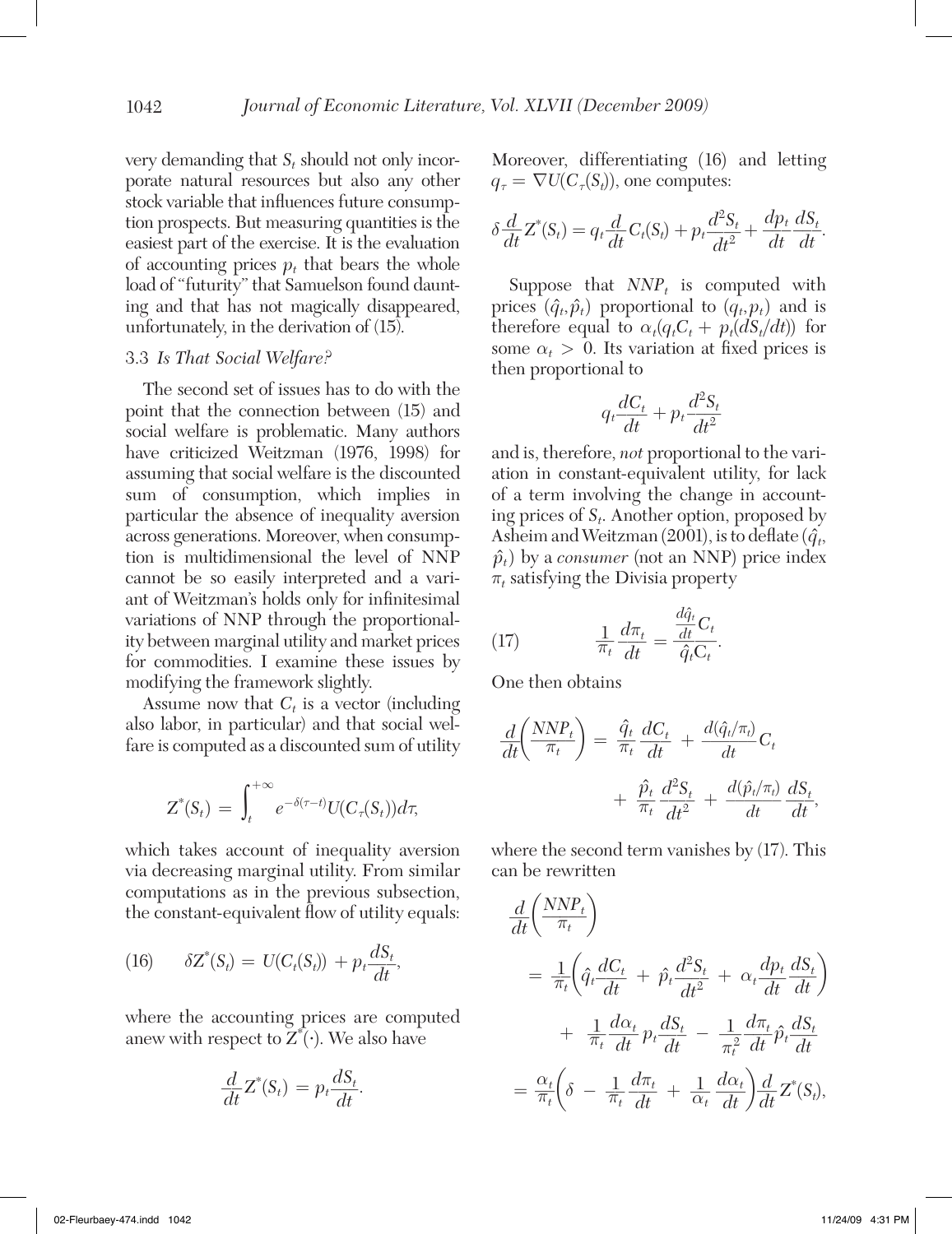which shows that with this price index, the variation of real  $NNP_t$  is proportional to the variation of  $Z^*(S_t)$  provided the "real interest rate"  $\delta - (1/\pi_t)(d\pi_t/dt) + (1/\alpha_t)(d\alpha_t/dt)$ is positive. $31$ 

Building on Samuelson (1961), Heal and Kilström (2005, 2008) propose to seek a more direct adaptation to the dynamic context of the local version of the revealed preference argument of the previous section. Consider the value of consumption at supporting prices  $q_{\tau} = \nabla U(C_{\tau}(S_t))$ :<sup>32</sup>

$$
\overline{Z}^*(S_t) = \int_t^{+\infty} e^{-\delta(\tau-t)} q_\tau C_\tau(S_t) d\tau.
$$

One computes, for any particular *k*th component of  $S_t$ :

$$
\frac{\partial}{\partial S_{ik}} \overline{Z}^*(S_t)
$$
\n
$$
= \int_t^{+\infty} e^{-\delta(\tau - t)} \nabla U(C_\tau(S_t)) \frac{\partial}{\partial S_{ik}} C_\tau(S_t) d\tau
$$
\n
$$
= \frac{\partial}{\partial S_{ik}} Z^*(S_t).
$$

As a consequence,

$$
\frac{d}{dt}\overline{Z}^*(S_t) = \frac{d}{dt}Z^*(S_t) = p_t \frac{dS_t}{dt}.
$$

The evolution of welfare can, therefore, also be interpreted in terms of a notion of intertemporal income, computed over the whole consumption path at supporting

$$
31 \text{ Note that } \frac{1}{\pi_t} \frac{d\pi_t}{dt} - \frac{1}{\alpha_t} \frac{d\alpha_t}{dt} = \frac{\frac{dq_t}{dt}C_t}{q_tC_t}.
$$

<sup>32</sup> Heal and Kilström (2008) assume a perfect market with an infinitely-lived representative agent. Their main result can be adapted to our framework in which the growth path is governed by a possibly imperfect"program." future prices, and measurable by the evolution of stocks at current accounting prices. As before, one can also directly compute

$$
\frac{d}{dt}\overline{Z}^*(S_t) = \delta \overline{Z}^*(S_t) - q_t C_t(S_t),
$$

implying that

$$
\delta \overline{Z}^*(S_t) = q_t C_t(S_t) + p_t \frac{dS_t}{dt}.
$$

If the proportionality coefficient  $\alpha_t$  that relates  $\hat{q}_t$  to  $q_t$  is constant over time, one then obtains an interpretation of NNP in terms of intertemporal income evaluated at prices  $\hat{q}_{\tau}$ , as a direct extension of (15):

$$
NNP_t = \alpha_t \left( q_t C_t(S_t) + p_t \frac{dS_t}{dt} \right)
$$
  
=  $\delta \int_t^{+\infty} e^{-\delta(\tau - t)} \hat{q}_\tau C_\tau(S_t) d\tau.$ 

The main achievement of this branch of the literature has been to show that the assessment of the evolution of a present discounted value (intertemporal social welfare) can be made with instantaneous price and quantity variables, namely, the variation of stocks at current accounting prices, or "genuine savings,"  $p_t dS_t/dt$ . However, the limitations of the revealed preference approach listed in the previous section apply equally well to these extensions to the dynamic context, with the additional twist that the prices  $p_t$  are even harder to estimate. In a similar fashion as in the previous section, one cannot connect NNP or intertemporal income to a meaningful *level* of welfare, but only to evolutions of welfare over time or in response to policy changes. Comparisons across countries are still problematic, not only when the populations have different preferences but also when the countries follow different programs because their respective accounting prices are then different.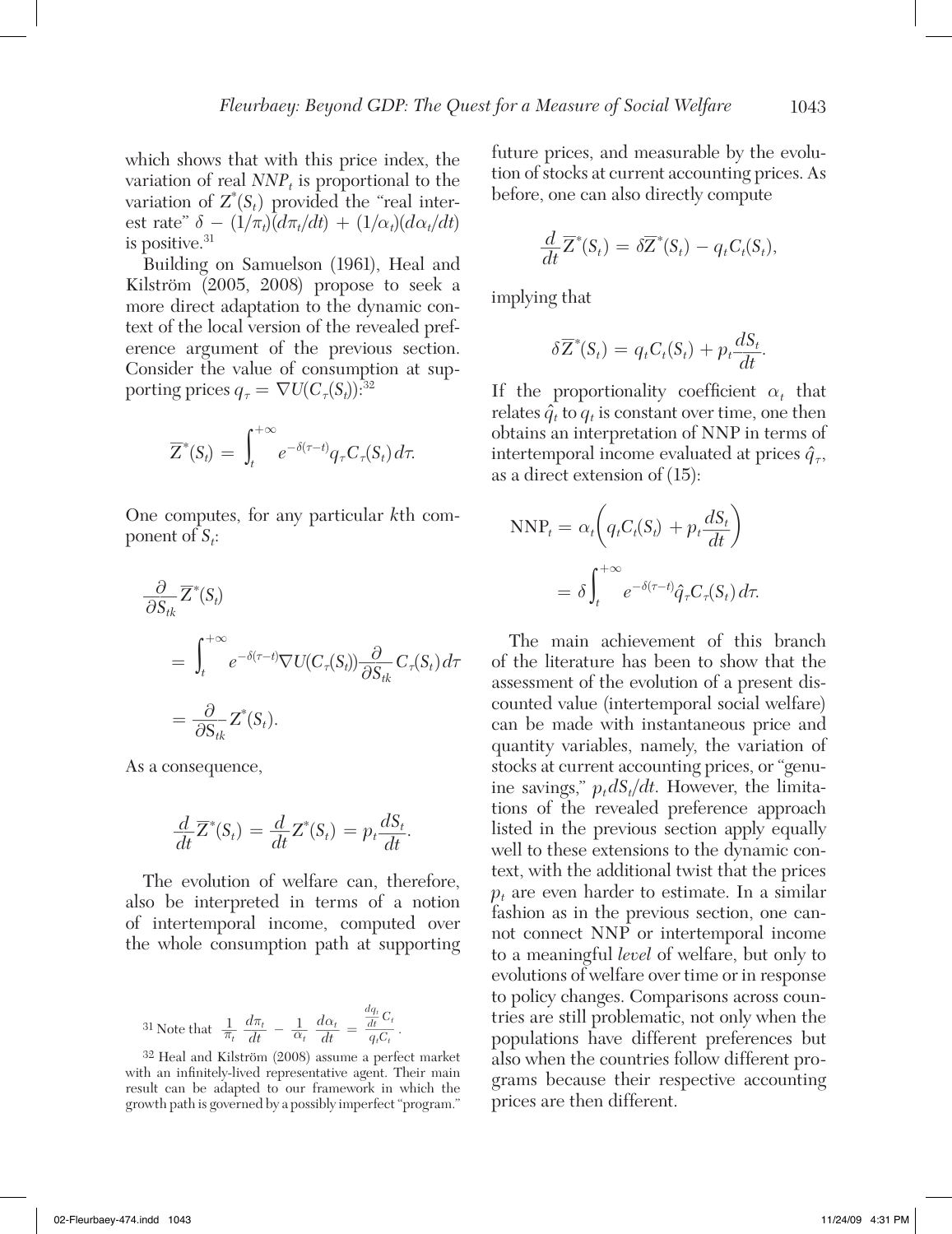As explained in the beginning of this section, NNP is also commonly viewed as a measure that is less myopic than GNP and, putting intergenerational welfare aside, provides indications of sustainability. In this respect one should not forget an obvious limitation of a measure of wealth or sustainable consumption. Namely, it describes the opportunities of the present time but tells little about the real prospects for future generations if one does not assume that a socially optimal growth path is maintained.<sup>33</sup> Indeed, depending on how the present generation manages its stock of wealth, the future may look very different. A greater level of wealth or sustainable consumption is compatible with lower sustainability if the present generation consumes more. I will come back to this issue at the end of this section.

#### 3.4 *To Discount or Not to Discount?*

Another critical issue is whether social welfare, in the intergenerational context, should be defined as a discounted sum of utility.34 Discounting appears to violate the most minimal requirement of impartiality between individuals living at different times and many authors, after Henry Sidgwick (1907) and F. P. Ramsey (1928), have rejected it vehemently.35 In absence of discounting, however, a social welfare function with finite

aversion to inequality faces a problem of infinite sum. A vast literature has addressed this issue, with many recent developments.36 A striking result, due to William R. Zame  $(2007)$ , is that no constructible<sup>37</sup> social ordering over infinite utility streams satisfies Weak Pareto (i.e., if utility at each period is increased, this is a strict improvement) and finite anonymity (i.e., permuting the utility of two periods gives an equivalent stream). In order to get a sense of the problem, consider two slightly stronger requirements, Strong Pareto (i.e., if utility is increased at one period and decreased at none, this is a strict improvement) and adjacent anonymity (i.e., permuting the utilities of adjacent periods gives an equivalent stream, even when infinitely many pairs are permuted). <sup>38</sup> The latter requirement means in particular that  $(0, 1, 0, 1, ...)$  is equivalent to  $(1, 0, 1, 0, ...)$ , and that, starting the transpositions from the second period,  $(1, 0, 1, 0, 1, ...)$  is equivalent to  $(1, 1, 0, 1, 0, \ldots)$ . By transitivity, one concludes that  $(0, 1, 0, 1, ...)$  is equivalent to  $(1, 1, 0, 1, 0, \ldots)$ , a clear violation of Strong Pareto.39 It is clear that such difficulties, in this particular field, come from the infinite horizon. These problems are intellectually

<sup>33</sup> The problem is formally similar to one that was already mentioned in the previous section in the static context: total consumption does not guarantee greater social welfare unless the distribution is optimal.

<sup>34</sup> See Asheim (2007a) for an extension of some of the above results to a more general objective than discounted utilitarianism.

<sup>35</sup> It isimportant to distinguigh the issue of the discount rate as a pure expression of time preference in the computation of intergenerational welfare, which is the topic of this subsection, from the more applied issue of finding a good discount rate to be used in the computations of the present discounted value of income streams for investment projects. Even with a quasi-zero time preference for utility, the discount rate for money may be substantial if future income is greater than present income and marginal utility is decreasing (due for instance to inequality aversion across generations).

<sup>36</sup> A sample of such developments, with ample reference to the recent and less recent literature, can be found

in John E. Roemer and Kotaro Suzumura (2007). <sup>37</sup> <sup>A</sup> constructible object can be explicitly defined, whereas a nonconstructible one can only be proved to exist (with arguments like the axiom of choice). For practical purposes of social evaluation, the absence of a constructible ordering is like a nonexistence result. See also L. Lauwers (2006) for <sup>a</sup> very similar result. <sup>38</sup> Restricting adjacent anonymity to <sup>a</sup> finite number of

permutations gives a condition that is equivalent to finite anonymity. To see the difference between finite anonymity and adjacent anonymity, observe for instance that the overtaking criterion (which weakly prefers a utility stream if and only if the sum of utilities is at least as great for all dates except a finite number) violates adjacent anonymity but satisfies finite anonymity.

<sup>39</sup> Discounted utilitarianism is transitive, complete and constructible, it satisfies Strong Pareto but violates adjacent (and finite) anonymity. The liminf criterion satisfies adjacent anonymity and is transitive, complete and constructible, but it violates Strong (and Weak) Pareto.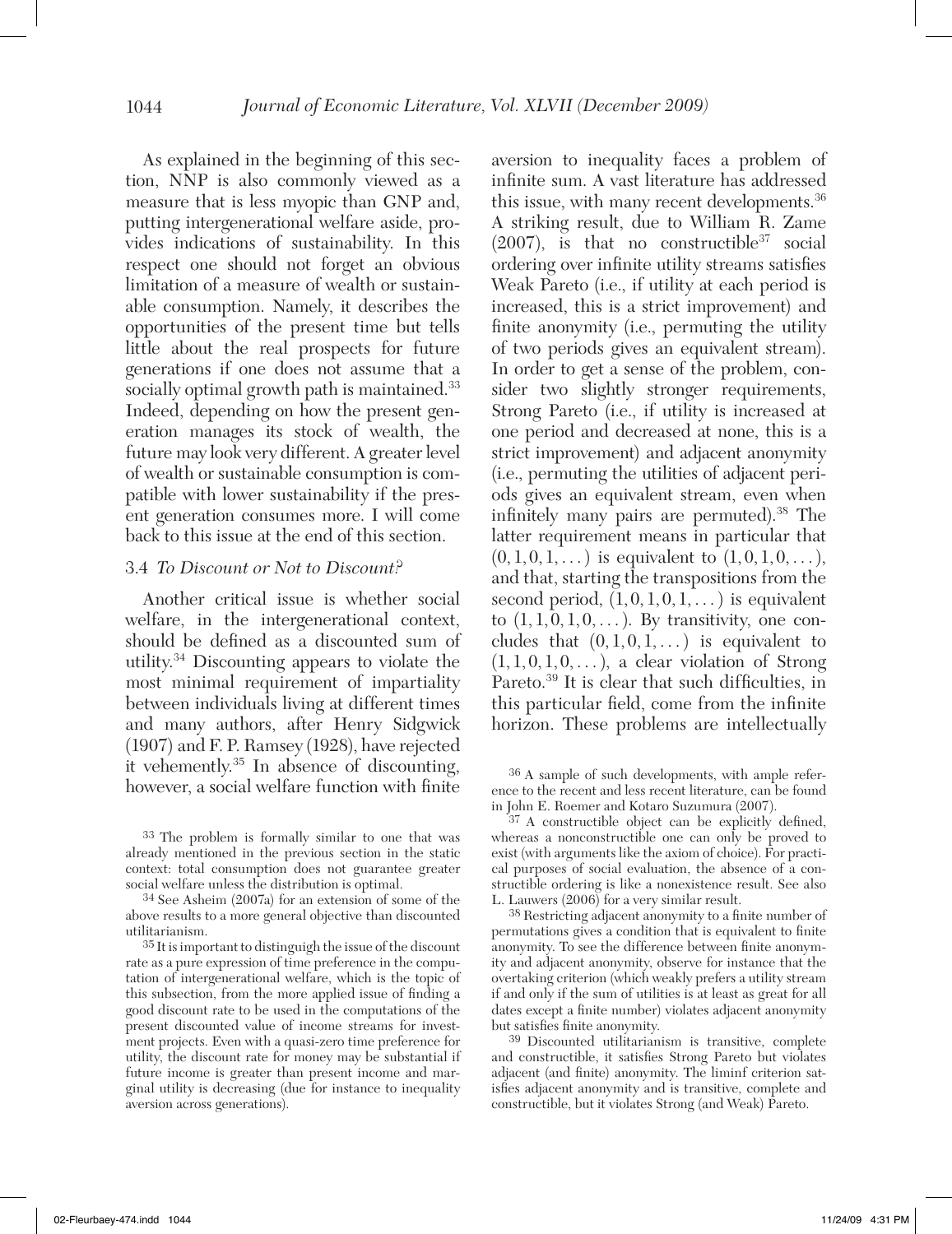fascinating and challenging, but for practical purposes, one may be worried about making concrete decision criteria depend in a deep fashion on the nonfiniteness of the horizon.

A more promising—and realistic approach might be to work with a finite but uncertain horizon. Interestingly, this approach may not bring back a standard discounted sum of utilities with a discount factor equal to the survival probability. The literature addressing the problem in this way is sparse<sup>40</sup> and this is probably a promising field of research, albeit full of difficulties because it combines the theory of social choice under uncertainty with the study of population ethics.41 Indeed, in order to assess a prospect with uncertain horizon, one needs a well defined measure of intertemporal social welfare for any finite population size. For instance, take Yew-Kwang Ng's (1986) number-dependent utilitarian criterion

$$
W(u_1,\ldots,u_n) = \frac{f(n)}{n} \sum_{i=1}^n u_i,
$$

where *f* is a nondecreasing function such that  $1 \leq f(n) \leq n$  for all *n*. This criterion corresponds to classical utilitarianism (generally considered to be excessively populationist) for  $f(n) = n$  and to average utilitarianism (considered Malthusian) for  $f(n) = 1$ . The situation that is the most favorable to obtaining a form of discounting is when there is a fixed infinite sequence of utilities  $(u_1, u_2, \dots)$ and the risky scenario says that this sequence may stop at any time, the conditional probability of surviving one more period given that one has reached period *t* being equal

to a constant  $\pi$  < 1. The probability of the world ending just after period *t* is  $\pi^{t}(1-\pi)$ . To simplify, we suppose that there is only one individual per generation.

It is reasonable to compute social welfare for a risky scenario as the expected value of social welfare over each possible state of the world. The expected social value of the whole scenario is then

$$
\sum_{t=1}^{\infty}\pi^t(1-\pi)\frac{f(t)}{t}\sum_{i=1}^tu_i.
$$

The weight of  $u<sub>T</sub>$  in this expression is proportional to

$$
\sum_{t\geq T}^{\infty} \pi^t \frac{f(t)}{t}.
$$

This yields the awaited discount factor  $\pi$ if  $f(t) = t$  (classical utilitarianism), but this series decreases at a greater pace, implying a greater preference for the present, if  $f(t)/t$ is decreasing. Intuitively, if large populations do not bring much social value by their size, it becomes relatively more important to enhance the well-being of earlier generations which are more likely to exist.<sup>42</sup>

A more modest option, which may be safer to explore for empirical applications, consists in abandoning the project of a global intergenerational welfare criterion and in focusing on two simpler issues. One issue is the measurement of social welfare for certain generations or cohorts, for which an easy extension of the static analysis can be made. The other issue is forecasting the evolution of social welfare for the future generations.43 For the latter purpose, a

<sup>40</sup> Dasgupta and Heal (1979) is a classical reference. A recent paper addressing this problem, and showing that the discount factor need not correspond to the probability of survival, is Antoine Bommier and Stephane Zuber (2008).

<sup>41</sup> For a synthesis on population ethics, see Charles Blackorby, Walter Bossert, and David Donaldson (2005). They do not, however, specifically study the link between uncertainty and discounting.

<sup>42</sup> Introducing inequality aversion in the criterion would also affect the discount rate.

<sup>43</sup> This two-tier approach is defended, e.g., by Eric Neumayer (2004), who points out that it is illusory to seek to assess social welfare and sustainability in a single measure.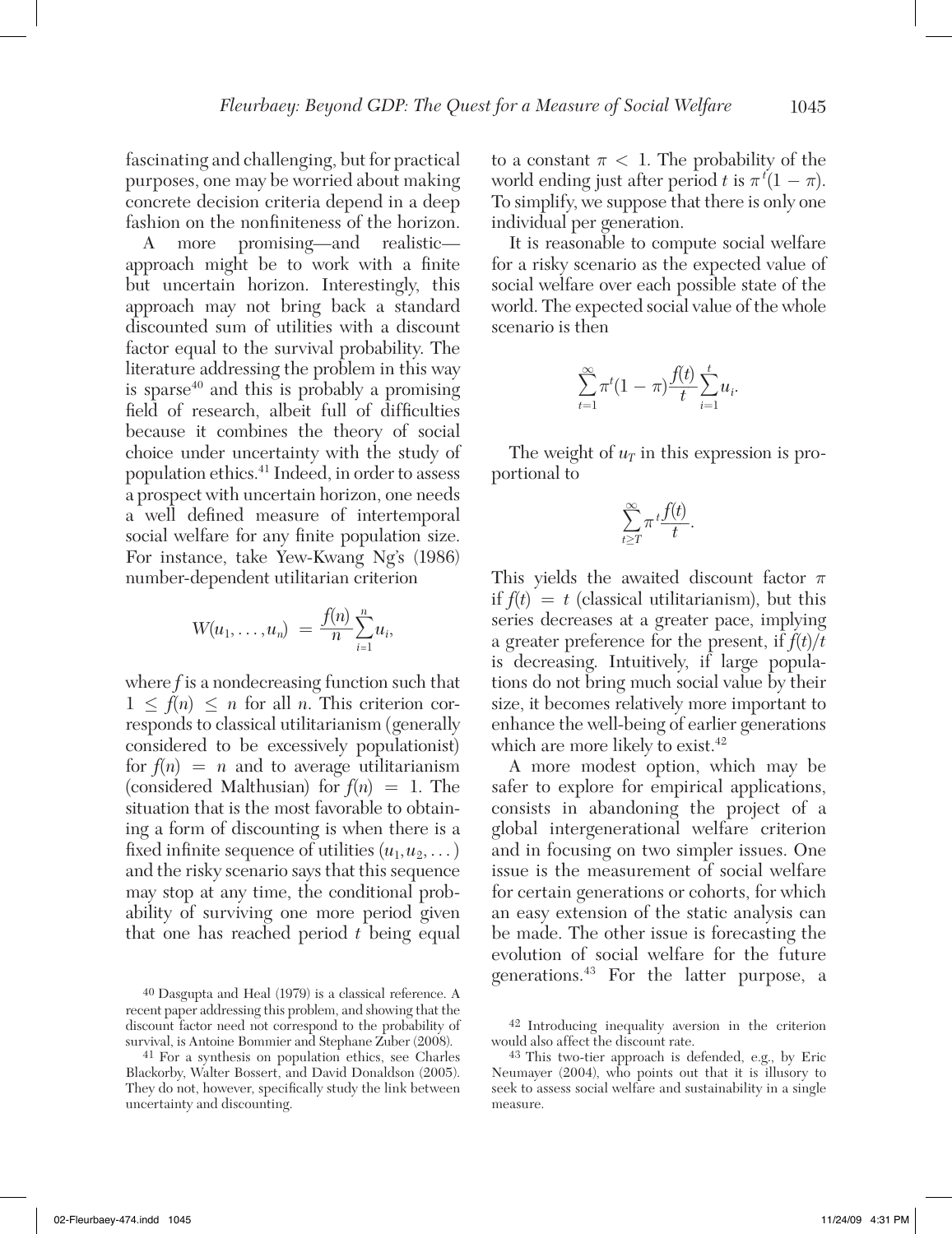comparison between current consumption and sustainable consumption is a natural idea, and the approach presented in the previous subsection may be helpful in a different way. Indeed, one can rewrite (16) as

$$
\delta Z^*(S_t) - U(C_t) = p_t \frac{dS_t}{dt}.
$$

This expression is informative about the future evolution of instantaneous welfare  $U(C_t)$  for the following reason. Along the program under consideration, utility has to be lower than  $U(C_t)$  at some future time if  $\delta Z^*(S_t) - U(C_t) < 0$ , because  $\delta Z^*(S_t)$  is a weighted average of  $U(C_\tau)$  at all future dates. Sustainability understood as a nondecreasing utility path over the whole future therefore requires non-negative genuine savings, i.e.,  $p_t dS_t/dt \geq 0.^{44}$  Importantly, this reasoning does not ask us to accept the discounted sum  $Z^*(S_t)$  as a criterion of social welfare because it simply uses  $\delta Z^*(S_t)$ as a summary of the future evolution of  $U(C_{\tau})$ . Moreover, this necessary condition of sustainability is valid for any arbitrary value of the discount rate  $\delta$ , and therefore the requirement  $p_t dS_t/dt \geq 0$  must be satisfied for the prices  $p_t$  corresponding to all possible values of  $\delta$ —recall that  $p_t$  is the gradient of  $Z^*(S_t)$  and thereby depends on δ. For a high value of δ,  $p_t$  depends mostly on the influence of  $S_t$  on  $U(C_{\tau})$  for  $\tau$  close to *t*. For  $\delta$  close to zero,  $p_t$  depends mostly on the influence of  $S_t$  on the utility of distant generations.

This sustainability criterion, however, has two important weaknesses. First, it only gives a necessary but not sufficient condi-

tion, and can be satisfied in cases in which the most likely scenario is a decline of utility for some period in the future. Second, the price vector  $p_t$ , being the gradient of  $Z^*(S_t)$ , is based on the definition of a "program," i.e., a function that defines the impact on the future growth path of all possible counterfactual changes in the current stock *St*. It is unlikely that such a program exists or can be elaborated in practice, even for small changes in  $S_t$  in the vicinity of current values.45 Market prices can provide the needed price parameters only if the equilibrium maximizes  $Z^*(S_t)$ , which is quite unlikely as already explained. Therefore, even though this approach appears to provide a convenient framework to think about sustainability and has inspired interesting applications, it is not clear whether it provides more practical help in forecasting the evolution of welfare and checking sustainability than a direct attempt at forecasting the evolution of  $U(C_t)$  with a dynamic model.

## 4. *Interpersonal Comparisons and the Equivalence Approach*

The previous section addressed intertemporal issues. Another set of issues raised in section 2 has been postponed to the present section, namely, the measurement of the contribution of the *distribution* of individual consumption (or well-being) to social welfare. This requires finding a metric of individual well-being and addressing the vexed issue of interpersonal comparisons. As we have seen, the theory underlying measures of total

<sup>44</sup> An implication of this line of reasoning is a version of John M. Hartwick's (1977) rule, according to which utility is kept constant if genuine savings are always null. See Asheim, Wolfgang Buchholz and Cees Withagen. (2003). For syntheses on sustainability, see, e.g., Thomas Aronsson, Per-Olov Johansson, and Karl-Gustaf Lofgren (1997), Asheim (2007b).

<sup>45</sup> Obviously, in a determinist world there exists a function that defines the discounted sum of utilities as a function of the initial state of the world. But this function also depicts all political choices that will be made, so that if we could estimate it we would no longer need criteria to help policy decisions. The program  $Z^*(\breve{S}_t)$  is not such a function but is conceived as a particular policy plan which can be changed. Such a program would need to specify, e.g., how we would proceed if oil reserves were larger than expected.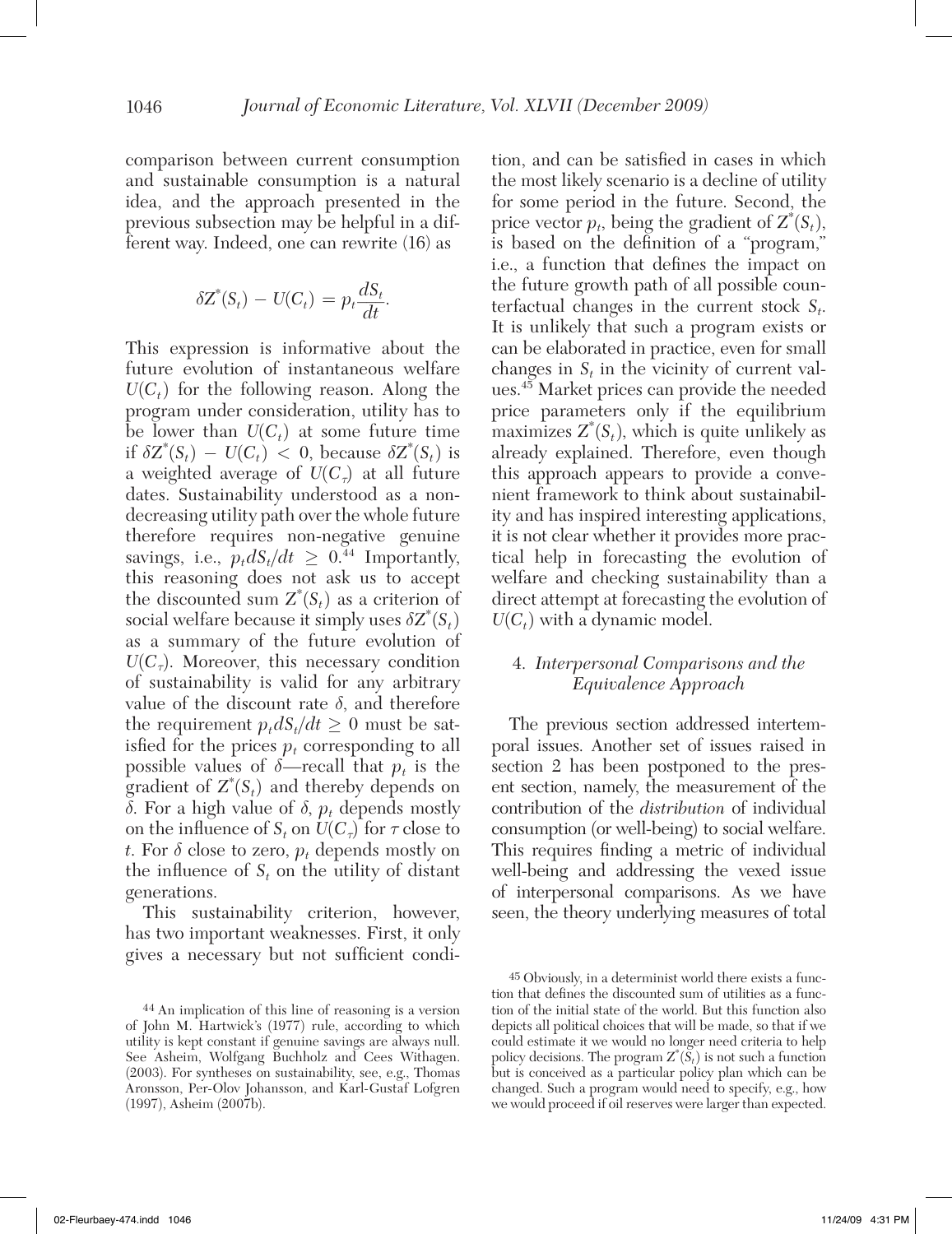consumption or the social expenditure function involves social welfare functions *W*  $(x_1, ..., x_n)$  or  $W(u_1(x_1), ..., u_n(x_n))$  and has been somewhat embarrassed about defining a precise metric for interpersonal comparisons and for the calibration of inequality aversion. Such embarrassment has been compounded by the development of social choice theory under the shadow of Arrow's impossibility theorem. "This starkly negative finding became a major stumbling block to the empirical implementation of an explicit social welfare function." (Slesnick 1998, p. 2139). However, various branches of welfare economics have developed constructive proposals around the money-metric utility and similar notions. I review such proposals and explain how they circumvent the famous "stumbling block."

#### 4.1 *Arrow's Theorem*

It is worth briefly recalling the main axioms of Arrow's impossibility because they provide a nice way to classify the various approaches that constitute welfare economics. The axioms listed below are not Arrow's original axioms but a convenient reconstruction that has become popular after Sen's (1970) seminal analysis. Consider the problem of ranking alternatives from a set *A* on the basis of the profile of individual utility functions  $(u_1, \ldots, u_n)$  in the population. The arguments of individual utility functions are the alternatives from *A*. The social ordering that ranks the alternatives is a complete and transitive binary relation *R* (the expression *aRa*′ will mean that *a* is at least as good as *a*′, and *aPa*′ will mean that *a* is better than *a*′ ). One such ordering must be defined for every possible profile of utility functions in a suitable domain *D*, and the problem is therefore to find a "social ordering functional" *f* defining a particular social ordering  $R = f(u_1, \ldots, u_n)$  for each profile in the domain. The axioms of interest for our purposes are the following:

**Ordinalism**: Only the ordinal preferences of the individuals should be taken into account, i.e., for all  $(u_1, ..., u_n)$ ,  $(u'_1, ..., u'_n)$  $\in D$ , if they are ordinally equivalent then  $f(u_1, \ldots, u_n) = f(u'_1, \ldots, u'_n).$ 

**Independence**: The ranking of two alternatives depends only on the vector of individual utility levels at each of these alternatives, i.e., for all  $a, a' \in A$ , all  $(u_1, \ldots, u_n)$ ,  $(u'_1, \ldots, u'_n)$  $\in$  *D*, if  $(u_1(a),...,u_n(a)) = (u'_1(a),...,u'_n(a))$ and  $(u_1(a'), \ldots, u_n(a')) = (u'_1(a), \ldots, u'_n(a)),$ then  $aRa' \Leftrightarrow aRa'$ , where  $R = f(u_1, \ldots, u_n)$ ,  $R' = f(u'_1, \ldots, u'_n).$ 

**Weak Pareto**: At any given profile, if an alternative gives a greater utility to each individual than another, it is ranked higher by the social ordering, i.e., for all  $a, a' \in A$ , all  $(u_1, ..., u_n)$  ∈ *D*, if for all *i*,  $u_i(a) > u_i(a')$ , then *aPa*′, where *P* is the asymmetric part of  $R = f(u_1, \ldots, u_n).$ 

Arrow's theorem says that, if the domain of profiles of utility functions is rich enough and if there are more than two alternatives, these axioms imply that the social ordering must follow the strict preferences of a fixed individual ("dictator"). This is correctly interpreted as an impossibility because this kind of "dictatorship" is unpalatable. But the strength of an impossibility theorem depends on how compelling its axioms are. In the case of Arrow's theorem, the Ordinalism and Independence axioms have been found questionable by various approaches.

#### 4.2 *Escapes*

Later developments of social choice theory have rejected Ordinalism, observing that when information about utility numbers can be used, the impossibility disappears.<sup>46</sup> Social welfare functions

<sup>46</sup> For a synthesis on this approach, see Sen (1999).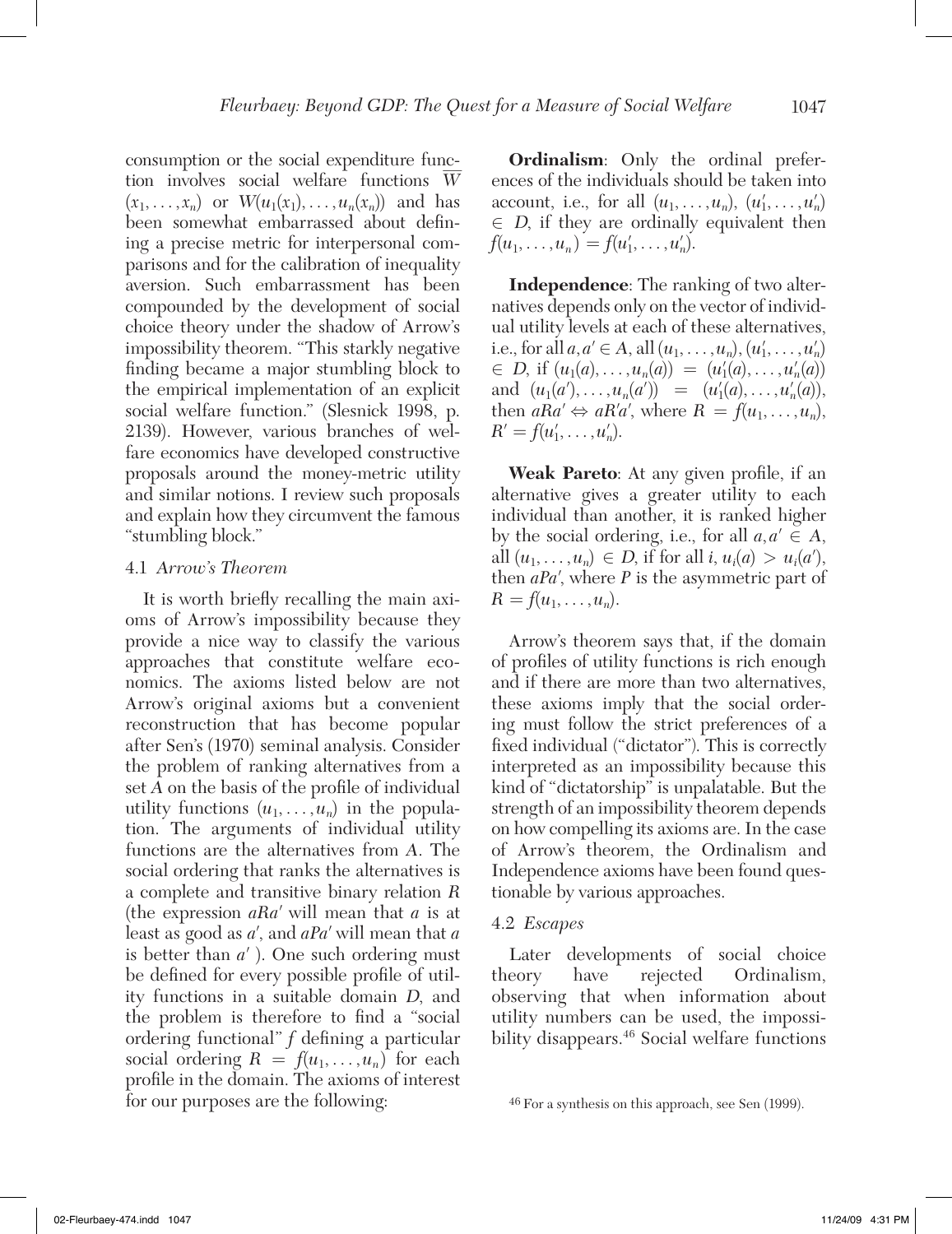$W(u_1(x_1), \ldots, u_n(x_n)),$  where *W* is an increasing function that remains the same for all profiles of utility functions, yield social ordering functionals that satisfy Independence and Weak Pareto. The motivation for dropping Ordinalism, as it is often presented in the literature, is that it should be possible to compare individuals, distinguishing the better off from the worse off. Rigorously speaking, however, Ordinalism does not exclude interpersonal comparisons because it is perfectly compatible with comparing individuals in terms of wealth, for instance. It only excludes interpersonal comparisons *of utility*. One must drop Ordinalism if one considers that individual ordinal noncomparable preferences do not constitute a sufficient informational basis for interpersonal comparisons. In particular, a welfarist approach must definitely reject this axiom. But nonwelfarist approaches may also want to reject it, for instance if, in the framework at hand, the utility functions contain relevant information about the unequal talents and needs of the individuals.

For applications, it remains to determine how to measure utility. Many different approaches can (although not all of them need to) be described as differing on the measurement of utility while being similar in the fact that they apply a certain social welfare function *W* to the vectors of utility levels. A welfarist theory will measure utility in terms of subjective happiness or satisfaction. Nonwelfarist theories can be described as measuring utility in terms of resources, opportunities, capabilities, and so on.<sup>47</sup>

Other branches of welfare economics have instead avoided an impossibility by rejecting or ignoring Independence while retaining

Ordinalism. A first branch was developed by Abram Bergson (1938, 1966) and Samuelson (1947, 1977), who have argued that the social welfare function  $W(x_1, \ldots, x_n)$  must work with individual indifference sets (an indifference set is the generalization of an indifference curve to a space of any dimension). Samuelson (1977) takes the example of the ray utility function as a possible calibration of indifference curves permitting interpersonal comparisons based solely on ordinal noncomparable preferences. A controversy has opposed Samuelson to social choice theorists over the possibility of a Bergson-Samuelson social welfare function without interpersonal comparisons of utility.48 While one may consider that, in some trivial sense, the ray utility function, for instance, is a utility function, it is clear that Bergson and Samuelson were right that their construction relies only on ordinal noncomparable preferences. In their approach, the expression  $W(u_1(x_1), \ldots, u_n(x_n))$ is just a representation in which  $u_1, \ldots, u_n$ can be replaced by any other representations of the same ordinal preferences, if *W* is correspondingly adjusted so as to keep the social ordering of allocations unchanged. What Bergson and Samuelson can be criticized for is never to have proposed a method, similar to the axiomatics of social choice, making it possible to think rigorously about the particulars of their social welfare function—how to compare indifference sets, how much priority for the worse off. In the absence of precise examples backed up with solid ethical arguments, it has been all too easy for the profession to ignore the potential of their approach.

A second branch of welfare economics in which Independence has never been considered is cost–benefit analysis. In order to apply the Kaldor–Hicks compensation tests to two alternatives *a*,*a*′, one must be able to determine a third alternative *a*″ that is obtained

<sup>47</sup> Recall that Jorgenson and Slesnick develop their measure of social welfare simply by picking a particular utility function.

<sup>48</sup> A review of the controversy is made by Marc Fleurbaey and Phillipe Mongin (2005).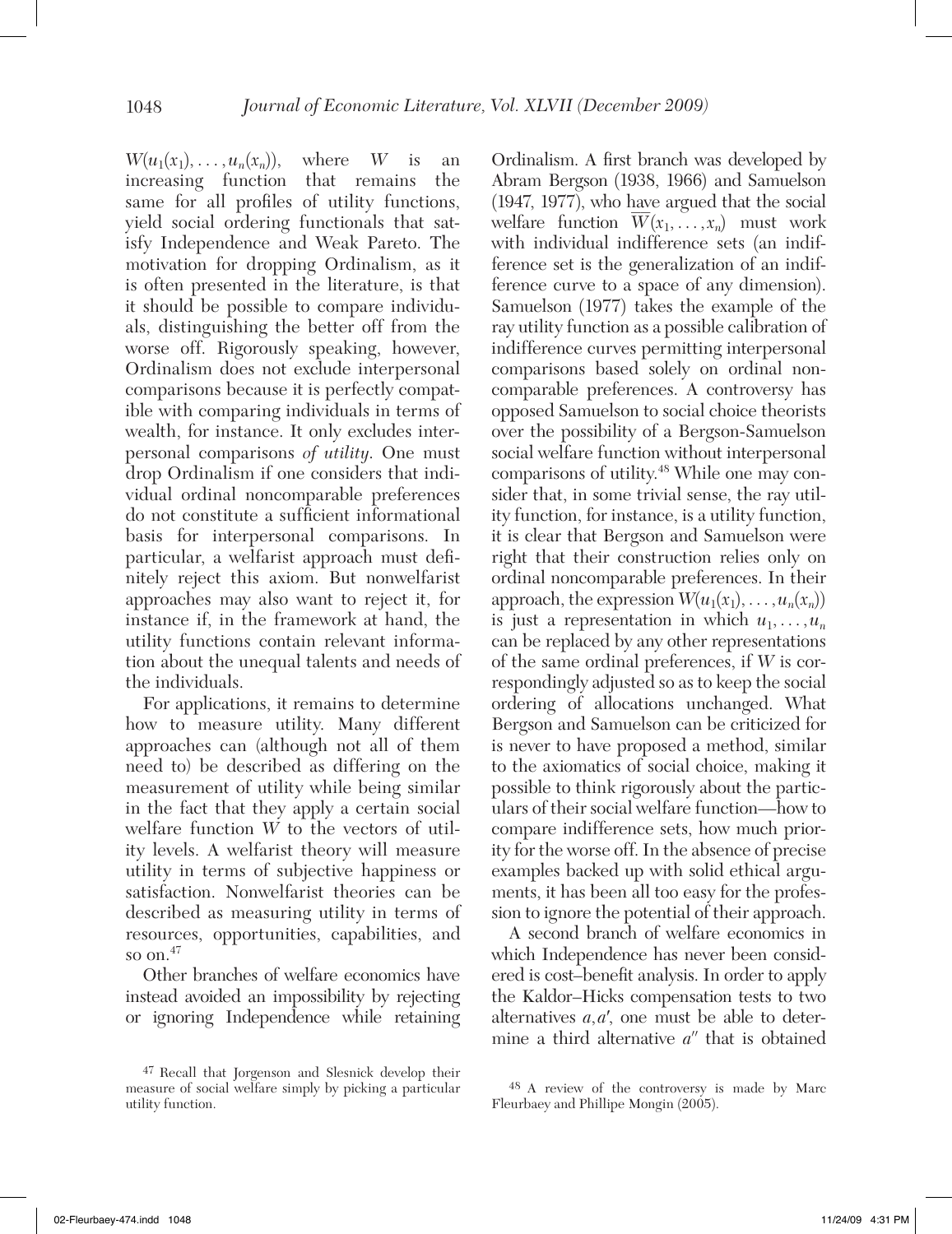from, say, *a* by transfers between individuals, and is then compared to *a*′ by the Pareto principle. This characteristically violates Independence because it requires an estimate of individual preferences over *a*″ in order to rank *a* and *a*′. Similarly, computations of equivalent variations or compensating variations require evaluating the minimal expenditure needed to obtain the same satisfaction as in, say, *a* at the prices prevailing in *a*′. Cost– benefit analysis based on compensation tests and on equivalent or compensating variations has been under the fire of severe criticism. This is discussed in the next subsection.

A third branch in which Independence has been ignored is the theory of fair allocation which is known in particular for the concepts of no-envy and egalitarian-equivalence.49 The former concept requires checking that no individual would rather consume another's bundle. The latter relies on the ray utility function in the simple model of distribution of unproduced divisible commodities: an allocation is egalitarian-equivalent if it is efficient and if every individual is indifferent between his bundle at this allocation and a fraction of the reference bundle, this fraction being the same for all individuals.It has often been argued that the theory of fair allocation avoids the negative consequences of Arrow's theorem because it only seeks to select a subset of efficient allocations instead of ranking all allocations. In fact, the selection of a subset does define an ordering, albeit a coarse one. The true reason for the positive results obtained in the theory of fair allocation is that it is not loaded with Independence. Recent developments in the theory of fair allocation have produced fine-grained rankings based on axiomatic characterizations that mimic Arrow's list of axioms except that Independence is dropped or weakened and that additional fairness axioms help define

how to compare individual situations—an example is provided in the next subsection.<sup>50</sup> One can consider that this branch of the theory of fair allocation gives flesh to the concept of Bergson–Samuelson social welfare function by determining precisely how to compare individual indifference sets and how much priority to give the worse off.

#### 4.3 *Equivalent Sets, Equivalent Incomes*

One feature of the theory of fair allocation is that, like all branches of economic theory, it works with precise economic models describing specific distributive contexts. This is helpful and even necessary in order to grasp the specific issues of each allocation problem. The downside is that the theory offers many special solutions for particular contexts but is, for the time being, unable to give precise recommendations concerning the problem of devising a reasonable social criterion for a "real-life" context involving divisible and indivisible commodities, private and public goods, marketed and nonmarketed goods and activities, production with unequal talents, multiple generations, and so on.

In the meantime, one can observe that many interesting solutions in the existing set of results are of the egalitarian-equivalent family. Such solutions apply the maximin criterion or the leximin criterion<sup>51</sup> to specific numerical indexes of individual indifference curves or sets. Consider a given collection of nested sets  $(B_{\lambda})_{\lambda \in \mathbb{R}_+}$  such that  $\lambda \leq \lambda'$  if and only if  $B_\lambda \subseteq B_{\lambda'}$ . If this collection contains sufficiently many sets, for every possible individual indifference set there is a set  $B_\lambda$ , called the "equivalent set," that is tangent to the indifference set. In other words, the

<sup>49</sup>For a survey, see Hervé Moulin and William Thomson (1997).

<sup>50</sup> For a survey, see, e.g., Francois Maniquet (2007) or Fleurbaey and Maniquet (forthcoming).

<sup>51</sup> The maximin criterion compares two vectors by their smallest component. The leximin criterion lexicographically compares the smallest component, the second smallest component, and so on.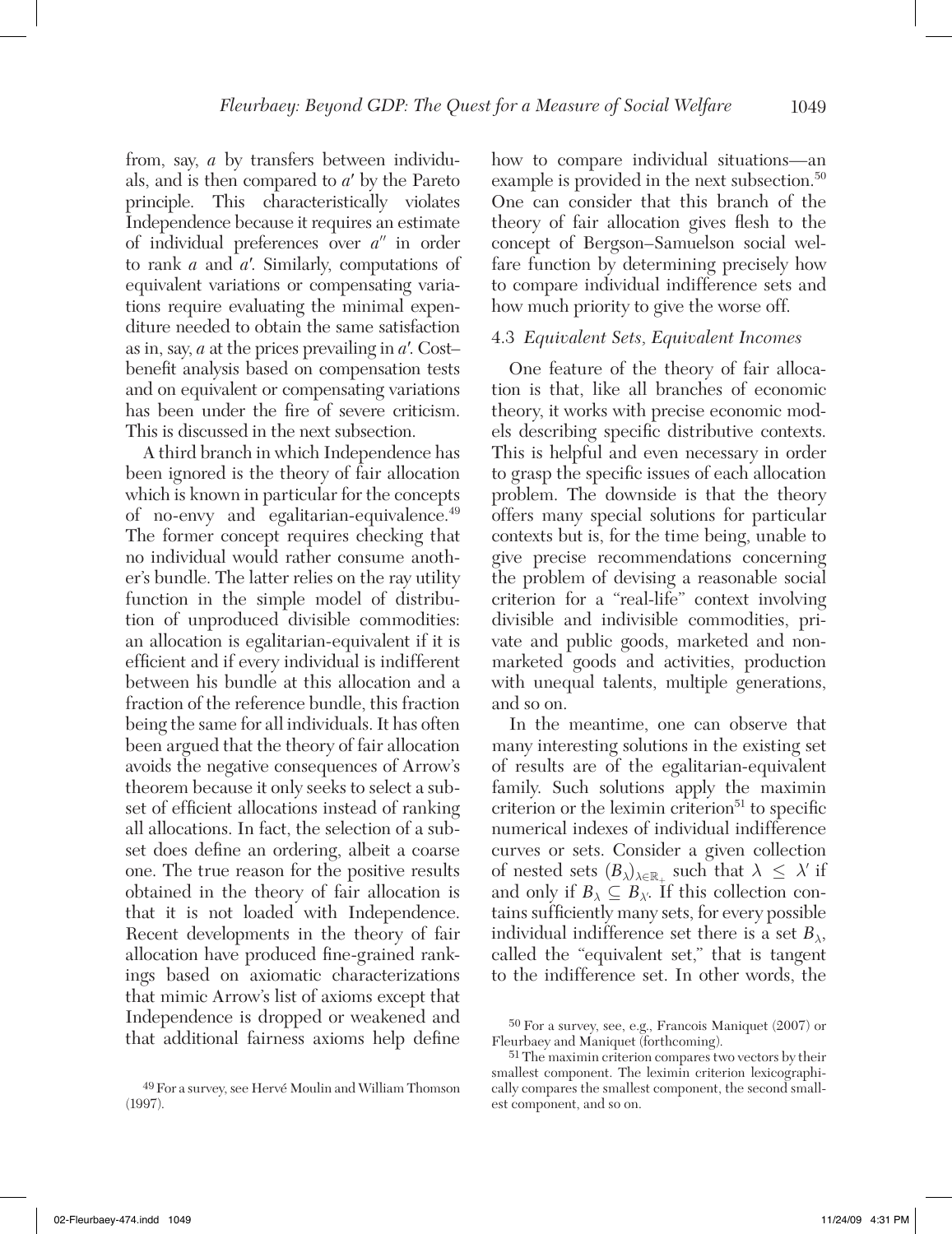maximum satisfaction the individual would obtain by choosing from  $B_\lambda$  corresponds to the given indifference set. The idea is then to evaluate individual situations in a given allocation by comparing their "equivalent sets" in the collection, i.e., the sets  $B_\lambda$  that would give them the same satisfaction (if they could freely choose from  $B_\lambda$ ) as the current allocation. Such comparisons can be done unambiguously because these sets are nested: the larger, the better.52 The money-metric utility and the ray utility are two examples illustrating this " equivalence" approach: for the money-metric utility, consider the collection of sets  $B_\lambda$  defined by the condition  $p^*x \leq \lambda$ , where *x* denotes an individual bundle belonging to  $B_\lambda$  and  $p^*$  is the reference price vector; for the ray utility, consider the collection of sets  $B_\lambda$  defined by the condition  $x \leq \lambda x^*$ , where  $x^*$  is the reference bundle. Because such interpersonal comparisons can be made across individuals with different preferences, there is no serious obstacle to extending such social criteria to comparisons of social situations across different populations.

In order to illustrate how a particular criterion of the egalitarian-equivalent sort can be justified following the Arrovian approach, consider the social ordering axiomatized by Fleurbaey (2005) for a model with two goods, health *H* and income *I* (a composite commodity). Health is assumed to lie between zero and one. Individual utilities are assumed to be self-centered, i.e., each individual's utility depends only on his own health and income. The social ordering that is axiomatized applies the maximin criterion to vectors of individual "healthy-equivalent incomes." For any individual *i*, his healthy equivalent income is the level of income *I*\* that would make him indifferent between his current situation and a situation of perfect health with income *I*\*

(for monotonic preferences, this can also be described in terms of equivalent sets containing the bundles (*H*,*I*) satisfying the constraint  $I \leq I^*$  and  $0 \leq H \leq 1$  ). One can relate the axiomatics justifying this criterion to the Arrow axioms listed above in the following way: (1) Ordinalism is retained; (2) Independence is weakened, stipulating that the ranking of two allocations is unchanged when the utility levels and, in addition, the indifference sets at the two allocations remain the same with the new profile of utility functions; (3) Weak Pareto is retained; (4) A fairness axiom is introduced, stipulating that a Pigou–Dalton transfer reducing income inequality between two individuals having the same health yields an at least as good allocation, provided these two individuals have the same utility function overall, or have perfect health and the same utility function over perfect-health bundles.<sup>53</sup>

A similar idea underlies the computation of equivalent income growth made in Gary S. Becker, Tomas J. Philipson, and Rodrigo R. Soares (2005). They consider a representative agent per country and compute equivalent income growth of a country as the growth of income that would have provided the same gain in satisfaction if health (life expectancy, in their work) had remained constant. This amounts to taking initial health, instead of perfect health, as the reference for computing the equivalent income. This is a quite natural and intuitive measure, which can be viewed as a generalization of the idea of equivalent variation.<sup>54</sup> The standard notion of equivalent variation takes initial prices as the reference for the

<sup>52</sup> I assume the absence of satiation.

<sup>53</sup> The restriction to individuals with same utility function makes the axiom weaker and is motivated by the fact that an individual with a greater income at the same health level than another is not necessarily better off if he has different preferences (e.g., he may suffer more from this health condition).

<sup>54</sup> This kind of generalization was studied, in particular, by Hammond (1994).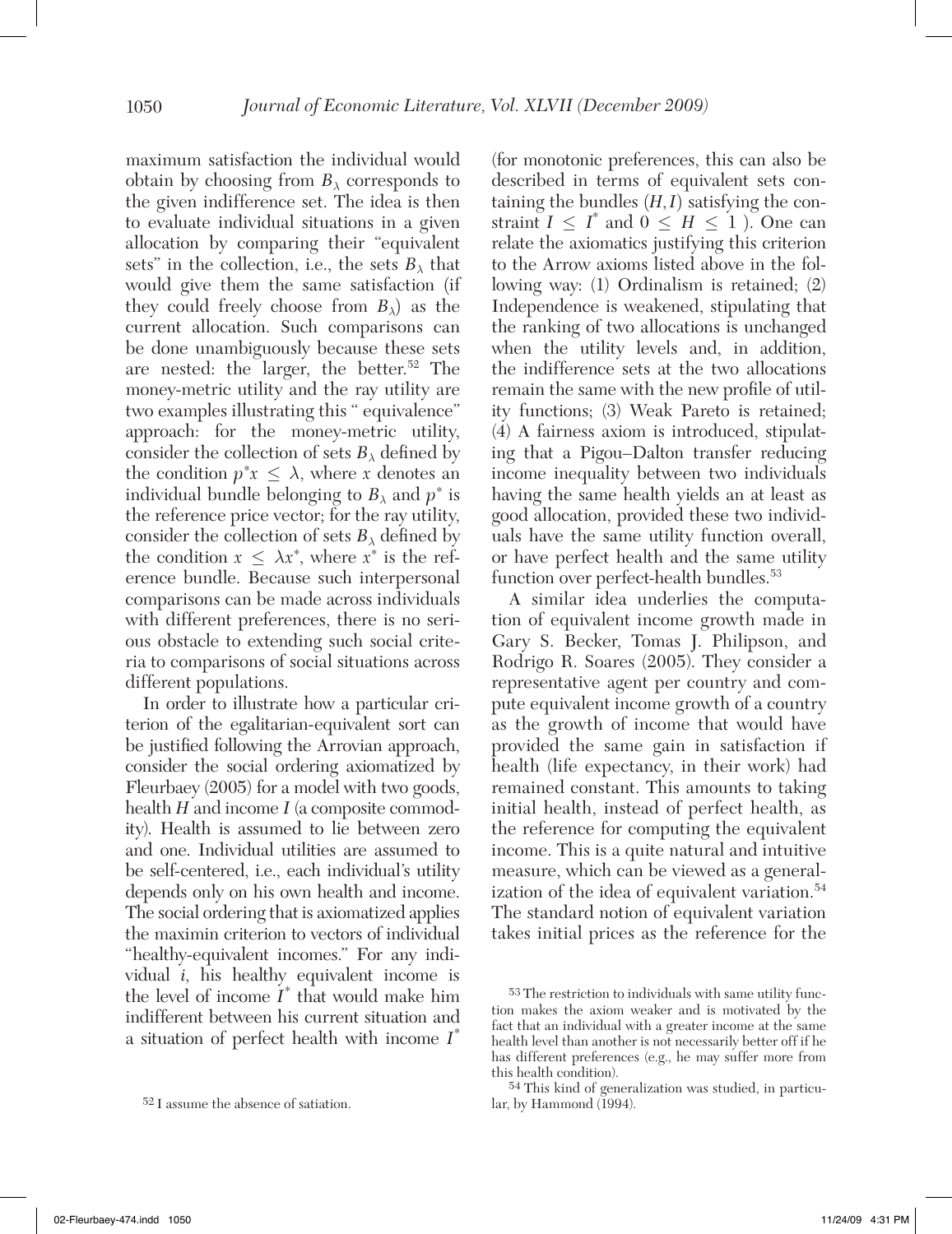computation of equivalent income change. The price vector is just one among many variables, such as personal health or features of the environment, which influence indirect utility. It makes sense to compute the income variation that would have generated the same variation in satisfaction if all variables other than income had been kept constant. It is not easy, however, to incorporate equivalent variations into a consistent social criterion, especially if one wants to avoid the representative agent approach. In particular, equivalent variations are not convenient for interpersonal comparisons as they focus on changes rather than levels. One cannot, for instance, compare the final equivalent incomes, computed with the Becker et al. approach, for two individuals having different initial health. Another problem with a variable reference is that the chained index may have little meaning: the addition of equivalent income gains with moving references is not equal to the augmented income gain with respect to a fixed reference. In spite of these difficulties, one may consider that a systematic computation of such equivalent income growth (if possible, by adding up individual equivalent variations rather than assuming a representative agent) would provide valuable information in complement to ordinary income growth. Comparing the two curves of growth rates would be informative about the evolution of the dimensions of quality of life incorporated into the computation. This can be justified by a variant of the decomposition formula (5). Consider a social welfare function  $W(u_1(m_1, z_1), \ldots, u_n(m_n, z_n)),$ where  $m_i$  denotes income and  $z_i$  the other dimensions. Let  $\nabla_z u_i$  denote the gradient of  $u_i$  with respect to  $z_i$  and let willingness-topay (equivalent variation) be defined as:

One can then write, in similar fashion as in  $(5):$ 

$$
dW = \sum_{i} \beta_{i} WTP_{i} = \overline{\beta} \sum_{i} WTP_{i}
$$

$$
+ \sum (\beta_{i} - \overline{\beta})(WTP_{i} - \frac{1}{n} \sum_{j} WTP_{j}),
$$

where  $\beta_i = (\partial W/\partial u_i)(\partial u_i/\partial m_i), \ \overline{\beta} = 1/n$  $\sum_{i=1}^n \beta_i$ .

Obviously, the danger in computing the first term of the decomposition without the second is to distort perceptions about social welfare. This issue is reminiscent of the difference between old and modern cost-benefit analysis (CBA) and it is worth mentioning here how CBA could benefit from calibrating individual utilities in terms of equivalent incomes. The traditional type of CBA, based on compensation tests, compensating and equivalent variations, and sums of *WTPi* , has repeatedly been criticized by welfare economists for being biased in favor of the rich (whose willingness-to-pay is greater in the presence of income effects) and for being susceptible to inconsistent conclusions.<sup>55</sup> A more sophisticated form of CBA, relying on a social welfare function, consists of substituting a weighted sum  $\sum_i \beta_i W T P_i$  to the old-fashioned unweighted sum, with  $\omega$ weights  $\beta_i = (\partial W/\partial u_i)(\partial u_i/\partial m_i)$  measuring the social marginal value of income of individual *i*. <sup>56</sup> Practitioners have generally been embarrassed about the choice of weights in applications, for lack of a natural measure of marginal utility, and have often taken some decreasing function of income. The problem appears more tractable if one takes a social welfare function  $W(u_1(m_1, z_1), \ldots, u_n(m_n, z_n))$ in which  $u_i(m_i, z_i)$  is *i*'s equivalent income,

$$
WTP_i = dm_i + \frac{1}{\frac{\partial u_i}{\partial m_i}} \nabla_z u_i dz_i.
$$

<sup>55</sup> See, e.g., Arrow (1951), Robin W. Boadway and Neil

<sup>56</sup> See Jean Drèze and Nicholas Stern (1987), Richard Layard and Stephen Glaister (1994).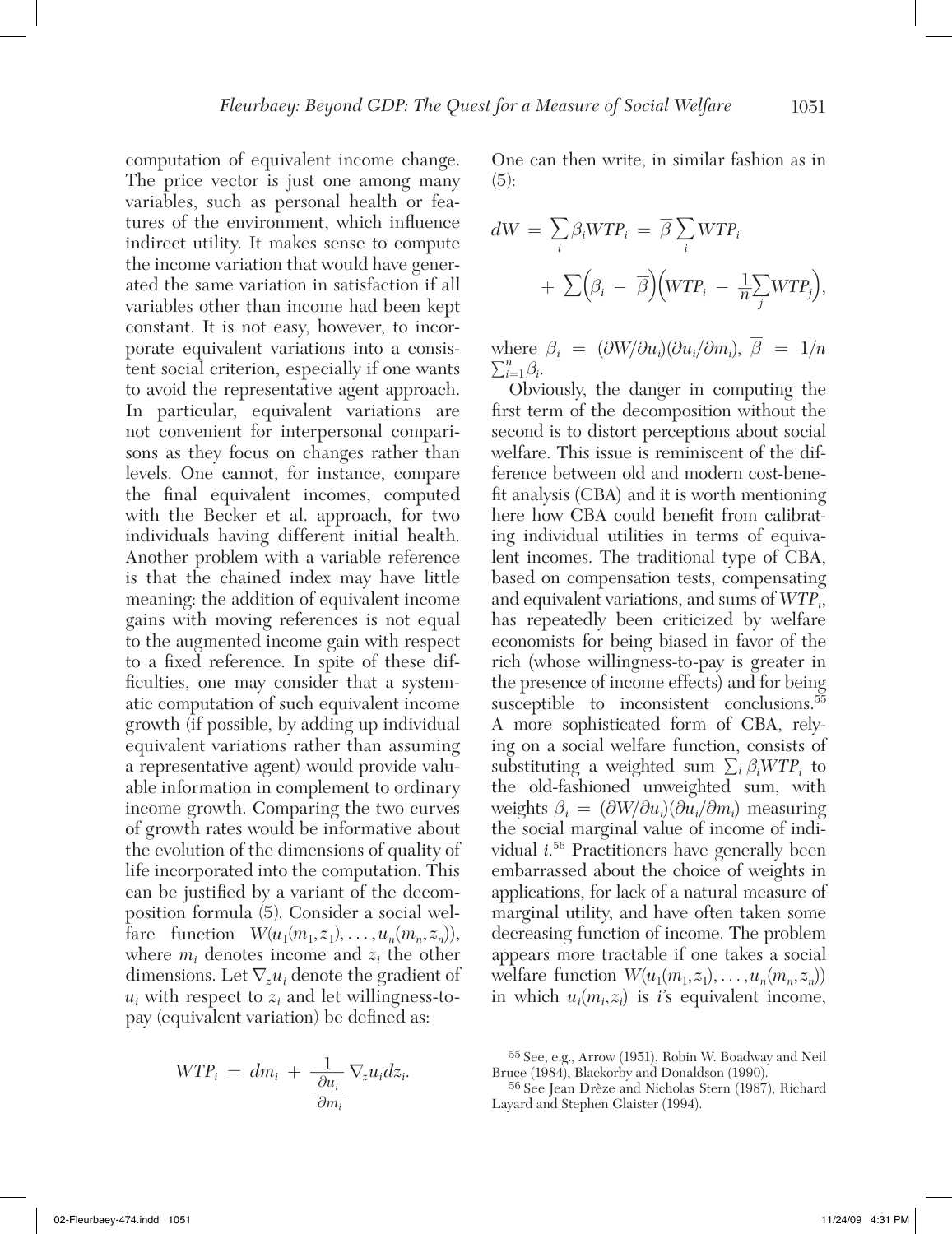i.e. the level *m*\* such that *i* is indifferent between  $(m_i, z_i)$  and  $(m^*, z^*)$ , where  $z^*$  is a reference value for nonincome variables. Then the only ethical choices that remain to be done concern the reference *z*\* and the function *W* (in particular its degree of inequality aversion).

Like equivalent variations, the notion of equivalent income can be applied to any number of dimensions of quality of life. One simply has to fix a reference vector for these dimensions, and compute the equivalent income as the income that would yield the same satisfaction if quality of life were at the reference level. Equivalent income equals ordinary income minus the willingness to pay to have quality of life at the reference level. Considering market prices as an element of quality of life, one obtains the money-metric utility and a rigorous way to perform PPP corrections of income. Considering household size as an element of quality of life for individuals, one can compute the equivalent income that would give the member of a household the same individual satisfaction if he belonged to a reference type of household (e.g., if he were single). This method, proposed for instance in Martin Browning, Pierre-Andre Chiappori, and Arthur Lewbel (2006), appears superior to standard household equivalence scales that are not identifiable from market demand in absence of heroic assumptions.<sup>57</sup> Considering the risk of unemployment, it is natural to compute the certainty equivalent income by deducting a risk premium from ordinary income. Considering leisure, there are several reason-

able possibilities highlighted in the theory of fair allocation, not all of which involve computing an equivalent income. A simple option is to take a reference quantity of labor.<sup>58</sup> In order to compare the standard of living across OECD countries, Fleurbaey and Gaulier (forthcoming) have used the equivalent income approach (with estimations based on macroeconomic data) for the corrections concerning leisure, health, the risk of unemployment, and household size.

The equivalent income approach involves a special case of the collection of nested equivalent sets that are used in the "equivalence" approach. Other options exist and appear no less reasonable. Instead of fixing the non-income variables at a reference level, one could make them vary from one set  $B_\lambda$  to the other along a progression path in which quality of life and income would grow simultaneously.

## 4.4 *Criticisms*

Money-metric utilities, as mentioned in subsection 2.5, have triggered criticism that can also be directed at the equivalence approach in general.

The first criticism points to the neglect of welfare aspects, in particular those having to do with special needs (related for instance to health or disabilities). As stressed in Sen (1985), resourcist approaches may seem fetishistic about external resources, neglecting the fact that different individuals have unequal abilities to transform resources into flourishing. Needs are, however, easily

<sup>57</sup> For a synthesis on household equivalence scales, see Lewbel (1997). Equivalence scales based on individual equivalent income may ultimately provide familiar formulae. It is shown in Fleurbaey and Guillaume Gaulier (forthcoming) that, if one assumes that households spend half of their budget on local public goods and the rest on private goods and that individuals are identical within households, equivalence scales based on individual equivalent income coincide with the OECD household equivalence scales relying on the square root of household size.

<sup>58</sup> In the egalitarian-equivalent family, there are three other salient options, corresponding to different ethical principles. One option consists in computing a tax-free equivalent budget (i.e., the hypothetical wage rate which would maintain satisfaction in absence of transfers). Another option consists in computing an equivalent budget at the market wage rate for unskilled work. A third option involves computing an equivalent budget corresponding to a zero net wage rate (with monotonic preferences, this boils down to computing a leisurely equivalent income). For a survey, see Fleurbaey (2008).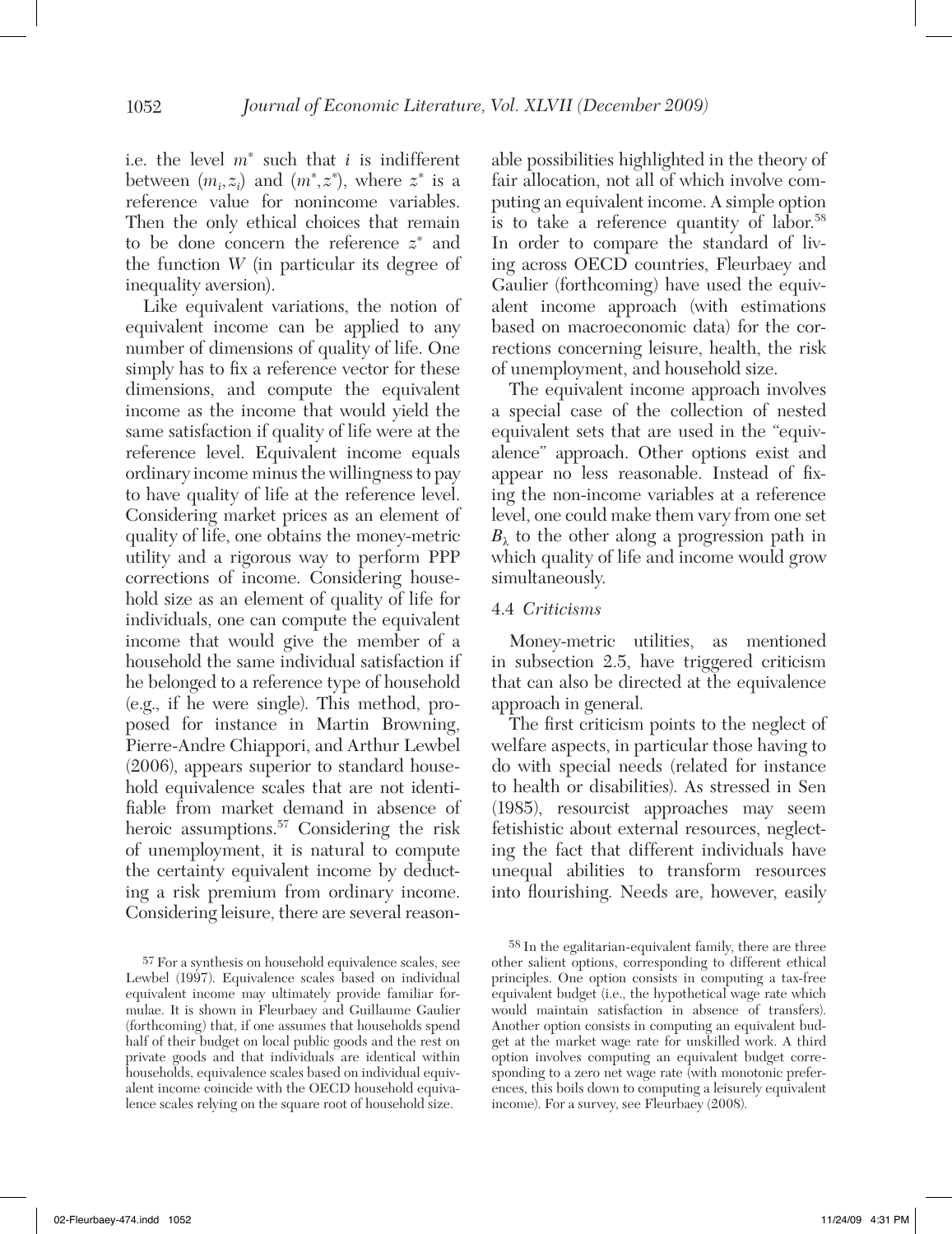incorporated into the equivalent income approach if they are explicitly taken into account among the dimensions of quality of life. Therefore, properly handling needs in interpersonal comparisons does not require abandoning Ordinalism but merely broadening the object of ordinal preferences in order to encompass certain personal parameters. This procedure supposes that individuals have well-defined preferences over various possible levels of needs and over various combinations of needs and income. Although this assumption may appear demanding, it seems hard to avoid relying on this sort of preferences if one seeks to determine how to compensate specific needs with transfers of external resources. It should also be emphasized that the egalitarian-equivalent approach is not really tied to a narrowly materialistic notion of resources, as it can be applied to any broader class of objects of preferences, such as, for instance, functionings or capabilities. What characterizesthe approach is its method of comparing indifference sets, not the space in which the indifference sets are defined. Beyond the incorporation of special needs or broader notions of functionings into the objects of preferences, would it be advisable to take account of more subjective dimensions of well-being, such as happiness or levels of satisfaction? This is obviously a controversial issue, which will be examined in greater detail in section 6.

59 See Fleurbaey and Maniquet (forthcoming). An alternative reading of this result is that if one does not want to adopt the maximin or leximin criterion, one has to accept certain apparent violations of inequality aversion. Consider the healthy-equivalent income, and imagine two individuals with health equal to 0.5 (recall that the range for health is [0,1]). Suppose that their ordinary incomes in allocation  $x$  are  $(100, 200)$  and their equivalent incomes (80,150). Imagine that a regressive transfer between them would produce a new situation with ordinary incomes (90,210) and equivalent incomes (78,190). If one considers that, for two healthy individuals, the distribution (78,190) is better than (80,150) because the large gain to the better-off outweighs the small loss to the worse-off, it is only

The second criticism is that a social welfare function *W* whose arguments are individual money-metric utilities may fail to be quasi-concave in resources (Blackorby and Donaldson 1988). This observation can, in fact, be substantially generalized on the basis of results from the theory of fair allocation (e.g., Maniquet and Yves Sprumont 2004): Any approach that obeys the Pareto principle and that evaluates individual situations by the indifference sets at the contemplated allocation (i.e., not just money-metric utilities) will fail to be quasi-concave unless it gives absolute priority to the worse off. The literature on fair allocation deduces from this observation that the maximin and leximin criteria are the only acceptable aggregators. This may sound an ominous result because these criteria are considered extreme on the spectrum of inequality aversion, but the theory is flexible about how to evaluate individual situations. For instance, it can justify the laisser-faire policy if individual endowments are considered fair and are suitably incorporated into the comparisons of individual indifference sets.59

A third criticism has been raised against money-metric utility functions. Developed by Slesnick (1991) and inspired from Kevin Roberts (1980), the point is that money-metric utility functions depend on a reference price  $p^*$  and that, if one wants the social welfare function to be independent of these

logical, by Pareto-indifference, that for the half-healthy individuals under consideration, the regressive transfer yields an improvement. In this way, a positive but finite inequality aversion over equivalent incomes may imply a lack of inequality aversion about the distribution of income among unhealthy individuals. This is intuitively defensible in this example if one observes that the regressive transfer triggers a reduction in both individuals' willingness to pay for a good health, especially for the beneficiary of the transfer. This example may also suggest that, in practice, such violations of the Pigou–Dalton principle are unlikely to occur in dramatic proportions if the aggregator has substantial inequality aversion and health is a normal good with moderate income effects.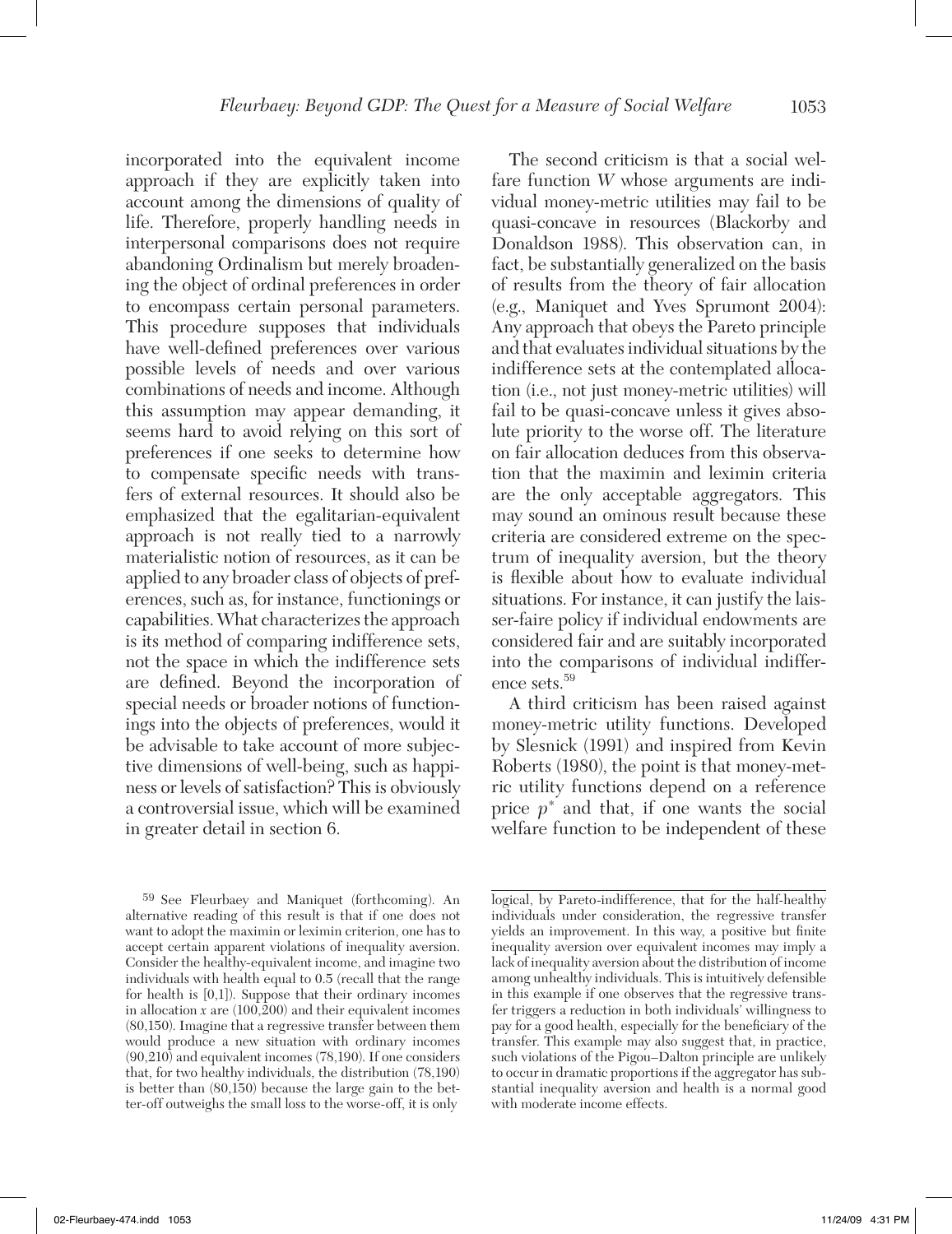reference parameters, severe restrictions are required (e.g., homothetic preferences). Similarly, the computation of equivalent incomes is sensitive to the choice of the reference. It is not clear, however, why one should worry about such dependence, or impose independence from the reference, because the choice of a reference need not be arbitrary. The example of the healthyequivalent income, for instance, suggests that the reference in this case is natural. With the healthy-equivalent income, one can compare individual situations in perfect health solely in terms of income, without inquiring about individual preferences about health (because equivalent income is then equal to ordinary income), whereas situations with less than perfect health require taking account of individual preferences about health and income. This seems the proper methodology, and taking a low level of health as the reference would have counterintuitive implications, with the sick being compared without consulting their preferences while the healthy could not be simply compared in terms of income. Similarly, as mentioned above, the literature on fairness suggests specific references for the case of leisure. The literature on equivalence scales has generally taken singles as the reference type of household, and again this seems rather natural, although perhaps debatable. Even in the case of reference prices for PPP computations, it would be an exaggeration to claim that all price vectors are equally acceptable candidates for the reference. In sum, even if the theory of references is still in its infancy, the idea that the choice of the reference is arbitrary is simply unwarranted.

Another issue has to be mentioned. The difficulty of estimating individual preferences, an essential piece of data for any application of the approach, should not be underestimated. There are three possible sources of data on preferences. First, preferences can be revealed by observed choices. This is the standard source of data on preferences for market commodities, but it is not reliable for nonstandard goods (such as working conditions) and is obviously impotent for preferences about nonchosen aspects of quality of life. Second, there are stated preferences which can be obtained from contingent valuation questionnaires (in which respondents are directly asked how much they would be willing to pay for such or such change in their situation or in the environment) or from discrete choice experiments (in which respondents are randomly offered menus and asked to choose their preferred option). Contingent valuation studies relative to remote features of the environment have been highly debated.<sup>60</sup> Although one may hope that for their personal situations people do have more consistent preferences, the accumulation of empirical evidence about bounded rationality and poor decision-making ability appears worrisome.<sup>61</sup> A third possible source of data consists in satisfaction surveys, which have been used by several authors to estimate willingness-topay for various aspects of quality of life, but are likely to be rather noisy because unobserved individual characteristics influence responses to such questions.62 Therefore, the theoretical possibility to aggregate individual preferences into a consistent social criterion needs to be supplemented with an effort in the methods of estimation of preferences. It might also be worth thinking more carefully about whether one should be interested

62 See section 6.

<sup>60</sup> Daniel Kahneman, Ilana Ritov, and David A. Schkade (1999) have argued that, in such contexts, people express symbolic attitudes, not economic preferences. This shows, in particular, in the fact that willingness-topay is insensitive to the quantities at stake, for instance the number of birds saved from pollution. See also Peter A. Diamond and Jerry A. Hausman (1994).

<sup>61</sup> B. Douglas Bernheim (2008) reviews the relevant literature and suggests that at least some part of individual preferences is stable and consistent, so that welfare economics can work with this part (formally, individual preferences should then be formalized as acyclic partial orders rather than transitive complete orders).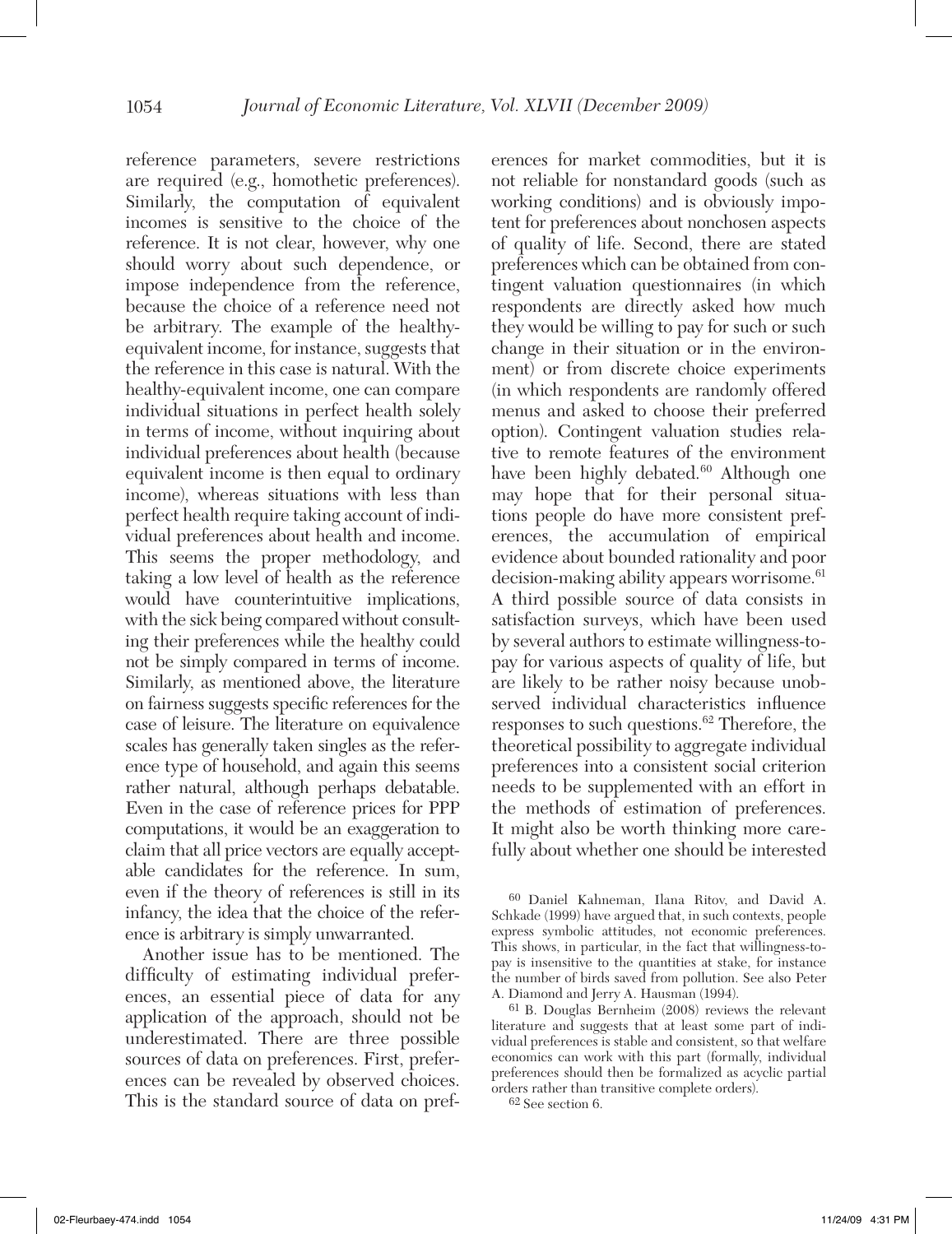in people's immediate preferences (likely to be volatile and inconsistent) or in some form of deeper preferences, which may be much harder to elicit.

In conclusion, money-metric utilities and equivalent incomes, linked to the equivalence approach from the theory of fairness and to social choice theory, might be a promising field for research and applications. The approach has so far been applied mostly to special economic models dealing with particular allocation problems. A rigorous analysis of the definition of the sets  $B_\lambda$  in a richer context remains to be done, but intuitive applications in terms of equivalent income are quite easy to conceive.

#### 5. *Social Indicators*

I now turn to nonmonetary approaches. There is now a wealth of summary indicators that combine various domain indicators of economic, social, and environmental performance.63 Prominent indicators include the Human Development Index (HDI) and the indicators computed by Lars Osberg and Andrew Sharpe (2002) and Marc Miringoff and Marque-Luisa Miringoff (1999).

Discussing the theory underlying such indicators can be done shortly because there is little theory. The weights of the various domain indicators in the general index are conventional and the proponents of such indicators rarely formulate a framework for a rational discussion about what these weights should be.64 One can of course invoke the ethical preferences of the observer and ask her, for instance, how she trades the suicide rate off against the literacy rate, but there is little philosophical or economic theory that gives us clues about how to form such preferences.

A problematic feature of these indicators is that they are not individualistic. That is, they do not form an aggregate of individual indexes but instead add up social indicators for various domains of individual well-being. Consider for instance health and income. Adding up a social index of health (e.g., average life expectancy at birth) with a social index of income (e.g., GDP), as is done in the HDI together with an index of education, gives the same result for societies having the same value for both indexes, independently of the correlation between health and income at the individual level. If one thinks that such a correlation is important, because a society with no correlation is better than a society in which being richer implies being healthier, one cannot rely on these summary indicators.<sup>65</sup> Assuming that information about this correlation is available, one can of course use it as an additional component of the summary indicator, but it appears a much more satisfactory procedure to evaluate situations at the individual level before going up to social summaries.<sup>66</sup> Obviously, it must be acknowledged here that, in absence of individual data making it possible to estimate the joint distribution of the various aspects of individual situations, such indicators can play a useful role. It is already an achievement to have comparable statistics on income and longevity for almost all countries and an index like the HDI may be worth keeping alive before better data become available.

Steve Dowrick, Yvonne Dunlop, and John Quiggin (2003) propose an economic theory for the use of such indicators, based

<sup>63</sup> For a survey, see Jean Gadrey and Florence Jany-Catrice (2006).

<sup>64</sup> This point is made, e.g., by Martin Ravallion (1997) commenting on the HDI.

<sup>65</sup> See Indranil Dutta, Prasanta K. Pattanaik, and Yongsheng Xu (2003).

<sup>66</sup> An additional issue often mentioned about the HDI is that, for developed countries at least, the other components than GDP move very little so that the movements of the index mostly reflect growth rates.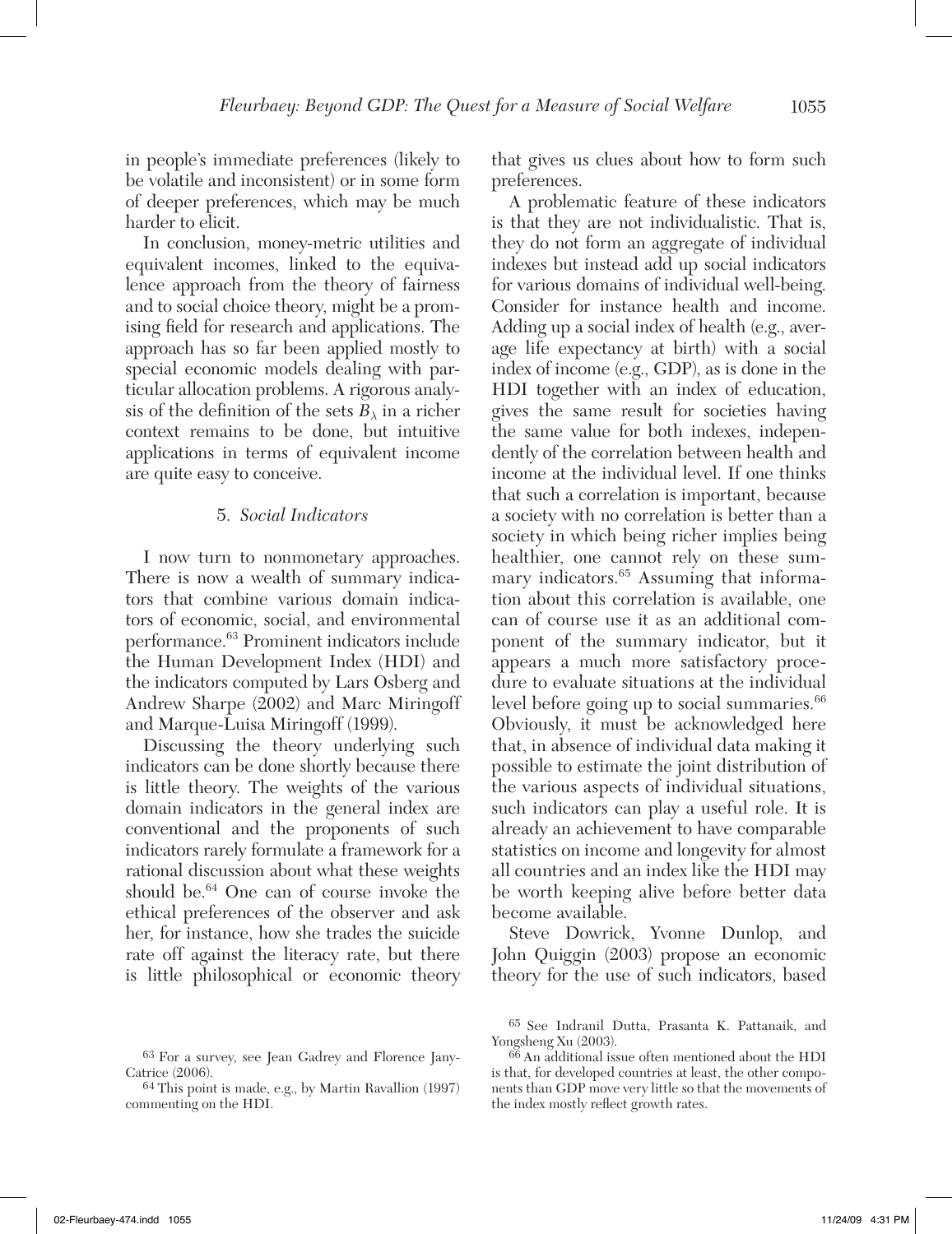on a revealed preference argument. Their approach supposes a representative agent (which of course puts aside the correlation issue) facing a technology for the production of performance in the various domains, together with a budget constraint. They propose to say that country *A* is better off than country *B* if, given its technological and budgetary constraints, country *A* could obtain a vector of performances dominating the vector of *B*. This approach enables them to make binary comparisons. It is in principle possible to find that *A* is better off than *B* and *B* is better off than *A*, simultaneously (as occurs in their data for Finland and Austria). They also discuss the possibility of computing numerical indexes by assuming homothetic preferences over commodities for the representative agent, with identical preferences across countries. While this approach may yield interesting insights about comparisons of multidimensional feasible sets in the space of domain indicators, it appears difficult to connect it to a standard notion of social welfare. The difficulties in estimating the technology of production of social performance in various dimensions (Dowrick and coauthors only look at income and health) may also render the approach hardly applicable on a large scale.

#### 6. *Happiness*

The literature on happiness has surged in the last decade. The findings are well summarized in many surveys. $67$  The question that has to be examined here is how this approach can inform the evaluation of social welfare. Are we close to substituting GNH ("Gross National Happiness") for GDP? No author argues that happiness studies are

of no value at all, but there is wide variety of positions, from those who propose to measure and maximize national happiness (Diener 2000, Kahneman et al. 2004, Layard 2005) to those who firmly oppose this idea on various grounds (Tania Burchardt 2006, Frey and Stutzer 2007, Martha C. Nussbaum 2008). There seems to be a consensus on the idea that happiness studies suggest a welcome shift of focus, in social evaluation, from purely materialistic performances to a broader set of values. In particular, the importance of social relations is highlighted by this literature while the role of consumption is downplayed.

#### 6.1 *Subjective Well-Being is Measurable*

Above all, one can consider that the traditional suspicion among economists about the possibility to measure subjective wellbeing (SWB) should be assuaged by the recent progress. Combining questionnaire surveys ("Taking all things together, how satisfied are you with your life as a whole these days? Are you very satisfied, satisfied, not very satisfied, not at all satisfied?"), the methods of experience sampling (mood declaration at random moments of the day) and day reconstruction (short recall mood declaration), physiological measures (hormone concentration, skin conductivity, . . . ), neurological measures (brain activity), as well as behavioral observations (smiling . . . ), it now seems more possible than ever to obtain a rather consistent estimate of SWB. Doubts remain about whether the results coming from verbal statements and scaling questions can really be compared across individuals (especially across cultures),<sup>68</sup> but it would be an exaggeration to give no

<sup>67</sup> See, in particular, Ed Diener (1994, 2000), Diener et al. (1999), Bruno S. Frey and Alois Stutzer (2002), Kahneman and Alan B. Krueger (2006), Layard (2005), Andrew J. Oswald (1997).

<sup>68</sup> For instance, Krueger et al. (2008) find out that American and French women seem to have different attitudes about presenting themselves as "very happy" or "happy."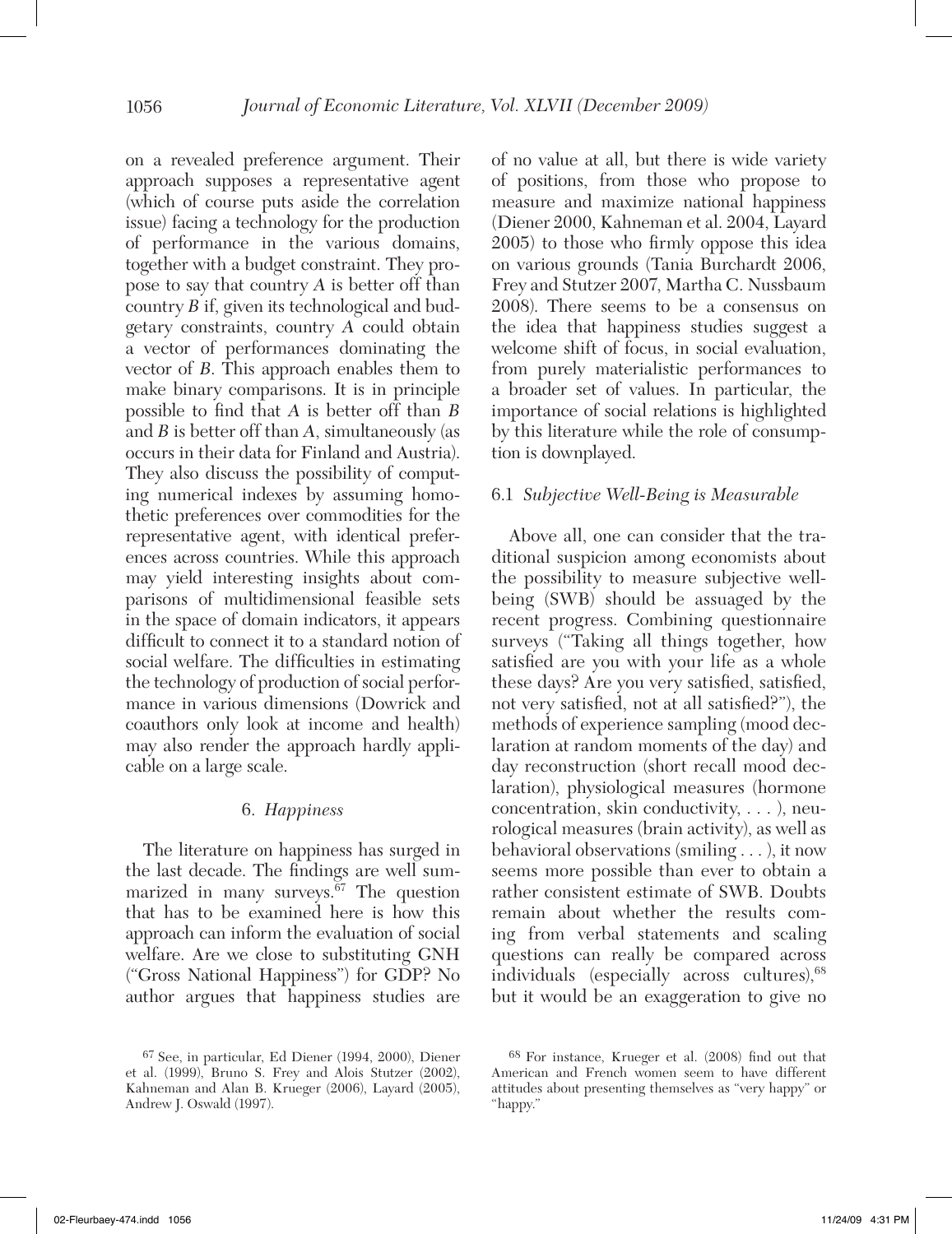significance to interpersonal patterns in the data. On the whole, one can be optimistic about the increasing reliability<sup>69</sup> of data on SWB in the near future.

One important fact that psychological studies reveal, and which is sometimes downplayed in the economic part of the literature, is the multidimensionality of SWB (Diener et al. 1999). A key divide opposes cognitive evaluations (what people think of their life) to affective, emotional states (how they feel in their life). The affects themselves come in many shapes and colors, with a surprising independence between the positive and the negative affects which seem to be connected to different mechanisms in the brain.70 In this light, Bentham's and Edgeworth's "utility" is an artificial concept that ignores the complexity of human psyche. One shortcoming of the available set of findings is the relative lack of separation between affects and judgments in many studies. Questions about satisfaction with life "as a whole" are disturbingly influenced by the mood of the day, the current weather, or incidental events that temporarily shift someone's mood such as finding a dime just before answering the questionnaire. Recent "ladder-of-life" questionnaires asking respondents to rank their life on a scale between 0 (worst possible life) and 10 (best possible life) may come closer to identifying the cognitive part of people's satisfaction (Deaton 2008). Even if instantaneous mood is the result of sensations combined with judgmental evaluation, one may be more confident that specific surveys on emotional states do capture affects.

Kahneman and Krueger (2006) propose to synthesize data on moment-to-moment emotions into a "*U*-index" that measures the proportion of time in which the predominant affect is unpleasant.<sup>71</sup> This index can be computed for individuals or averaged over groups; it can also be computed for particular activities or for the whole day. An advantage of this index is that it is cardinal (it makes sense to say that an individual has 20 percent more unpleasant time than another) without requiring a cardinal calibration of emotional scales (except the rather robust distinction between positive and negative affects). In counterpart, it does not capture variations in the intensity of unpleasantness and ignores what happens in the large proportion of the time in which the dominant affect is positive.

Much of the literature in happiness studies seeks to understand the determinants of happiness, with many fascinating findings about the relative importance of income, health, social status and unemployment, marital status and family life, religions, rights and political freedom, and about the complexity of dynamic effects and comparisons to peer groups. A particular difficulty that pervades many studies is that cross-section analysis tracks correlates of happiness but the direction of causation is not always clear. For instance, a strong correlation between unemployment and unhappiness may reflect the effect of unemployment on happiness but also the underlying combined influence of a third factor such as personality on job stability and happiness or even a direct influence

<sup>69</sup> A balanced evaluation of the reliability of subjective well-being data is made by Krueger and Schkade (2008).

<sup>70</sup> Classifications of affects along two or more dimensions (e.g., positive/negative valence and high/low activation, as proposed by James A. Russell 1980) or in terms of discrete categories (Paul Ekman 1992) have triggered many debates in psychology. No simple classification seems able to distinguish all emotions (for instance, anger and fear are both intense negative emotions). On these issues, see Nico H. Frijda (1999).

<sup>71</sup> As explained in Kahneman and Krueger (2006), doubts about comparability of answers across individuals motivate the difference between the "U-index" and the index initially proposed in Kahneman et al. (2004), which was a time-weighted mean of the average happiness obtained by the population in various activities. The latter required a cardinal scale of affect whereas the former only needs to identify moments where a negative affect dominates.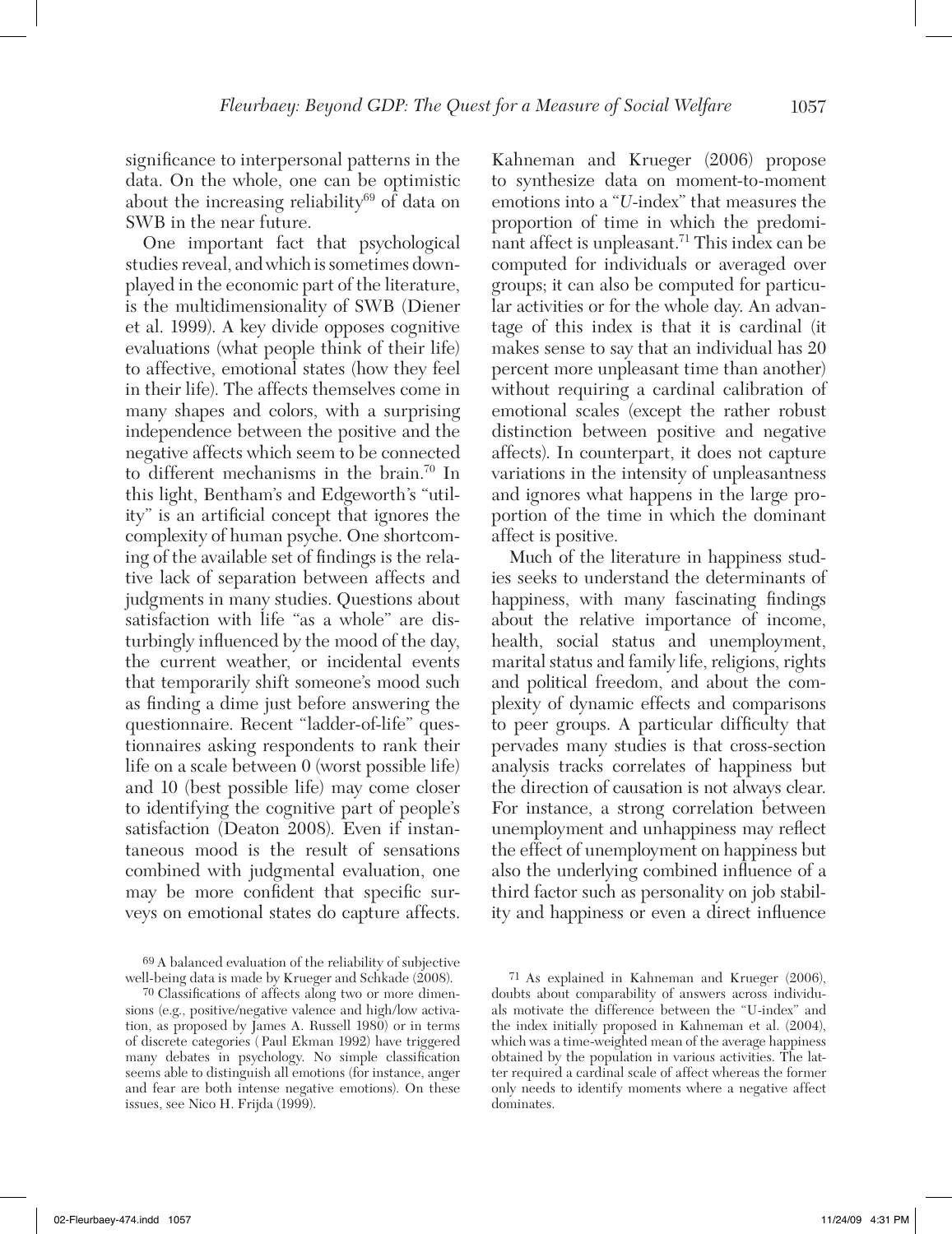of mood on the willingness to quit one's job.72 The causality issue, however, does not undermine the accuracy of the measures of SWB and has no direct implication on their potential normative relevance, to which I now turn.

#### 6.2 *Treadmills*

The fact that SWB *can* be measured does not imply that it *ought* to be taken as the metric of social evaluation. It is rather surprising that the literature on happiness refers very little to the lively philosophical debates of the previous decades about welfarism and, in particular, the criticisms raised by Rawls  $(1982)$  and Sen  $(1985)$  against utilitarianism.<sup>73</sup> Nonetheless, one of the key elements of that earlier debate, namely, the fact that subjective adaptation is likely to hide objective inequalities, does happen to come up as a puzzle challenging happiness specialists.74 Subjective well-being seems relatively immune in the long run to many aspects of objective circumstances, individuals displaying a remarkable ability to adapt. After most important life events, satisfaction returns to its usual level and the various affects return to their usual frequency.75 A key determinant of usual mood and satisfaction is the individual's personality (extroversion versus neuroticism). If SWB is not so sensitive to objective circumstances, should we stop caring about inequalities, safety, and productivity?

Kahneman (1999) wonders whether this phenomenon should be attributed to a hedonic treadmill reflecting a progressive desensitization of subjects to repeated stimuli or to an aspiration treadmill due to the fact that the subjects evaluate their situation according to adaptive aspiration levels. This is important for normative conclusions. Suppose, following the early utilitarian tradition, that the normatively relevant metric for social evaluation is experiential hedonic utility. If it turned out that adaptation impacts aspirations more than hedonic experience, then one could safely seek to measure a hedonic index of "national happiness" because such an index would actually be sensitive to objective circumstances. Such an index could not be based on declarations of satisfaction and more direct observations of emotions would be necessary.76

Kahneman and Krueger (2006), however, write that preliminary evidence actually points to the predominance of the hedonic treadmill over the aspiration treadmill because data on satisfaction show a greater correlation with life events than records on affects. This undermines the idea of measuring national happiness in terms of hedonic utility, at least if one would like such a measure to display a certain sensitiveness to material life conditions—the alternative is to declare material conditions to be of little importance. Nonetheless, even if less overwhelming, the aspiration treadmill also questions using reported satisfaction as a measure of well-being. In a recent study of

<sup>72</sup> Many authors, such as Frey and Stutzer (2002) or Ada Ferrer-i-Carbonell and Frijters (2004), recommend using panel data so as to eliminate individual fixed effects. Andrew E. Clark, Frijters, and Michael A. Shields (2008) discuss the limits of panel data. Controlled or natural experiments could be helpful as well.

<sup>73</sup> Two exceptions are Burchardt (2006) and Erik Schokkaert (2007a). Layard (2005) also mentions and quickly rebuts some of the arguments against welfarism.

<sup>74</sup> The first influential study on adaptation (Philip Brickman and Donald T. Campbell 1971) even predates Sen's example of the tamed housewife who accepts her impoverished condition.

<sup>75</sup> An individual's aspirations do not only depend on past experience but also on the achievements of his group of reference (see, e.g., Clark and Oswald 2002, Clark, Frijters, and Shields 2008, Bernard Van Praag and Ferrer-i-Carbonell 2007, Shane Frederick and George Loewenstein 1999).

<sup>76</sup> Another obstacle to the measure of hedonic experience that is described by Kahneman, Peter P. Wakker, and Rakesh Sarin (1997) is that people's memory keeps track of experienced affects in a distorted way, giving excessive attention to peaks and last moments of a given episode. One then has to find ways (such as the experience sampling and the day reconstruction methods) to retrieve individuals' true hedonic experience.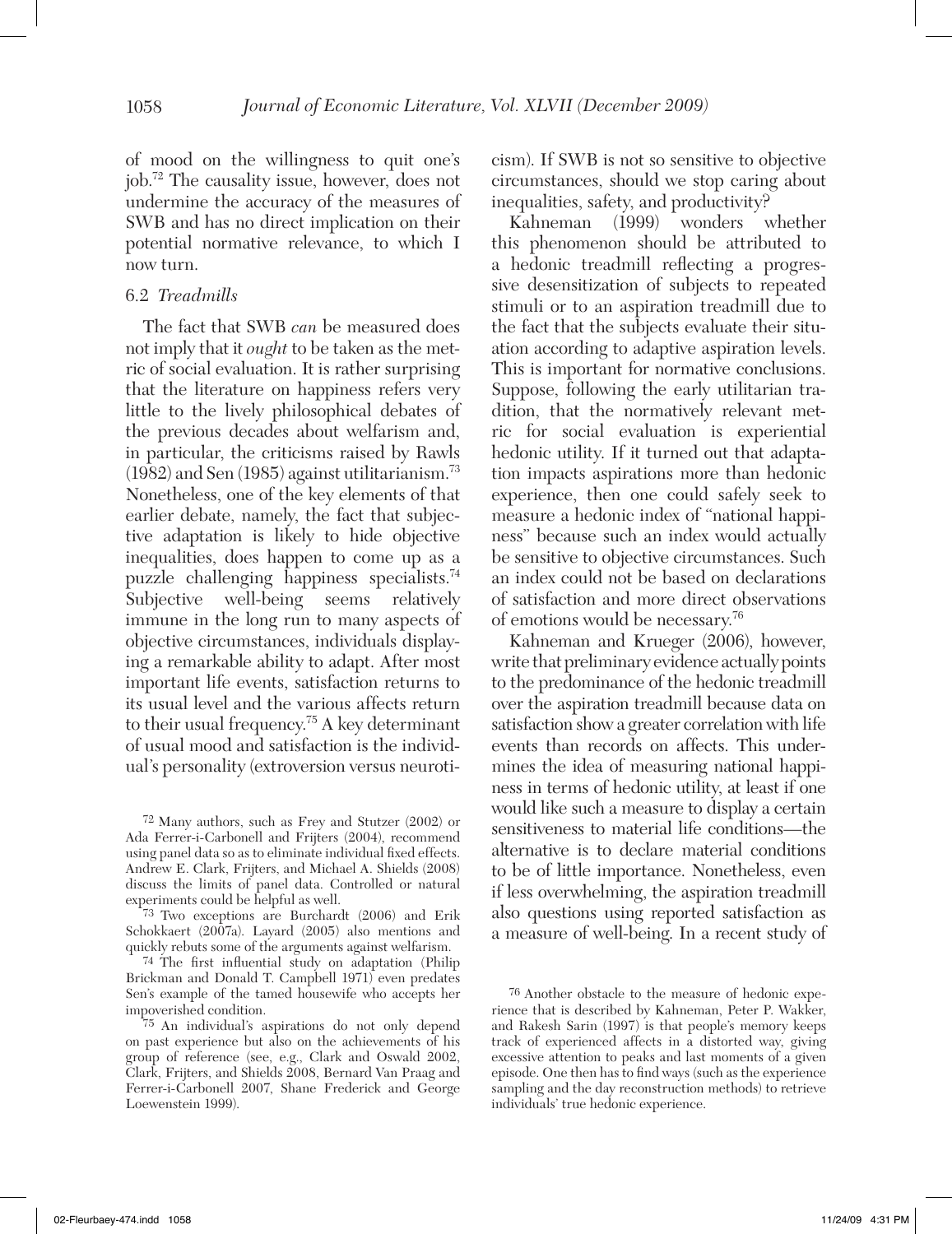ladder-of-life surveys over the world, Deaton (2008) observes that globalized information about living conditions makes it unsurprising that respondents rank their life in accordance with common rankings of living standards and argues that such surveys cannot be trusted over time because of shifting references. Moreover, he concludes that "neither life satisfaction nor health satisfaction can be taken as reliable indicators of population well-being, if only because neither adequately reflects objective conditions of health" (p.  $70$ ).<sup>77</sup>

## 6.3 *Two Conceptions of SWB*

The early debate on liberalism versus welfarism and the recent literature on happiness suggest that two normative conceptions of how to make use of subjective data compete.

The welfarist conception, inspired by Bentham and Edgeworth, predominates in the happiness literature even when it is not explicitly or fully endorsed. In its hedonic version, it views utility primarily as an affect characterized by two quantities, duration and level, the latter being measured on a numerical scale with negative values for unpleasant affects and positive values for pleasant ones. As positive and negative affects can coexist during the same short episode, the instantaneous utility level is conceived as a net balance sheet. Assuming separability over time, total utility can be computed as the integral of instantaneous utility over time. As individuals do not recall this integral efficiently and are often mistaken about what generates positive and negative affects, their preferences and decisions fail to maximize their "true" utility. For instance, they think that a new car will make them happy but, after a couple of weeks,

their utility increment dwindles. They think that working extra hours and earning extra money will make them happy but their impoverished family relationships turn out to have a much more lasting effect on their utility. If one wants to maximize national happiness, one will then have to conceive policies that will possibly curb the satisfaction of people's preferences in order to promote their true happiness. Hedonic adaptation, however, suggests that psychological interventions may be more efficient than most changes in objective life conditions. In this perspective, researching a happiness drug without negative side effects might even be a more urgent priority than anything else.78

A variant of this conception puts more stress on the cognitive part of happiness. Satisfaction judgments may be argued to matter more than hedonic utility because affects are just one domain of life, and most people are willing to trade hedonic affects for objective achievements.79 People also differ in the kind of affects they want to cultivate. In particular, the hedonic model of utility level on a linear scale does not square well with the observation that many people prefer quiet contentment to intense joy.80 This variant seeks to find a measure

<sup>77</sup> A puzzling finding in Deaton (2008) is indeed that life satisfaction correlates well with (the logarithm of) income in cross section but not with the level of health, not even HIV prevalence. "It seems astonishing that reported life satisfaction should be unaffected by a plague whose severity is unparalleled in modern times" (p. 63).

<sup>78</sup> This position is endorsed by Layard (2005), who defends it by arguing that if such a drug existed, most people would take it. But observe that for deciding to take the pill (assuming taking the pill does not hinder other activities), people only have to give some value to their own happiness, not to give it exclusive value.

<sup>79</sup> The popular saying, often attributed to Aristotle, that happiness is the only ultimate, noninstrumental goal of human beings is either tautological (when happiness is identified to the satisfaction of goals) or empirically incorrect (when happiness is an affect). On the views of Aristotle, Mill, and Bentham on this issue, see Nussbaum (2008).

<sup>80</sup> On this point, see Diener (2000, p. 36), who also insists in this paper on the multidimensionality of subjective well-being (SWB) and proposes an ecumenical set of indicators: "Ideally, the national SWB indicators would include various components of SWB, such as pleasant affect, unpleasant affect, life satisfaction, fulfillment, and more specific states such as stress, affection, trust, and joy" (p. 40).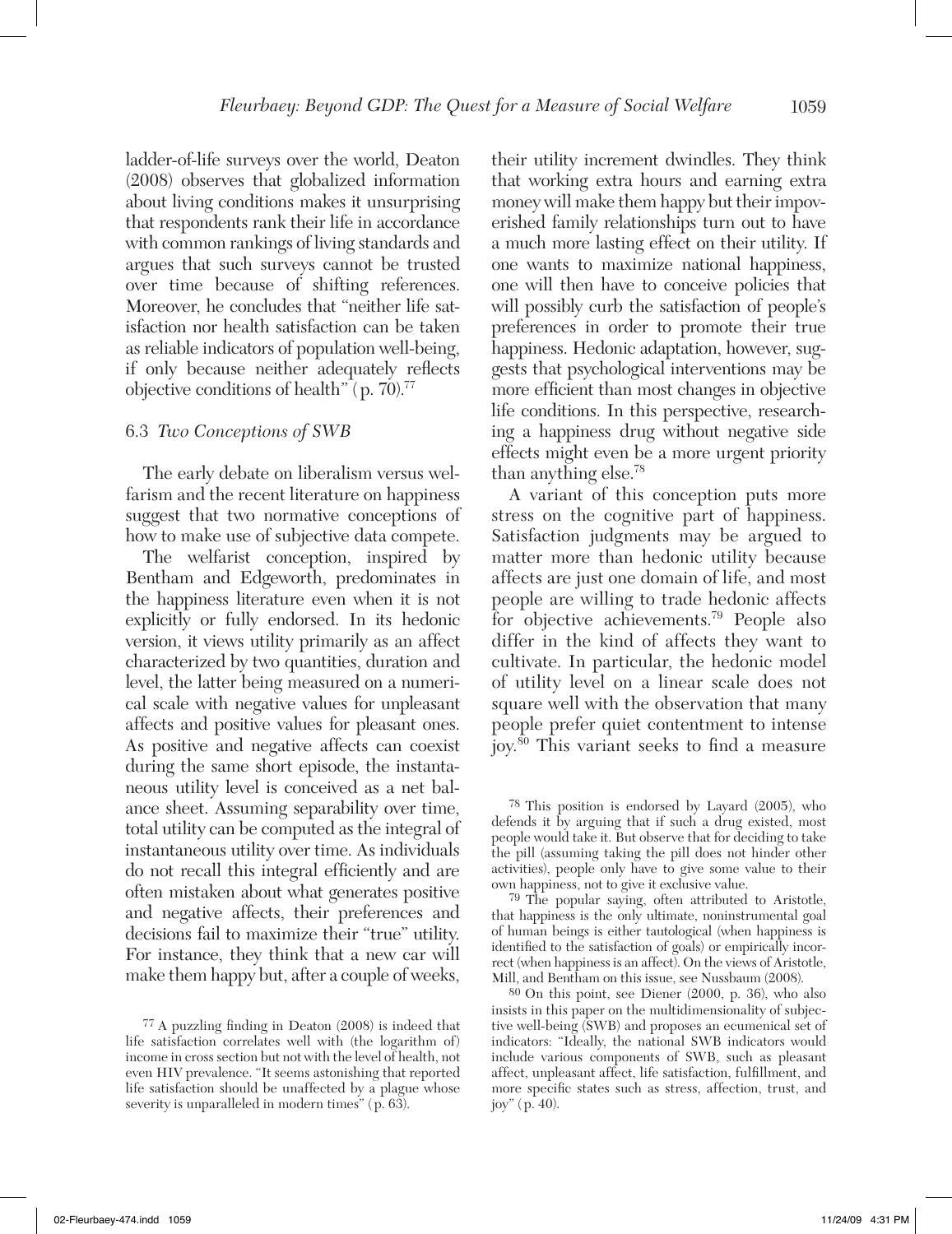of satisfaction that can be used as a measure of utility and be compared and aggregated across individuals. It is also interested in finding the determinants of satisfaction and to fight people's misconceptions of what really gives them a greater satisfaction in the long run.

An alternative to welfarism, in its hedonic and satisfaction versions, can be imagined on the basis of the approach of liberal philosophers such as Rawls, Dworkin, and Sen. Like satisfaction welfarism, it recommends paying attention to individuals' cognitive evaluation of their life and would, for instance, seek to enhance affects only in proportion to their importance in individuals' view of a good life.<sup>81</sup> But, unlike satisfaction welfarism, this approach rejects the idea that one should compare satisfaction across individuals and seek to maximize some aggregate of individual satisfaction levels. The key objection from the liberal approach against satisfaction welfarism, perhaps, is that satisfaction welfarism fails to distinguish "obtaining what one wants" from "being satisfied" and mistakenly focuses on the latter instead of the former. There are three ways to be satisfied, and obtaining what one wants is only one of them. One can also become satisfied by adapting one's aspiration level or by adapting

81 The liberal approach can accept the idea that people sometimes make bad choices. But the issue, from this perspective, is not mainly that people fail to accurately predict experienced affects—in fact, if people have systematically distorted memories and predictions of hedonic utility, one could argue that it undermines the value of promoting hedonic utility (Daniel M. Hausman 2007). Rather, mistakes reflect the discrepancy between immediate preferences and deeper preferences due to a lack of information and deliberation in daily circumstances. For this reason, the liberal model is actually compatible with a kind of soft paternalism in which some correction to individual preferences is permitted in the computation of social welfare provided one is confident that it produces a better picture of people's deep preferences.

one's preferences.82 If we could move to a situation in which people would have less of what they want but would reduce their aspiration levels and end up being more satisfied, the welfarist approach would approve this change and the liberal approach would oppose it.<sup>83</sup>

A good illustration of this point and of the different implications of the two conceptions is provided by how they interpret the "Easterlin paradox."84 For the welfarist approach, the paradox reflects the fact that individual decisions are misguided. People strive for material achievements that have little impact on their SWB, whether it is measured in terms of hedonic utility or in terms of satisfaction. For the liberal approach, there is no paradox at all: people may rationally want to improve their material conditions of life even if, in the long run, it does not increase their hedonic experiences (because of the hedonic treadmill) and does not much improve their evaluation of life success (due to the aspiration treadmill). Both ex ante and ex post they do strongly prefer the higher living standard and would not want to stay at or go back to the lower level. They may perhaps

82 Brian Barry (2008) compares an individual who would seek to be satisfied per se—instead of getting what he wants—to a football fan who would support whatever team is most likely to win. What kind of football fan would that be?

83 The debate could be pursued further. The welfarist can bite the bullet and argue that adapting to one's current condition is an honorable way to become satisfied, which should be encouraged. The liberal would perhaps retort that there is a difference between elevating one's goals beyond basic materialism and adopting bland ambitions.

84 This paradox, as proposed first by Richard A. Easterlin (1974, 1995), was that, in developed countries, average happiness appears relatively insensitive to income both in cross section and in the long run. More complete recent data have invalidated the cross-section version of the paradox, as average satisfaction with life and the logarithm of income per capita seem aligned even for rich countries (Deaton 2008; Betsey Stevenson and Justin Wolfers 2008). The diachronic version of the paradox is debated (in addition to the two previous references, see, in particular, Krueger 2008 and Clark, Frijters, and Shields 2008).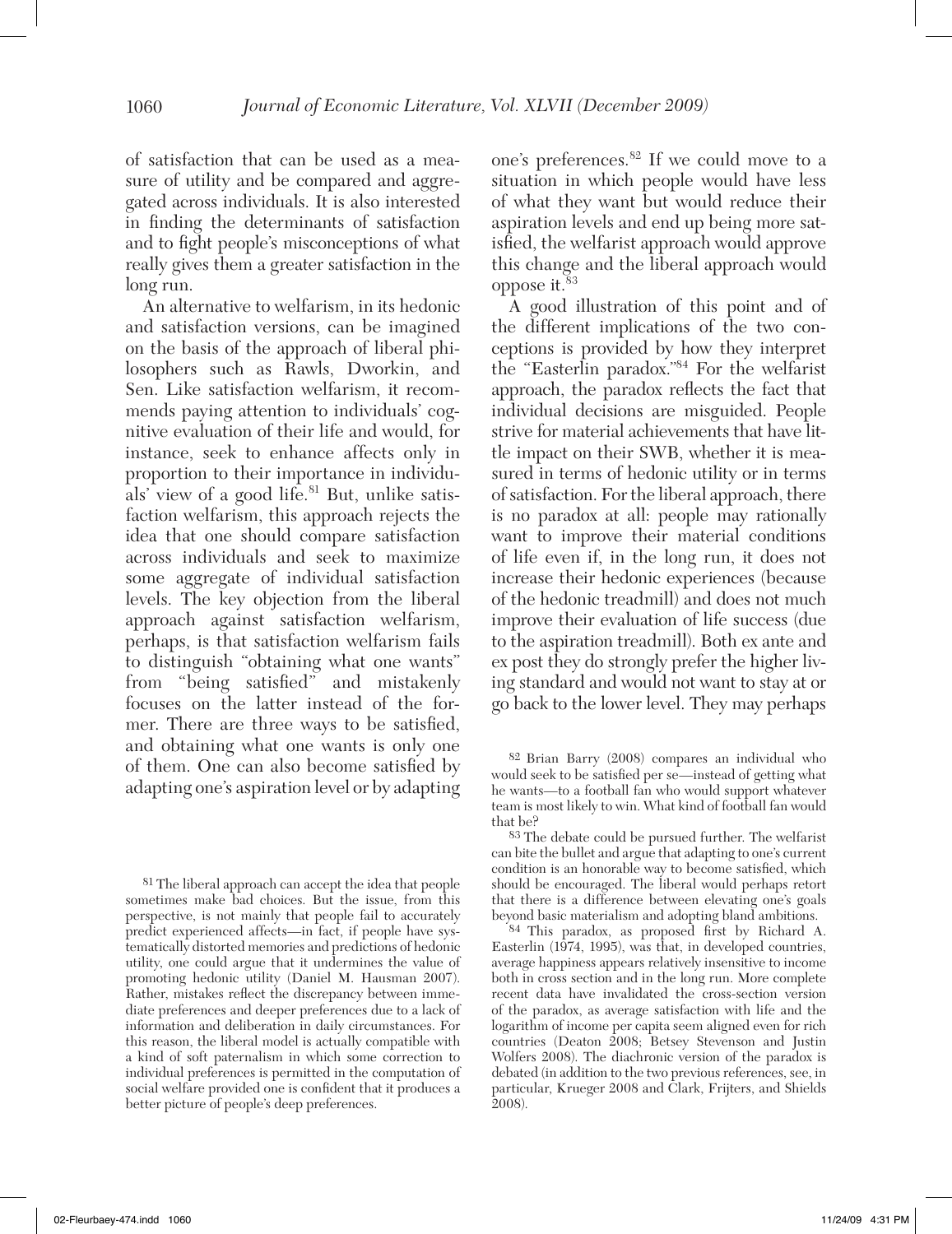overestimate the subjective benefits of material growth, but this is unlikely to distort their decisions so much that they would not seek material improvements otherwise. Assuming that they do value material achievements such as the ability to travel and communicate or a better control of health, they would still strongly prefer the higher standard of living even if they perfectly predicted the stability of their affects and of their satisfaction. In other words, such stability is compatible with people having definite preferences about the content of their lives. This is Frederick and Loewenstein's (1999) conclusion of a long study of adaptation: "Assuming that future research provides a deeper understanding of hedonic adaptation, is it likely that such information would cause people to conduct their lives differently? Would they stop wearing seatbelts with the assurance that they would get used to being paralyzed? Would they exploit an embezzlement opportunity knowing that prison wouldn't be all that bad in the long run? We suspect not (p. 320)."

The two conceptions also diverge a little on the analysis of the inefficiency of growth in connection with peer comparison and positional goods. For the welfarist approach, it is clearly inefficient to want to earn more if this triggers a rat race that ultimately decreases utility. Forthe liberal approach, one must distinguish two phenomena. If individual preferences are concerned with positional goods, society will indeed be trapped in a prisoner's dilemma in absence of coordination. People will sacrifice their personal comfort in order to improve their relative position, and this is collectively wasteful.85 No additional inefficiency, however, is entailed in this approach by the fact that aspiration levels are influenced by the others' achievements. Because efficiency must be assessed with respect to

the individual ordinal preferences, not with respect to satisfaction levels which fluctuate with aspirations.

## 6.4 *A Revolution in Utility Theory?*

The developments in happiness studies may sound as if the standard model of wellbeing based on a well-defined utility function (or preference ordering) bearing on personal consumption, which inspires in particular the monetary measures reviewed in sections 2–4, has to be radically revised. The multidimensionality of SWB, the hedonic and satisfaction treadmills, and the importance of social comparisons appear to require a much more complex picture. Paradoxically, this questioning is not prominent in happiness studies, where many authors seem to keep searching for the "utility" Graal and to believe that the recent developments bring them closer to it.

As a matter of fact, the required changes to the standard model may be less dramatic than it appears. Suppose one reads the classical model of consumer preference as describing what the individual wants for his life, and let us take the object of preference to be a comprehensive vector of "functionings" or "capabilities" (see section 7) rather than a narrow vector of consumption. Such preferences correspond presumably more to the cognitive part of SWB than to the affective part. Hedonic utility, in this model, is just one component of the object of preference,  $86$ and the hedonic treadmill means that this component is relatively stable and immune to changes in the other components of the life vector. It does not imply any problematic instability in the preference ordering, even if it may sometimes produce apparent changes

<sup>85</sup> The disincentive effects of income taxation, for instance, can be viewed favorably as a brake on wasteful competition for positional goods (Layard 2005).

<sup>86</sup> Becker and Luis Rayo (2008) and Loewenstein and Peter A. Ubel (2008) propose to consider subjective wellbeing as an argument of utility, alongside more objective arguments.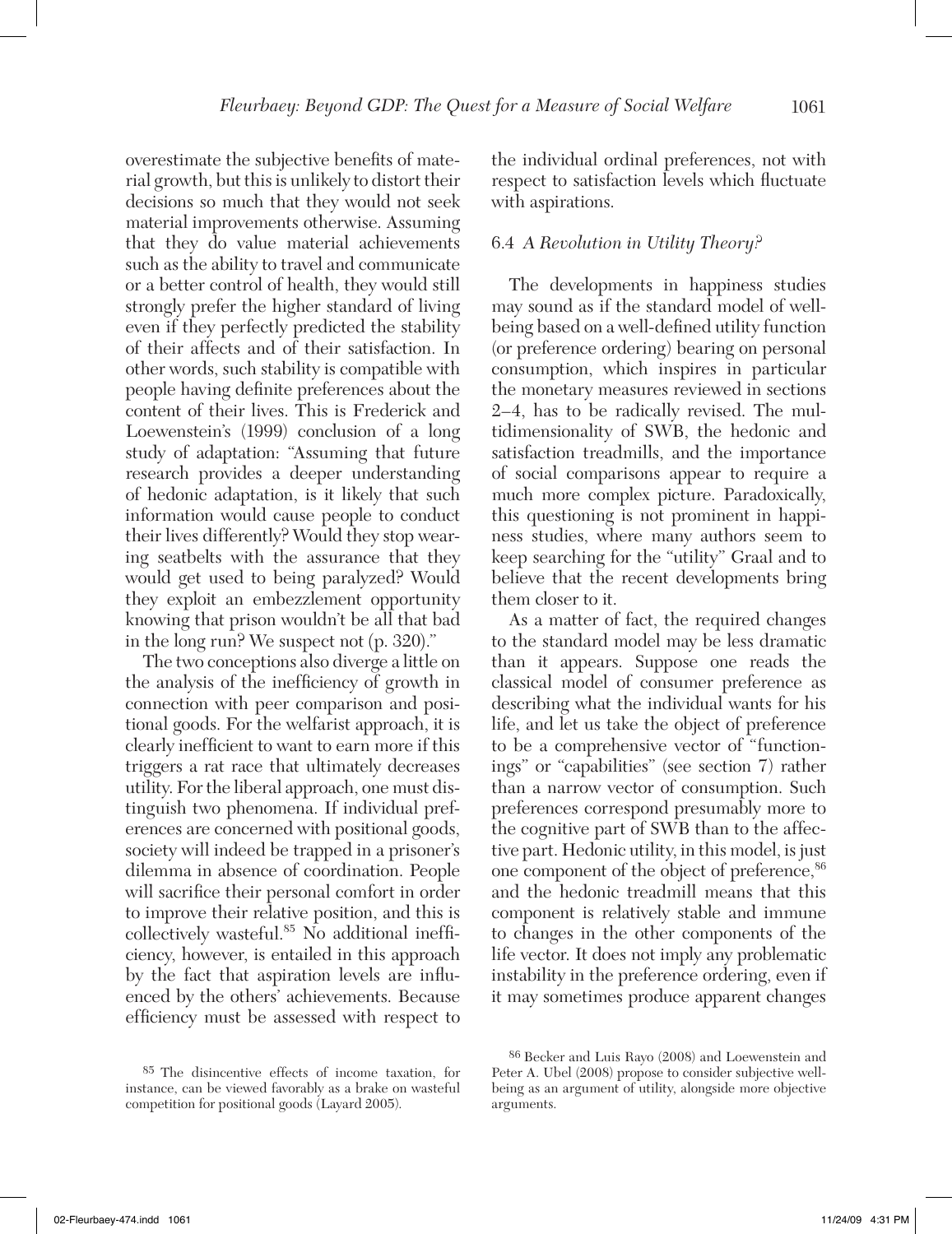in preferences. For instance, if one initially dislikes a particular activity and eventually finds great fun in it, one may come to like it because it has a different impact on hedonic utility. This is compatible with a stable underlying ordering over hedonic utility and other dimensions.

Whether the same can be said about the satisfaction treadmill is more ambiguous. An adaptation of the aspiration level and of the references for comparisons is compatible with a stability of the preference ordering. It is possible to become, say, fussy about comfort and safety because one gets used to affluence, without changing one's ranking of the various possible life vectors. But the satisfaction treadmill may also partly include an adjustment in the orientation of ordinal preferences. Someone who initially prefers the countryside may come to like urban life after several years in a town. Most of such changes in preferences can be interpreted in terms of learning rather than a deep alteration of the direction of tastes. But even real changes in preferences are not seriously challenging for the classical model of preferences because it would be an exaggeration to interpret this model as requiring perfect stability of the ordering. Recall that there are measures of well-being, such as moneymetric utilities, which permit comparisons across different preferences.

Perhaps the most challenging part of happiness studies, for the classical model, is the revealed importance of social comparisons.<sup>87</sup>

Much of traditional welfare economics is built on the assumption that what matters is what individuals want for themselves. What they want for their neighbors has been the subject of some perplexity. Many models in welfare economics have simply assumed that individuals are selfish (i.e., only have self-centered preferences), which eliminates the issue in a way that now appears very unrealistic. Another possibility, which may have implicitly underlied the theory of fair allocation, is to declare that the non-selfcentered part of individual preferences is irrelevant and should be disregarded. This makes a lot of sense because it nicely separates the question of personal interests, for which individual preferences are the best guide according to consumer sovereignty, from the question of social conflict, for which some different kind of ethical preference has be constructed on a more solid basis than the contingent benevolent and malevolent feelings of the population. One problem with this strategy of separation is that the self-centered part of individual preferences may not be well-defined in isolation and may substantially depend on the others' consumption. Whether such social influences make the self-centered preferences too unreliable for classical welfare economics may be considered an open issue, although no author seems to be taking that line. After all, it is still possible to take self-centered preferences as the measure of individual well-being even if they strongly depend on the whole allocation. But this, once again, requires a measure of individual well-being that cuts across different preferences. Otherwise it becomes problematic to say whether an individual is better off in an allocation than in another, because his self-centered preferences are different in the two allocations. Even more challenging is the fact that delineating the self-centered part of preferences may itself be difficult. Preferences over positional goods and over

<sup>87</sup> The importance of social comparisons and interdependent preferences has also been the hallmark of a large recent literature in experimental behavioral economics, surveyed in Ernst Fehr and Klaus M. Schmidt (2003) and Joel Sobel (2005). This line of research has shown the importance of reciprocity and concerns for fairness in explaining strategic interactions. Although welfare economics should definitely draw on these findings in order to have a realistic picture of individual preferences, the problem we examine here is different: how should one evaluate and compare individual situations when individuals care about others or about their relative standing?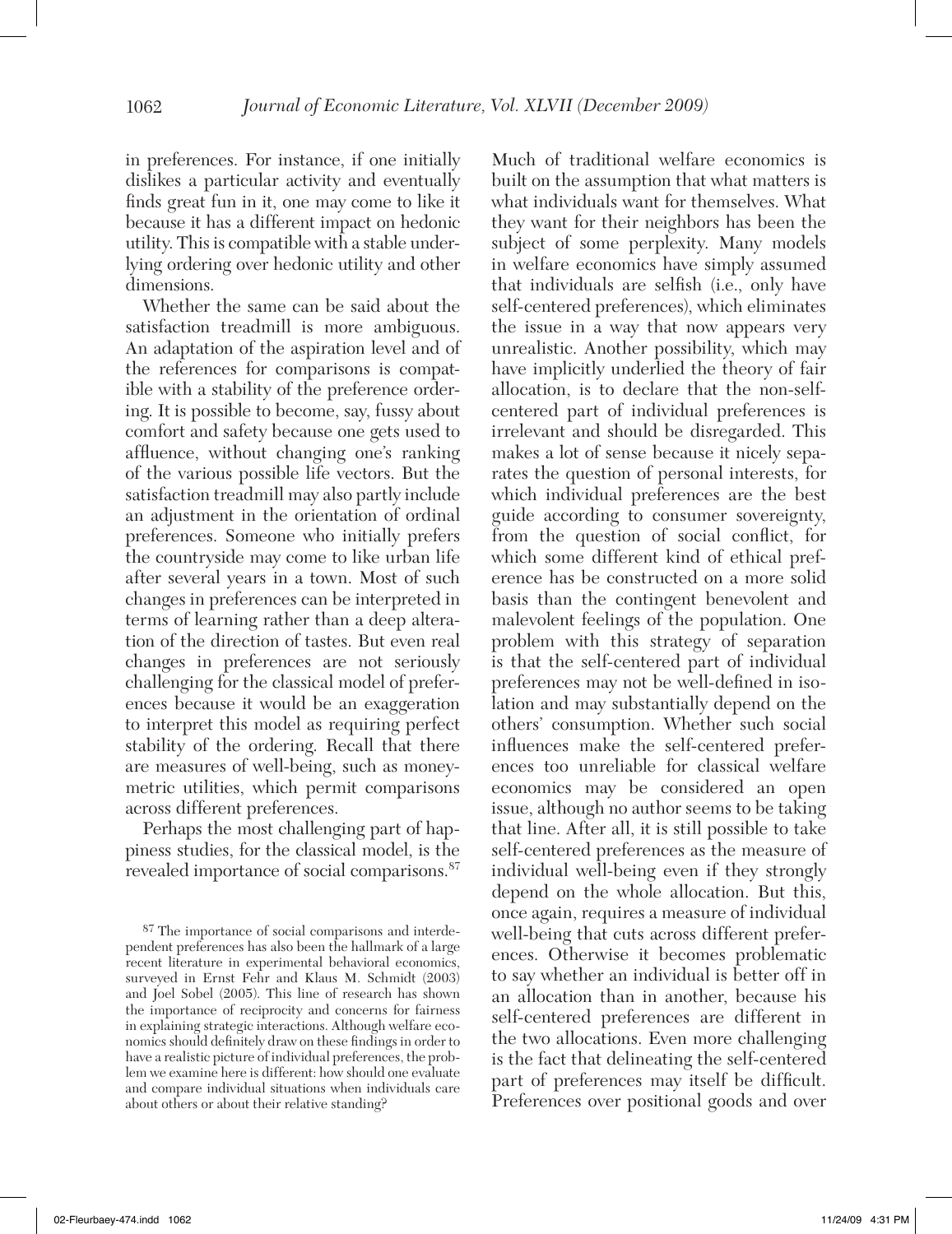one's relative position seem to irreducibly combine a self-centered part and a social part.<sup>88</sup>

In conclusion, recent developments in happiness studies do not seem to require an overhaul in the classical utility model of welfare economics but call for a more serious apprehension of the influence of social comparisons on, and their place in, individual self-centered preferences.

## 6.5 *Interpersonal Comparisons and Inequalities*

The authors who propose to maximize average happiness seem unconcerned with inequalities between individuals. But it is conceptually easy to introduce inequality aversion in the definition of national happiness by putting a greater weight on the less happy and the more miserable individuals, as suggested by Layard (2005).<sup>89</sup>

It is interesting to contrast the two approaches distinguished in subsection 6.3 on how they deal with interpersonal comparisons for the purpose of social evaluation. The welfarist approach advocates comparing people either in terms of experiential utility (hedonic welfarism) or in terms of satisfaction level. The hedonic and aspiration treadmills are likely to make inequalities in utility rather shallow and quite different from material inequalities. The most miserable are those who suffer from psychological problems, from great physical pain, or from unadjusted

<sup>89</sup> It may seem that the average *U*-index proposed by Kahneman and Krueger (2006) naturally focuses on the

aspiration levels, not necessarily the materially poor and the socially oppressed—even if a correlation between socio-economic status and SWB is clearly observed.<sup>90</sup>

The liberal model would presumably advocate comparing people in some metric that would take account of their own judgments over the dimensions of life. For instance, Rawls suggests to rely on the preferences of a representative individual from the worst off group in order to weight the various primary goods. However, Rawls does affirm that society should focus on resources and opportunities, in the assessment of the distribution, rather than on whatever people care about in their lives. One can imagine an even more liberal approach that considers that, when individuals have been able to form consistent views of the good life, these views should provide the metric of evaluation. Such a superliberal approach could entail quite different consequences depending on the values of the population. If the only dimension of life that people valuewere some kind of hedonic utility, then this approach would advocate comparing individuals in terms of hedonic utility. The super-liberal approach could then coincide with hedonic welfarism. If the only dimension of life valued by the population were wealth, then equalizing wealth would be the way to equalizing the value of life across individuals. If, as is more likely to be the case, people had different values and, therefore, different ordinal rankings of lives, one would have to find a way to reconcile their divergent evaluations.

<sup>88</sup> Reluctance to incorporate other-regarding preferences in welfare economics may have been exaggerated by the utilitarian perspective which, because of its additive structure, mechanically gives advantage to the selfish over the altruist. With inequality-averse criteria the impact of other-regarding preferences is much less strong. To illustrate this point, consider a two-agent model with a selfish agent whose total utility equals his self-centered utility,  $U_1 = u_1$ , while the other is altruist,  $U_2 = \alpha u_2 + (1 - \alpha) u_1$ , with  $0 < \alpha < 1$ .<br>Equalizing their total utilities,  $U_1 = U_2$ , requires  $u_1 = u_2$ .

more miserable individuals because they contribute more to it and may also contribute more to its variations as their own index is more likely to vary. But, as almost all individuals have a positive *U*-index (in a survey, these authors found that people who are "very satisfied" with their life spend on average 11 percent of their time in an unpleasant state) no special weight is given to the plight of the more miserable if one simply computes the average *U*-index over the whole population. An inequality-averse social index is needed to give them more weight.

<sup>90</sup> Such a link is even observed for physical pain by Krueger and Arthur A. Stone (2008).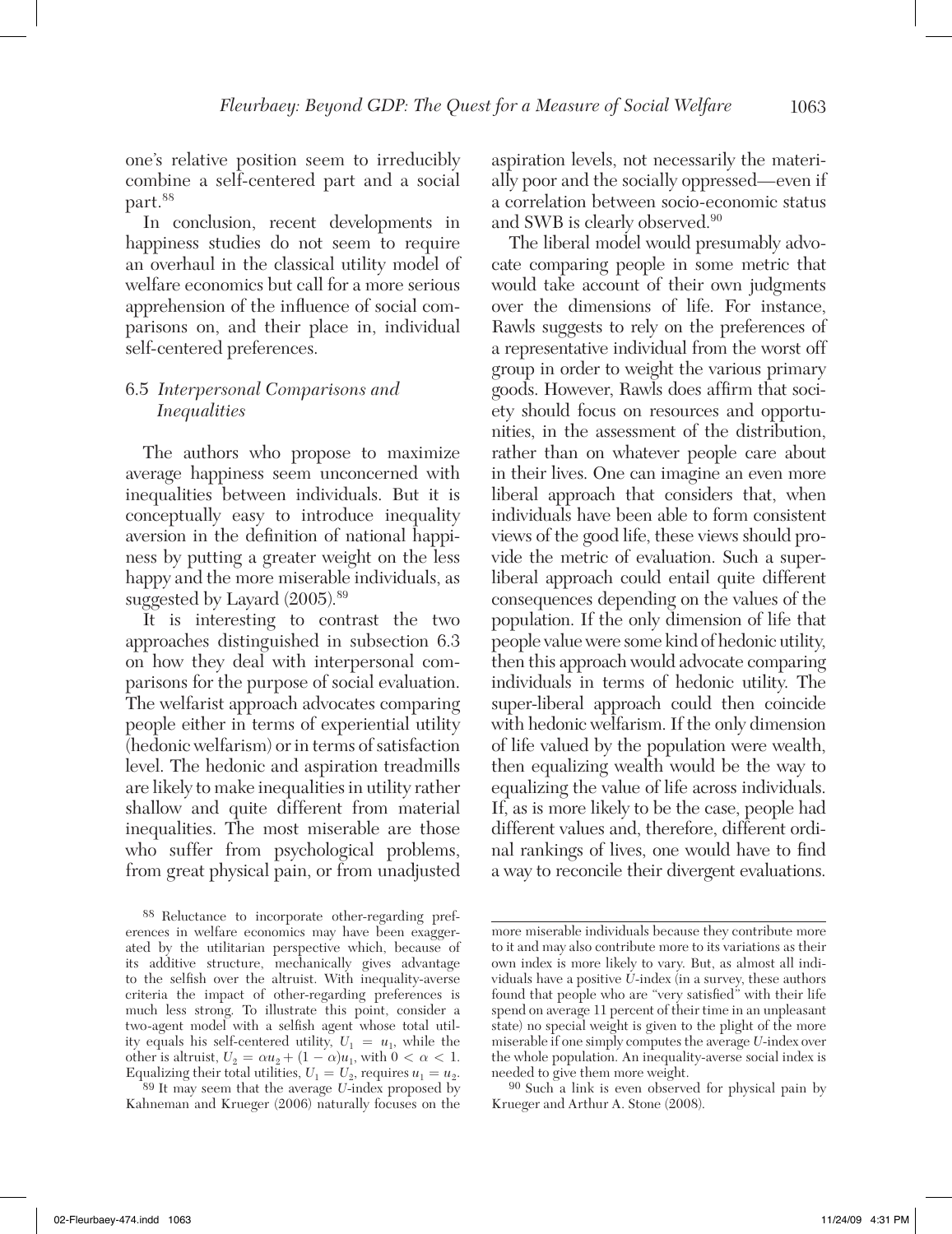This is the indexing problem, which is examined in the next section.

In conclusion, the idea that GDP should be replaced by a single index of national utility is far from consensual, even among happiness specialists. This does not make happiness studies useless and a panel of subjective indicators would provide valuable information to complement more objective indicators of living conditions. A better connection between the recent happiness literature and earlier debates about liberalism and utilitarianism would be welcome because the happiness literature is replete with normative conclusions that do not seem sufficiently founded. Interestingly, the happiness studies can also prove useful for the liberal conception. Indeed, in spite of the aspiration treadmill, a clever use of satisfaction data, or the use of new questionnaires that would enable the respondents to express their ordinal preferences more directly than through the prism of a satisfaction level, may provide valuable information about people's preferences and values relative to the various dimensions of life (Clark and Oswald 2002; Schokkaert 2007a; Krueger 2008).

#### 7. *Capabilities*

The capability approach has become an important reference in the field of alternative indicators. Developed by Sen  $(1985, 1992)^{91}$ it is often presented as intermediate between resourcist and welfarist approaches, but it is perhaps accurate to present it as more general. The two key terms in the approach are "functionings" and "capability sets" and they are defined as follows. "Functioning" is a catchword for any doing or being in the life of an individual, such as a consumption

bundle, a health condition, a level of education, and so on. At any moment in life, or over the whole life cycle, the actual situation of an individual can be described by a functioning vector. A "capability set" is the set of potential functioning vectors that an individual can obtain if he so chooses. While functionings describe achievements, capabilities capture opportunities. Sen proposed capabilities as the metric of advantage for the definition of a liberal egalitarian theory of justice. This proposal has attracted a lot of interest in particular because it makes it possible to take into account all the relevant dimensions of life, in contrast with the resourcist and hedonic approaches that can be criticized, in comparison, as relatively narrow.

#### 7.1 *Toward Applications*

Being so general—what is not a "doing or being" in one's life?—the approach needs to be specified in order to inspire original applications. The body of empirical literature that takes inspiration from the capability approach is now numerically impressive. As noted in Robeyns (2006) and Schokkaert (2007b), in many cases the empirical studies are essentially similar, but for terminology, to the sociological studies of living conditions. But there are more original applications, e.g., when an evaluation of development programs that takes account of capabilities is contrasted with cost–benefit analysis (Sabina Alkire 2002), when a poverty rate is corrected in order to take account of the extra expenses borne by disabled persons (Kuklys 2005), or when a list of basic capabilities is enshrined in a theory of what a just society should provide to all citizens (Nussbaum 2000). More generally, all studies that seek to incorporate multiple dimensions of quality of life into the evaluation of individual and social situations can be considered, broadly speaking, as pertaining to this approach.

Two central questions pervade the empirical applications. The first concerns the

<sup>91</sup> Recent surveys on this approach and its applications can be found in Kaushik Basu and Luis-Felipe Lopez-Calva (forthcoming), Wiebke Kuklys (2005), Ingrid Robeyns (2006), Robeyns and R. J. van der Veen (2007), Schokkaert (2007b).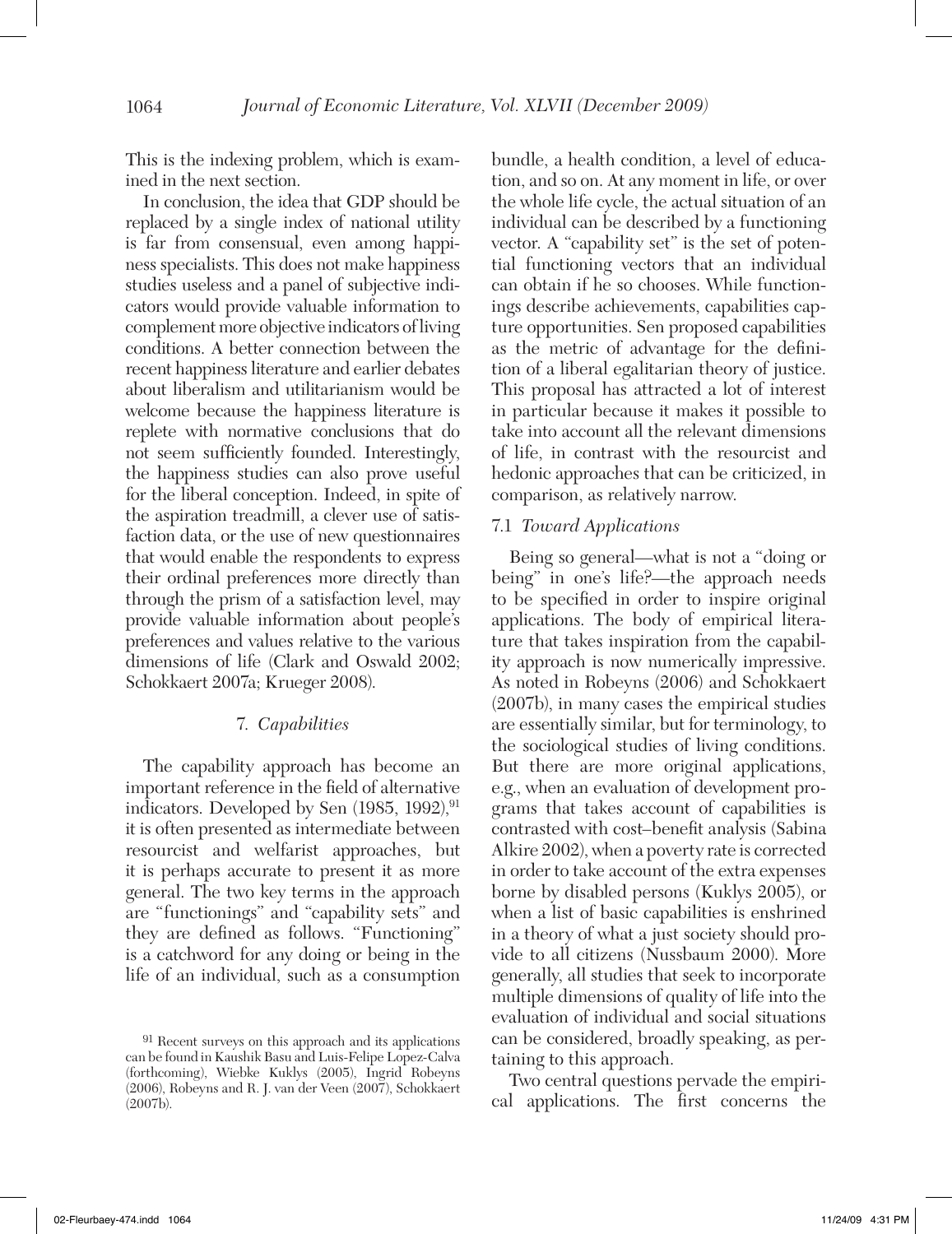distinction between capabilities and functionings. The latter are easier to observe because individual achievements are more accessible to the statistician than pure potentialities. There is also the normative issue of whether the evaluation of individual situations should be based on capabilities only, viewed as opportunity sets, or should take account of achieved functionings as well. The second central question is the index problem, which has also been raised about Rawls's theory of primary goods. There are many dimensions of functionings and capabilities and not all of them are equally valuable. The definition of a proper system of weights has appeared problematic in connection to the difficulties of social choice theory.

#### 7.2 *The Index Problem*

The two questions are related. The indexing problem is often presented as a dilemma. If a single index is defined in order to weight the various dimensions of life for all individuals, uniformly, there is no chance that the weights will respect the individuals' own values about life and the procedure will appear paternalistic or perfectionist. If, on the contrary, one seeks to respect each and every individual's views about the relative importance of the various dimensions of life, one is taking the welfarist route, it is said, and ends up dealing with utility functions. In this light, turning attention to capability sets, as opposed to functionings, is often viewed as a solution. Even if the index of capabilities is the same objective index for all individuals, capabilities are just opportunity sets and individuals are free to choose from these sets, so that a society seeking to equalize capability indexes across individuals can still be considered a liberal society.<sup>92</sup>

An additional possibility, also suggested by Sen, consists in abandoning the project of a precise numerical index and in devising a partial ordering of individual situations based on the intersection of individual orderings. Assuming that individuals have well-defined preference orderings over capability sets or functionings, one can consider that individual *i* is better off than individual *j*, in terms of capabilities or functionings, if this judgment is shared by all the preferences of the population (or all the preferences in a suitable domain). Rawls also invoked the possibility of this kind of unanimous judgment in order to identify the worst off group in terms of primary goods.

This "intersection" approach, however, has paradoxical consequences.<sup>93</sup> Suppose that individual situations are represented by vectors in some space of capabilities or functionings, and that all reasonable preferences are monotonic. In this context, the intersection approach can motivate a dominance principle stipulating that an individual having more in all dimensions is better off. All monotonic individual preferences do indeed agree with this principle. But another natural way to respect individual preferences, especially if one wants to avoid paternalism, is to say that two situations that are deemed equivalent by an individual should be considered equivalent when they are given to this individual. As it turns out, these two ideas clash, as we now explain. Formally, the index problem can be described as the search for a transitive but not necessarily complete ranking  $\succeq$  of individual situations  $(x, i)$ , where *x* is some vector of individual functionings or capabilities and *i* is the name of the individual. The pair (*x*,*i*) says that *i* is in situation *x*. The expression  $(x, i) \succeq (y, j)$  means that *i* in situation *x* is at least as well off as *j* in situation *y*. Individual preferences also need to be introduced and the expression

<sup>92</sup> A slightly different index problem, namely, the case in which preferences are not consistent or stable, has also led Robert Sugden (2004, 2007) to propose opportunities as the relevant metric of well-being.

<sup>93</sup> See, e.g., Bernt Christian Brun and Bertil Tungodden (2004).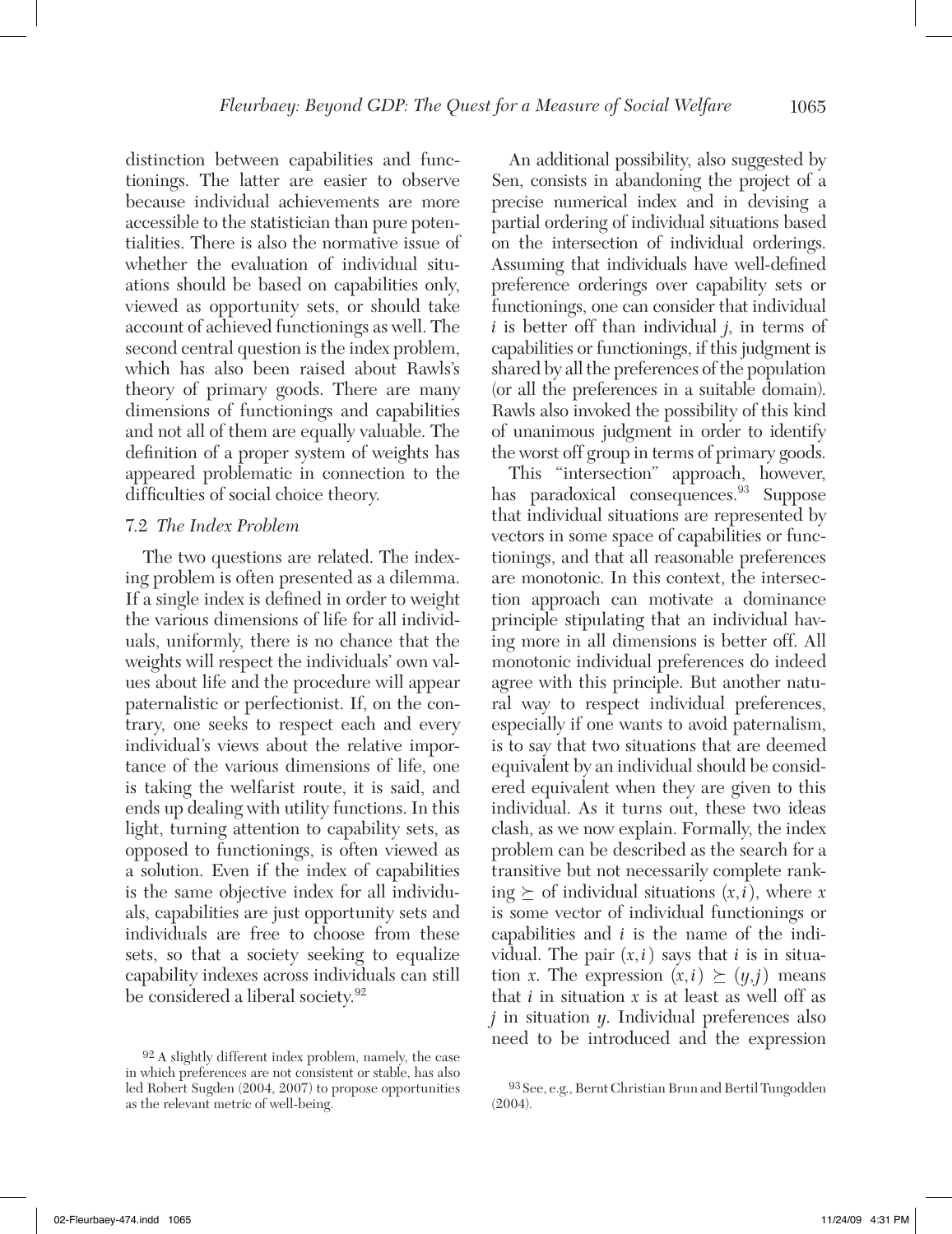

*Figure* 1. Dominance versus Nonpaternalism

*xRiy* means that *x* is at least as good as *y* for  $i$ 's preferences, while  $xI_iy$  denotes indifference. Individual preferences are assumed to be monotonically increasing. The framework being defined, we can now formulate the ethical requirements introduced earlier in this paragraph. The *dominance principle* means that for all *i*,*j*, all *x*, *y*, if  $x \gg y$  then  $(x,i) > (y,j)$ . The *nonpaternalism requirement* means that for all *i*, all  $x, y$ , if  $xI_iy$  then  $(x, i) \sim (y, i)$ . Now, these two requirements are incompatible whenever there are individuals with different preferences. Because, under very mild assumptions which need not be detailed here, one can then find  $x, y, z, w$ and *i*,*j* such that  $x \gg y$ ,  $z \gg w$ ,  $xI_i w$  and  $yI_i z$  (see figure 1). By the dominance principle,  $(x,i) \succ (y,j)$  and  $(z,j) \succ (w,i)$ , but by nonpaternalism,  $(x,i) \sim (w,i)$  and  $(y,j) \sim$ (*z*,*j*), which violates transitivity.

This fact implies that one must relax one of the two requirements. If one gives priority to nonpaternalism, one can nonetheless seek to preserve as much of the dominance principle as is compatible with nonpaternalism. A restricted dominance principle, for instance, stipulates that at least for some subset  $A \subseteq$ *X*, it holds that for all *i*,*j*, all  $x, y \in A$ ,  $x \gg y$ implies (*x*,*i*) ≻ (*y*,*j*). Under mild regularity conditions, the combination of this restricted dominance principle with nonpaternalism

implies that the ranking  $\succeq$  must be of the egalitarian-equivalent sort.<sup>94</sup> In particular, the subset *A* over which dominance applies has to be a monotone path (an increasing curve) and interpersonal comparisons are performed as follows:  $(x, i) \succeq (y, j)$  if and only if  $a \geq b$ , where  $a, b \in A$  are defined by  $xI_ia$  and  $yI_ib$ . The equivalent-income approach is an example of such a ranking, with a path defined by all levels of income associated with the reference values for the nonincome dimensions. This example shows that the indexing problem does not imply the alleged dilemma between paternalism and welfarism. It is possible to avoid welfarism while respecting preferences at the individual level.

If one instead gives priority to the dominance principle but seeks to avoid paternalism as much as possible, a natural solution is to take a reference preference ordering over *X* that is somehow a summary of the population preferences.<sup>95</sup>

<sup>94</sup> See Fleurbaey (2007). <sup>95</sup> Achin Chakraborty (1996) proposes to compute an "average" preference ordering for this purpose. Sprumont (2007) has also explored this kind of solution and given it an axiomatic foundation based on the dominance principle.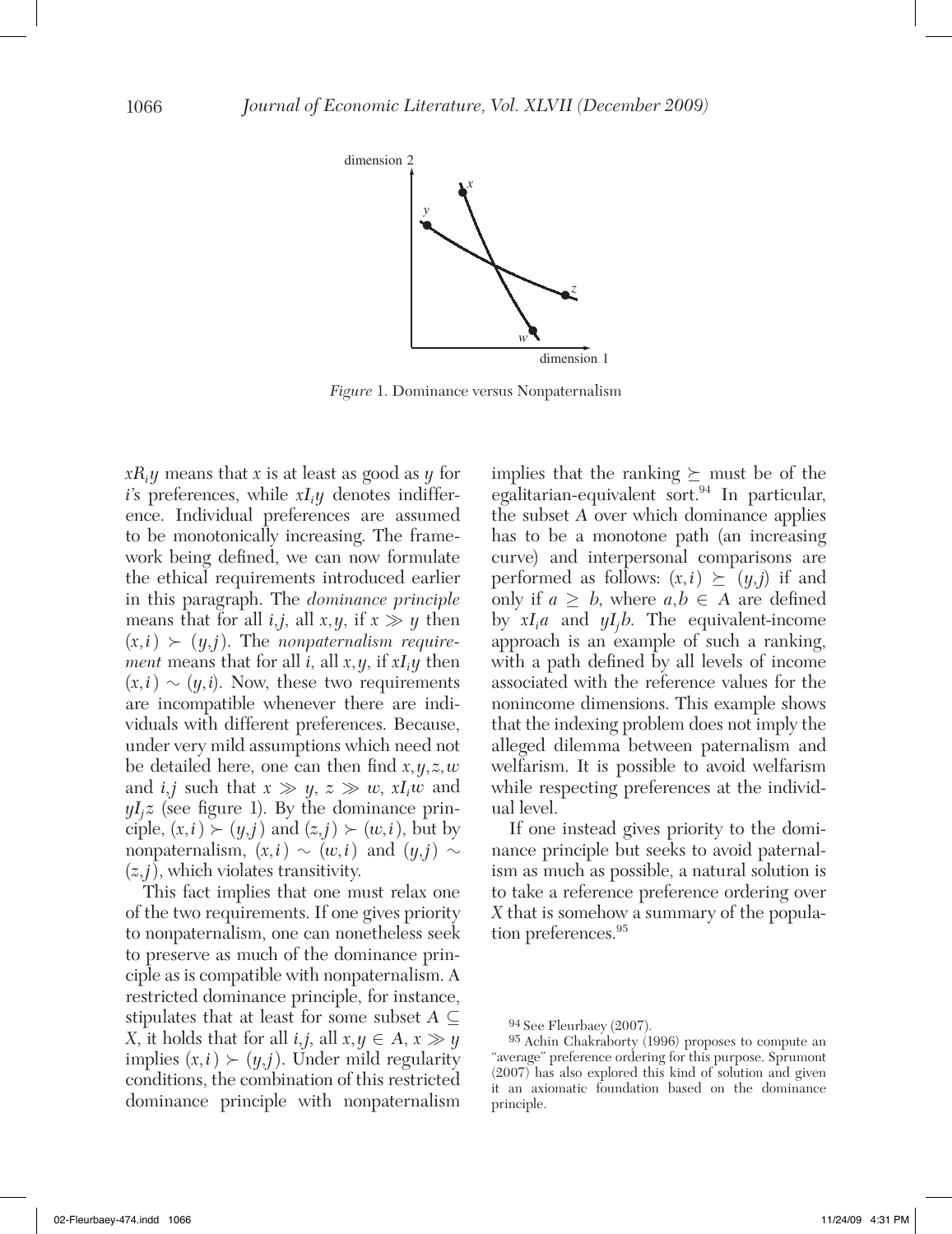## 7.3 *Capabilities or Functionings?*

The other question that pervades the literature is whether one should focus on functionings or on capabilities. The empirical literature deals almost exclusively with functionings because they are observable. However, many functionings, such as income and health, also directly determine capabilities (to consume, to move around . . . ). In addition, some recent work has explored the possibility to inquire directly by questionnaires whether individuals feel able to do certain things.96

Independently of observability, there is the normative issue of whether the appropriate metric for interpersonal comparisons corresponds to achievements or to opportunities. Several justifications for an opportunity metric have been provided. One has already been mentioned, namely, the need to respect individual preferences without falling back into welfarism. But we have seen that the egalitarian-equivalent approach makes it possible, if one wishes, to focus on achievements while respecting individual preferences.

The main justification in Sen's work for a focus on capabilities is the importance of freedom. Classical welfare economics can indeed be criticized for being tied to the measurement of achievements (income, consumption, utility) and for being impervious to the importance of the freedom to choose. Several authors, however, have noted that the importance of freedom justifies taking account of capabilities, but not necessarily an exclusive focus on capabilities.<sup>97</sup> One can imagine a broader framework in which both capabilities and achieved functionings serve to describe individual situations and are weighted according to individuals' valuations of the relative importance of opportunity and achievement. This would come close

to a variant actually proposed by Sen (1992), which is formulated in terms of "refined functionings," i.e., the achieved functioning vectors combined with information about the capability sets from which they are obtained.

Another possible justification for an exclusive focus on opportunities comes from theories of justice based on personal responsibility. According to such theories, success or failure should be up to individuals provided they have been given suitable opportunities.98 Several authors have criticized this approach for being potentially harsh with the losers and for embroiling distributive justice in the metaphysics of free will.<sup>99</sup> It has also been noted that opportunities are not always well defined in a social context because what is accessible to an individual may depend on what the others achieve. For instance, consumers are often momentarily rationed when others have bought all the local stock of a particular commodity. The possibility to have a successful career may be apparently open to two parents but, in fact, at least one of them must take care of the children.100 A branch of the economic literature has explored how to measure opportunities and define reasonable criteria of equal opportunity as well as measures of opportunity inequalities.<sup>101</sup>

In conclusion, the capability approach has the merit of providing a lot of flexibility about the evaluation of individual situations, especially if one considers legitimate to take account of functionings as well. This flexibility comes at a cost, which is the difficulty for many authors to specify a precise measurement method. One can, however, consider that making progress on the indexing problem should help substantially in applications.

98 See in particular Arneson (1989), G. A. Cohen (1989). 99 See, e.g., Elizabeth S. Anderson (1999).

<sup>96</sup> See, e.g., Paul Anand, Graham Hunter, and Ron Smith (2005).

<sup>97</sup> See, e.g., Richard J. Arneson (1998).

<sup>100</sup> See, e.g., Basu and Lopez-Calva (forthcoming).

<sup>101</sup> An influential contribution is Roemer (1998). A recent discussion of this field can be found in Fleurbaey (2008).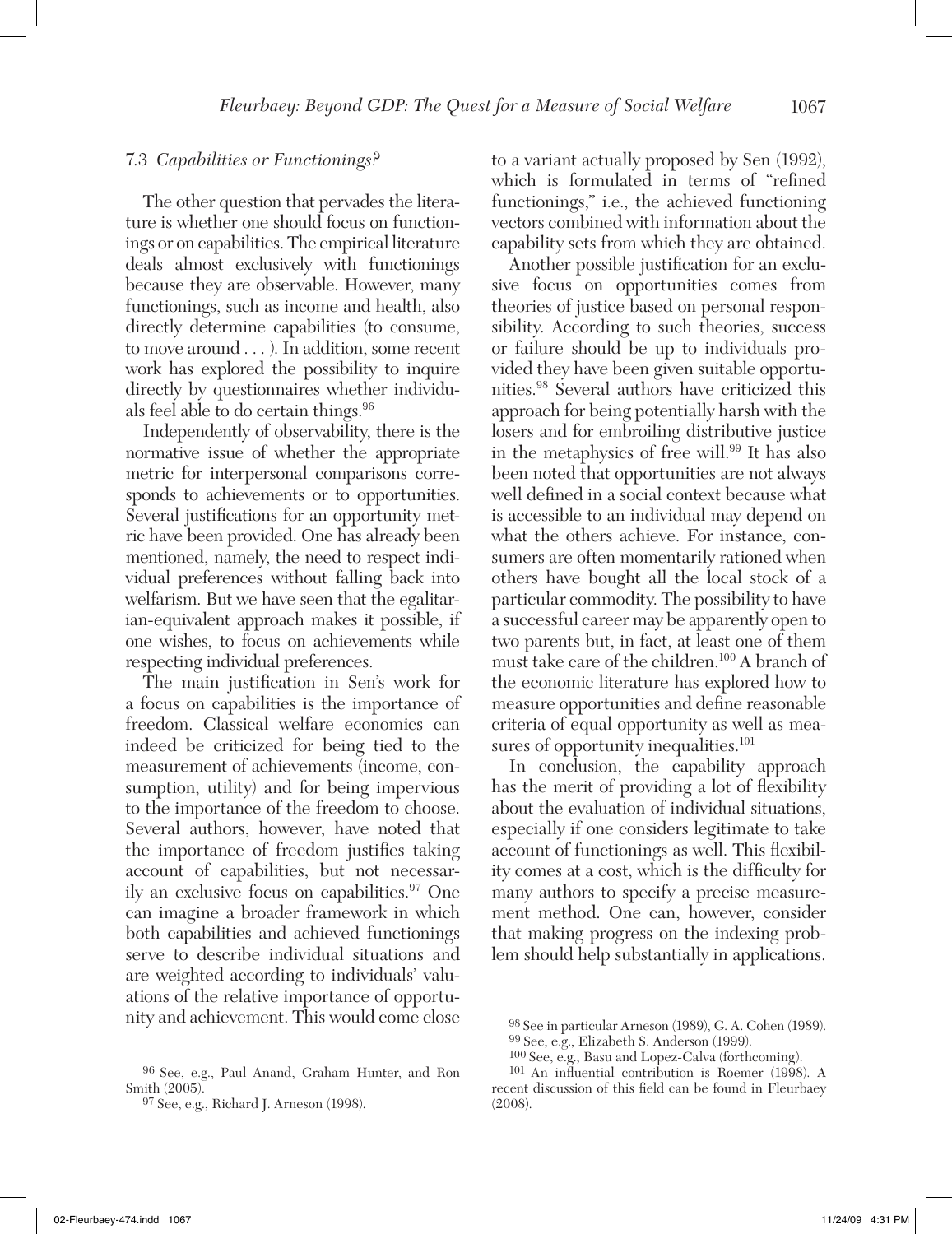## 8. *Concluding Remarks*

Where do we stand in the quest for a better measure of social welfare? Let me briefly summarize my conclusions relative to the four alternatives to GDP introduced in the beginning of this paper. (1) The idea of computing a "*corrected GDP*" is definitely worth exploring but not by computing the total value of an extended vector of consumption with imputed prices for the nonmarket components because the link between such a magnitude and social welfare is problematic. In particular, green accounting, although based on an ingenious theory, does not seem practically superior to direct forecasts of the welfare of future generations. A more promising approach for the incorporation of nonmonetary aspects of quality of life involves equivalent incomes in which income can be submitted to additions and subtractions reflecting people's willingness-to-pay for a move from their current situation to a reference situation. One should, however, remain open to other possible indexing methods pertaining to the "equivalence" approach or even coming from different corners of the theory of fairness. (2) The idea of "*Gross National Happiness*" appears to be supplanted in the literature by the idea that separate data on the various components of SWB should be produced, with special care about the difficulties of comparing statements of satisfaction and happiness across populations. Special attention should also be devoted to the adaptation phenomenon, as one may be afraid that direct measures of SWB, reflecting how people feel rather than how well they live, do not reliably track material and social conditions. (3) The "*capability approach*" has inspired many interesting developments but consensus remains to be found on the index problem, a key issue in this respect being whether one should try to take account of preferences and values at the individual level. (4) "*Synthetic indicators*" appear inferior to

the other approaches because they do not seek to evaluate the social situation on the basis of the distribution of individual situations and also because they offer little clue for the choice of weights. However, the main advantage of such objective measures is that they are relatively simple to implement and are immune to the vagaries of people's subjectivity. In spite of being inferior in theory to the individualistic approaches highlighted in this paper, social indicators of the HDI sort might remain valuable as long as the lack of data on individual situations in many countries hampers the application of more sophisticated approaches.

Let us now focus on the three more promising approaches, first examining further how they relate to each other, before examining prospects for future research and applications. What differentiates these approaches is not really the way in which they conceive of the aggregation of individual well-being into social welfare, because, although the literature on the equivalence and the capability approaches tends to advocate a strong inequality aversion while the literature on SWB often presents average numbers (such as the average satisfaction or the average *U*-index), this is a superficial difference that can be easily reduced by diversifying the range of aggregate indicators used in each approach. The key differences between the three approaches have to do with the evaluation of *individual* situations. In this respect, each approach can present itself as more comprehensive than the others. For instance, the capability approach can take subjective well-being as one functioning among the others and argue that it is open to all possible valuations of the dimensions of life. The equivalence approach can take a similar stance and, moreover, put forth its ability to be faithful to every individual's evaluation of the relative importance of the various dimensions. The SWB approach can consider that it measures the ultimate outcome, while all the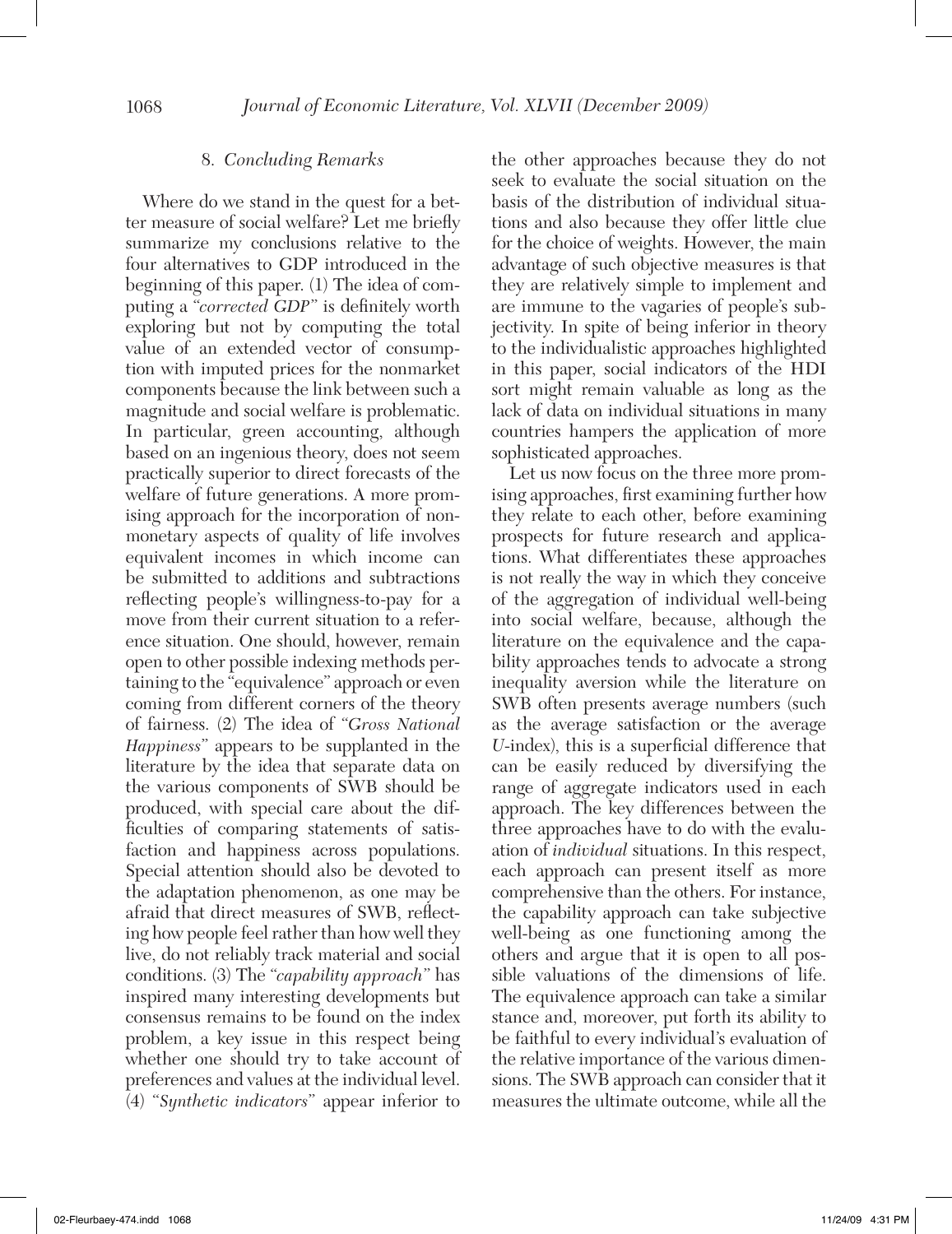objective aspects measured and weighted in the other two approaches are just inputs in the production of satisfaction or happiness.

A simple model may summarize these descriptions. Let the level of satisfaction with life be defined by a function *S*(*H*,*F*), where *H* represents hedonic states and *F* the rest of the functionings. The SWB approach seeks to measure either *S* or *H* and related magnitudes (like the *U*-index, which is roughly<sup>102</sup> the proportion of time with  $H < 0$ ). The equivalence approach transforms the *S* function into a calibrated utility function  $U(H, F)$  that is ordinally equivalent to *S* but is measured in the units of some functionings (such as income) and thereby eliminates the effects of the satisfaction treadmill. The capability approach emphasizes the opportunities for vectors (*H*,*F*) which are offered to the individuals, remaining rather shy about how to measure such magnitudes by an index.

Underlying the difference between the SWB approach and the other two is an old opposition between two important schools of thought. One is the *welfarist* approach, which is interested in promoting hedonic utility or satisfaction and has been a source of inspiration for many authors studying SWB. The other is the *liberal* approach, which seeks to give people what they value, reasoning in terms of resources or opportunities, and has motivated much of the theory of social choice and fair allocation as well as the capability approach. Elements of convergence can, however, be pointed out, which have to do with the prospects for future research and progress in the various approaches. Let us examine them in turn.

As far as SWB is concerned, progress will certainly be made in the future about issues that have already been of great concern, namely, the causal mechanisms relating

SWB to objective achievements and the strength of adaptation (the satisfaction and hedonic treadmills). An additional direction of research is suggested by the analysis proposed here. The distinction between affects and judgments being now firmly established in the happiness literature, it remains to clarify the interaction between the two with better data in which they are clearly distinguished. If one adopts the little model introduced two paragraphs above, it appears sensible to seek to estimate the relative importance that people assign to their hedonic states in the judgments they cast over their whole lives. Another important issue is individual heterogeneity. Most studies about the determinants of SWB are interested in some kind of average function of satisfaction or happiness, and it would be interesting to analyze individual diversity in more detail. These two questions are aimed at the same goal, namely, an estimation of the distribution of *S functions*—as opposed to satisfaction *levels*—in the population.

As far as the equivalence approach is concerned, progress on the side of applications would require similar data, namely, an estimation of the distribution of preferences (jointly with objective situations) in the population. A related issue is to assess how (im)precise and (in)consistent individual preferences are on the various aspects of personal situations. Note that imprecise individual preferences do not necessarily undermine the ethical appeal of the approach, as individuals would not object to evaluations of their own situations that are in the range of their possible preferences.103 On the theory side, progress is needed on the elucidation of the ethical underpinnings of the various

<sup>102</sup> Recall that it is the proportion of time in which the dominant affect is negative.

<sup>103</sup> One may also suspect that many apparent forms of irrationality are connected either to imprecise preferences or to the (rational) management of emotions—inconsistent rankings of *F* may be explained by consistent rankings of (*H*,*F*).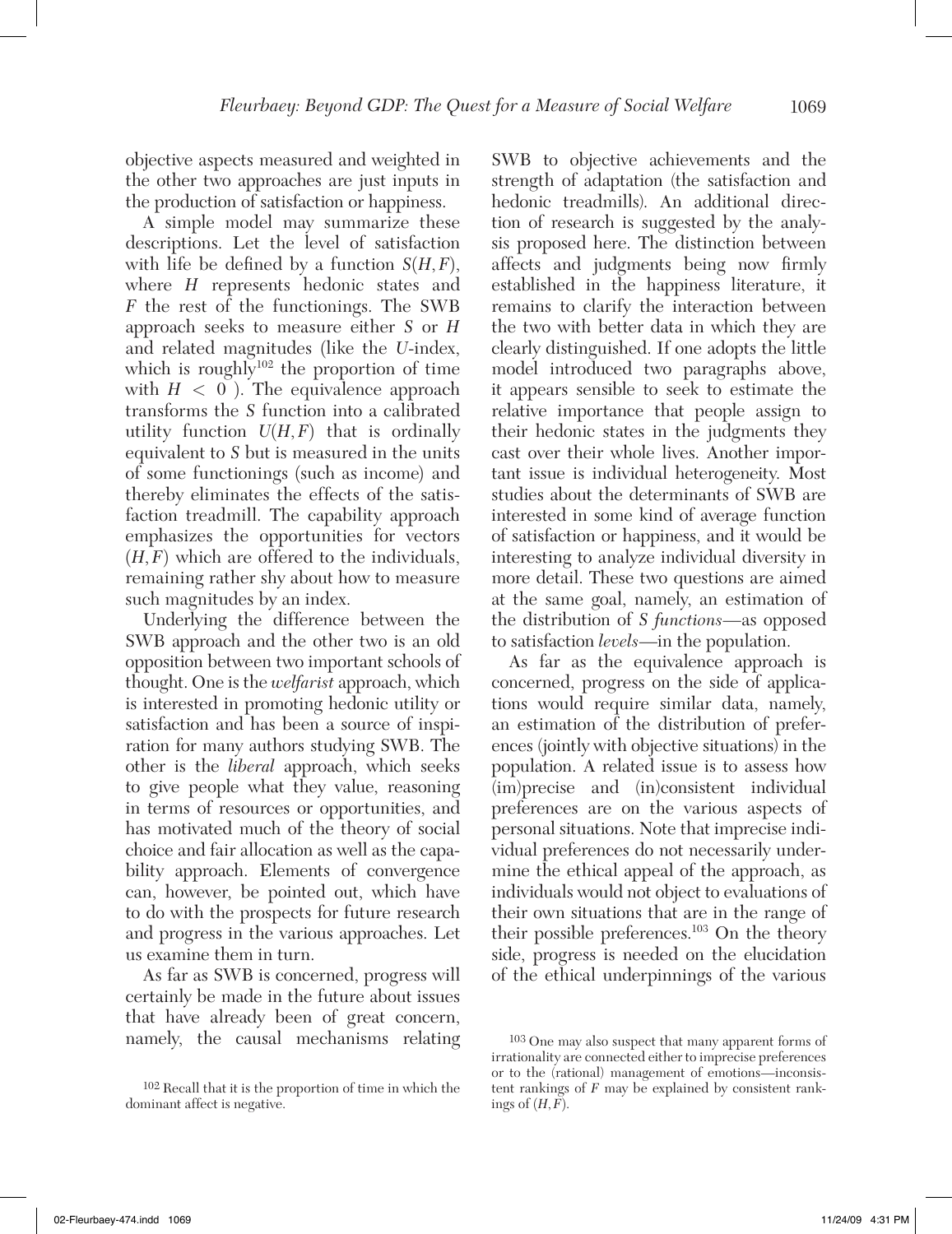possible choices of the reference situations that serve in the computation of "equivalent" sets or incomes. It is also possible that serious alternatives to the equivalence approach will emerge from the theory of fair allocation.

As far as the capability approach is concerned, it has already been explained in the previous section that the index problem is the key obstacle to more systematic applications. This is partly a theoretical and partly an empirical issue. Two schools of thought compete on the theory side. The liberal approach pushes in the direction of taking account of the concerned individuals' values and preferences, while a more perfectionist approach would be satisfied with weights derived from moral considerations.<sup>104</sup> One can suspect that the liberal approach has never seriously considered using indexes representing each individual's preferences for fear that this would amount to embracing welfarism. As we have seen in subsection 7.2, however, there is no such dilemma and the equivalence approach can offer itself as a possible index method.

The elements of convergence can then be described as follows. First, all approaches would be jointly interested in the empirical project of seeking a better understanding of the distribution of individual preferences and values. If the capability approach accepts to solve the index problem by seeking to respect each individual's views on his own situation,<sup>105</sup> the difference with the research line that inspires the equivalence approach more or less vanishes. If the SWB approach accepts that hedonic states are just an aspect

104 A third view is that some dimensions of capabilities are incommensurable and cannot be put together in a synthetic index. It appears also somewhat illiberal if the concerned individuals are willing to make trade-offs between such dimensions in their own lives.

105 This is not a minor step if one includes in it accepting that whether opportunities or achievements matter more should also be left to the concerned individuals' appreciation.

of life among others that may matter in individuals' satisfaction judgments and accepts that satisfaction judgments are ultimately more relevant for a complete evaluation of individual situations, the only difference that remains with the other two approaches is the treatment of the satisfaction treadmill. If the SWB approach proceeded to filter the effects of adaptation, the difference with the other two approaches might be substantially reduced.

A full convergence is not likely to occur soon. As the schools of thought just mentioned (welfarism, liberalism, perfectionism) are prominent in modern culture and public debates and will stay with us for a long time, it probably makes more sense to abandon the illusion that a unique consensual measure of well-being will emerge and to assign economists the task of thinking rigorously about the alternatives to GDP that each school of thought may inspire and of developing concrete proposals for each of them. As we have seen, such developments are under way. Serious alternatives to GDP are around the corner.

#### **REFERENCES**

- Alkire, Sabina. 2002. *Valuing Freedoms: Sen's Capability Approach and Poverty Reduction*. Oxford and New York: Oxford University Press.
- Anand, Paul, Graham Hunter, and Ron Smith. 2005. "Capabilities and Well-Being: Evidence Based on the Sen–Nussbaum Approach to Welfare." *Social Indicators Research*, 74(1): 9–55.
- Anderson, Elizabeth S. 1999. "What is the Point of Equality?" *Ethics*, 109(2): 287–337.
- Arneson, Richard J. 1989. "Equality and Equal Opportunity for Welfare." *Philosophical Studies*, 56(1): 77–93.
- Arneson, Richard J. 1998. "Real Freedom and Distributive Justice." In *Freedom in Economics: New Perspectives in Normative Analysis*, ed. Jean-François Laslier, Marc Fleurbaey, Nicolas Gravel, and Alain Trannoy, 165–96. London and New York: Routledge.
- Aronsson, Thomas, Per-Olov Johansson, and Karl-Gustaf Lofgren. 1997. *Welfare Measurement, Sustainability and Green National Accounting: A Growth Theoretical Approach*. Cheltenham, U.K. and Lyme, N.H.: Elgar.
- Arrow, Kenneth J. 1951. *Social Choice and Individual*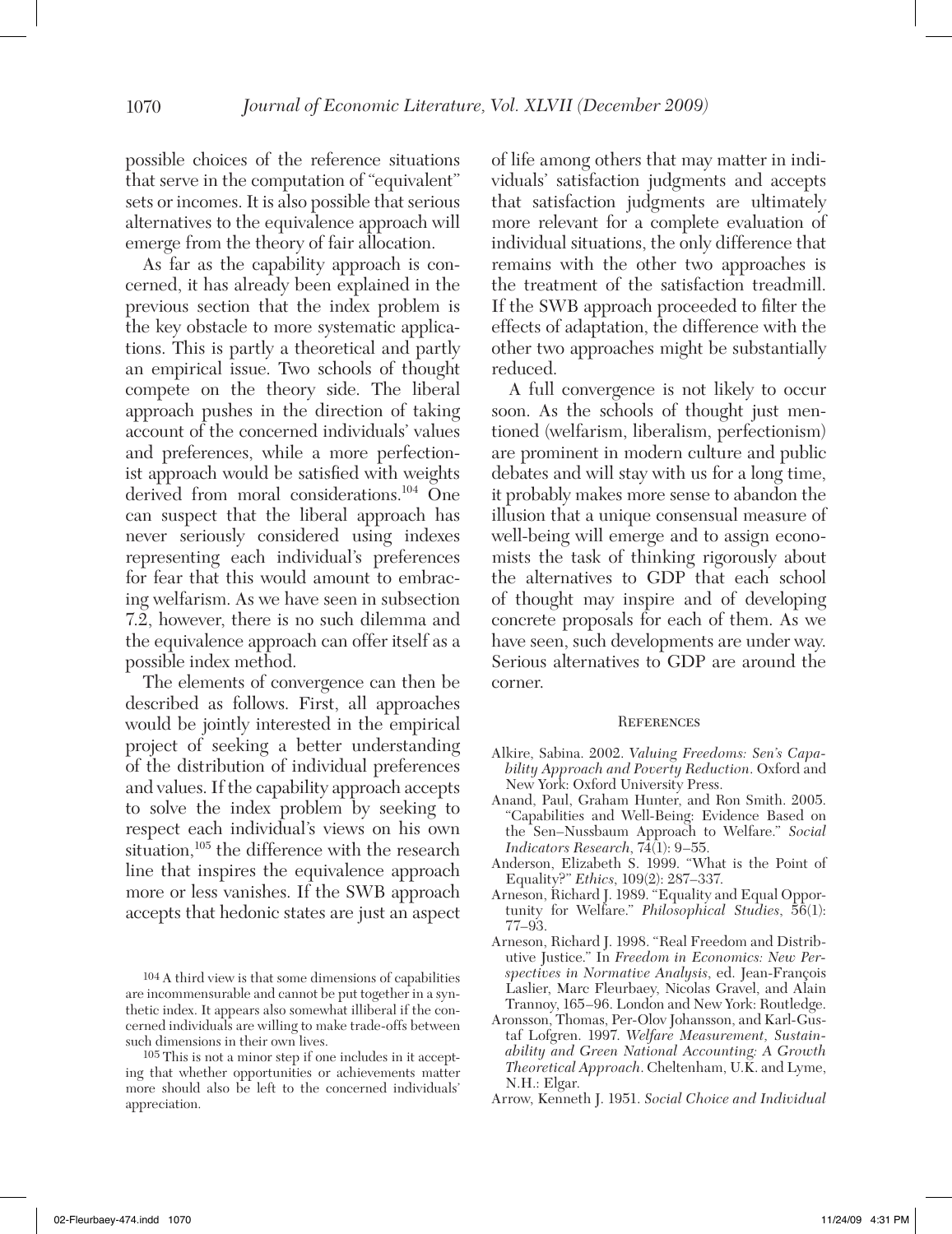*Values*. New York: Wiley.

- Arrow, Kenneth J., Partha S. Dasgupta, and Karl-Goran Mäler. 2003a. "Evaluating Projects and Assessing Sustainable Development in Imperfect Economies." *Environmental and Resource Economics*, 26(4): 647–85.
- Arrow, Kenneth J., Partha S. Dasgupta, and Karl-Goran Mäler. 2003b. "The Genuine Savings Criterion and the Value of Population." *Economic Theory*, 21(2–3): 217–25.
- Asheim, Geir B. 2000. "Green National Accounting: Why and How?" *Environment and Development Economics*, 5(1–2): 25–48.
- Asheim, Geir B. 2007a. "Can NNP Be Used for Welfare Comparisons?" *Environment and Development Economics*, 12(1): 11–31.
- Asheim, Geir B. 2007b. *Justifying, Characterizing and Indicating Sustainability*. Dordrecht: Springer.
- Asheim, Geir B., Wolfgang Buchholz, and Cees Withagen. 2003. "The Hartwick Rule: Myths and Facts." *Environmental and Resource Economics*, 25(2): 129–50.
- Asheim, Geir B., and Martin L. Weitzman. 2001. "Does NNP Growth Indicate Welfare Improvement?" *Economics Letters*, 73(2): 233–39.
- Atkinson, Anthony B. 1970. "On the Measurement of Inequality." *Journal of Economic Theory*, 2(3):  $244 - 63.$
- Atkinson,AnthonyB., and Joseph E. Stiglitz. 1980. *Lectures on Public Economics*. London: McGraw-Hill.
- Barry, Brian. 2008. "Rationality and Want-Satisfaction." In *Justice, Political Liberalism, and Utilitarianism: Themes from Harsanyi and Rawls*, ed. Marc Fleurbaey, Maurice Salles, and John A. Weymark, 281–99. Cambridge and New York: Cambridge University Press.
- Basu, Kaushik, and Luis-Felipe Lopez-Calva. Forthcoming. "Functionings and Capabilities." In *Handbook of Social Choice and Welfare, Volume 2*, ed. Kenneth J. Arrow, Amartya K. Sen, and Kotaro Suzumura. Amsterdam and San Diego: Elsevier, North-Holland.
- Becker, Gary S., Tomas J. Philipson, and Rodrigo R. Soares. 2005. "The Quantity and Quality of Life and the Evolution of World Inequality." *American Economic Review*, 95(1): 277–91.
- Becker, Gary S., and Luis Rayo. 2008. "Economic Growth and Subjective Well-Being: Reassessing the Easterlin Paradox: Comment." *Brookings Papers on Economic Activity*, 1: 88–95.
- Bergson, Abram. 1938. "A Reformulation of Certain Aspects of Welfare Economics." *Quarterly Journal of Economics*, 52(2): 310–34.
- Bergson, Abram. 1966. *Essays in Normative Economics*. Cambridge and London: Harvard University Press.
- Bernheim, B. Douglas. 2008. "Behavioral Welfare Economics." National Bureau of Economic Research Working Paper 14622.
- Blackorby, Charles, Walter Bossert, and David Donaldson. 2005. *Population Issues in Social Choice*

*Theory, Welfare Economics, and Ethics*. Cambridge and New York: Cambridge University Press.

- Blackorby, Charles, and David Donaldson. 1988. "Money Metric Utility: Harmless Normalization?" *Journal of Economic Theory*, 46(1): 120–29.
- Blackorby, Charles, and David Donaldson. 1990. "A Review Article: The Case against the Use of the Sum of Compensating Variations in Cost–Benefit Analysis." *Canadian Journal of Economics*, 23(3): 471–94.
- Boadway, Robin W., and Neil Bruce. 1984. *Welfare Economics*. Oxford: Basil Blackwell.
- Bommier, Antoine, and Stephane Zuber. 2008. "Can Preferences for Catastrophe Avoidance Reconcile Social Discounting with Intergenerational Equity?" *Social Choice and Welfare*, 31(3): 415–34.
- Brickman, Philip, and Donald T. Campbell. 1971. "Hedonic Relativism and Planning the Good Society." In *Adaptation-Level Theory: A Symposium*, ed. Mortimer H. Appley, 287–304. New York: Academic Press.
- Browning, Martin, Pierre-Andre Chiappori, and Arthur Lewbel. 2006. "Estimating Consumption Economies of Scale, Adult Equivalence Scales, and Household Bargaining Power." Boston College Department of Economics Working Paper 588.
- Brun, Bernt Christian, and Bertil Tungodden. 2004. "Non-welfaristic Theories of Justice: Is 'The Intersection Approach' a Solution to the Indexing Impasse?" *Social Choice and Welfare*, 22(1): 49–60.
- Burchardt, Tania. 2006. "Happiness and Social Policy: Barking Up the Right Tree in the Wrong Neck of the Woods." In *Social Policy Review: Analysis and Debate in Social Policy, 2006*, ed. Linda Bauld, Karen Clarke, and Tony Maltby, 145–64. Bristol: Policy Press.
- Chakraborty, Achin. 1996. "On the Possibility of a Weighting System for Functionings." *Indian Economic Review*, 31(2): 241–50.
- Clark, Andrew E., Paul Frijters, and Michael A. Shields. 2008. "Relative Income, Happiness, and Utility: An Explanation for the Easterlin Paradox and Other Puzzles." *Journal of Economic Literature*, 46(1): 95–144.
- Clark, Andrew E., and Andrew J. Oswald. 2002. "A Simple Statistical Method for Measuring How Life Events Affect Happiness." *International Journal of Epidemiology*, 31(6): 1139–44.
- Cohen, G. A. 1989. "On the Currency of Egalitarian Justice." *Ethics*, 99(4): 906–44.
- Dasgupta, Partha S., and Geoffrey M. Heal. 1979. *Economic Theory and Exhaustible Resources*. Cambridge and New York: Cambridge University Press.
- Dasgupta, Partha S., and Karl-Goran Mäler. 2000. "Net National Product, Wealth, and Social Well-Being." *Environment and Development Economics*,  $5(1-2): 69-93.$
- Deaton, Angus. 1979. "The Distance Function in Consumer Behaviour with Applications to Index Numbers and Optimal Taxation." *Review of Economic*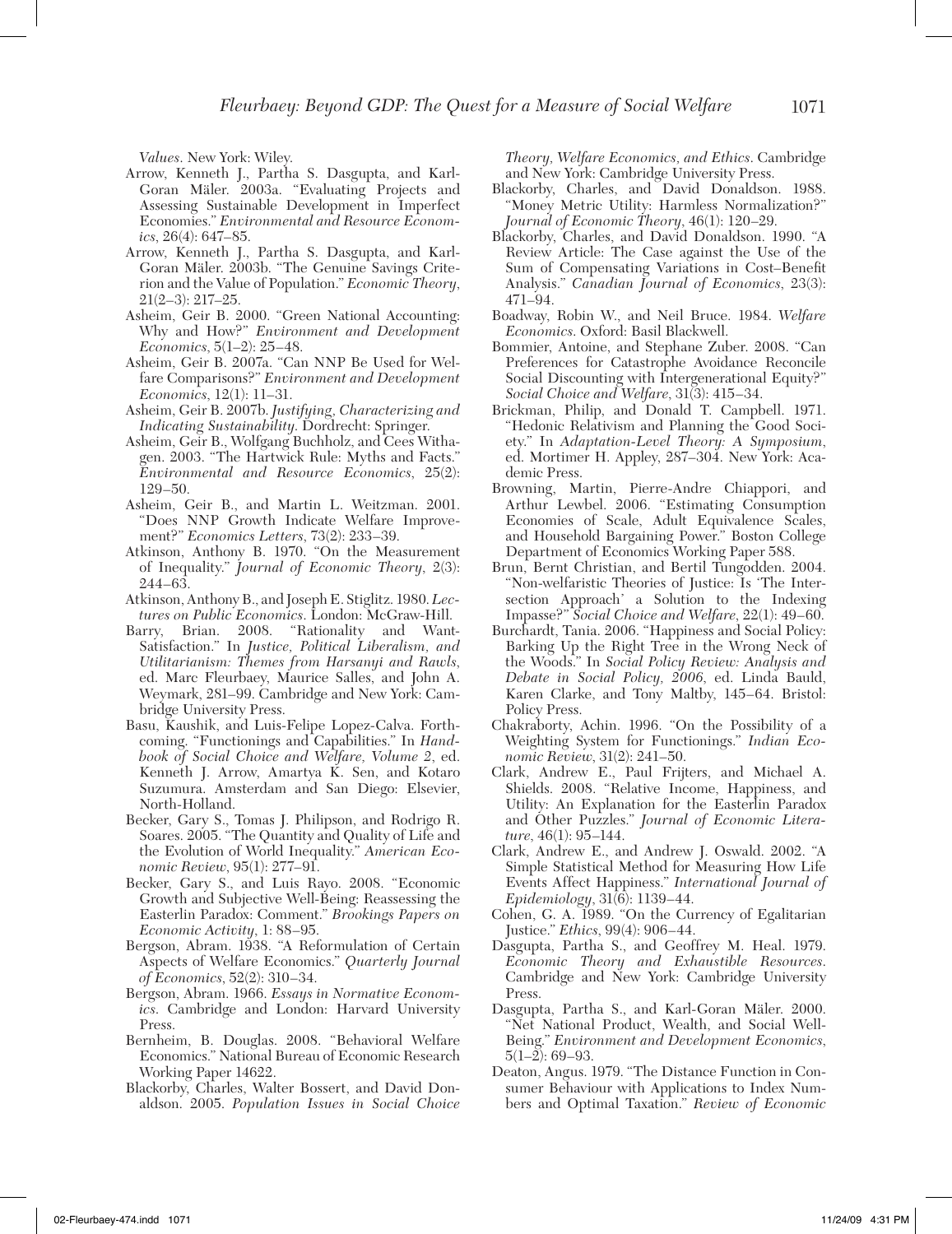*Studies*, 46(3): 391–405.

- Deaton, Angus. 2008. "Income, Health, and Well-Being around the World: Evidence from the Gallup World Poll." *Journal of Economic Perspectives*, 22(2): 53–72.
- Deaton, Angus, and John Muellbauer. 1980. *Economics and Consumer Behavior*. Cambridge and New York: Cambridge University Press.
- Debreu, Gerard. 1951. "The Coefficient of Resource Utilization." *Econometrica*, 19(3): 273–92.
- Diamond, Peter A., and Jerry A. Hausman. 1994. "Contingent Valuation: Is Some Number Better than No Number?" *Journal of Economic Perspectives*, 8(4): 45–64.
- Diener, Ed. 1994. "Assessing Subjective Well-Being: Progress and Opportunities." *Social Indicators Research,* 31(2): 103–57.
- Diener, Ed. 2000. "Subjective Well-Being: The Science of Happiness and a Proposal for a National Index." *American Psychologist*, 55(1): 34–43.
- Diener, Ed, Eunkook M. Suh, Richard E. Lucas, and Heidi L. Smith. 1999. "Subjective Well-Being: Three Decades of Progress." *Psychological Bulletin*, 125(2): 276–302.
- Diewert, W. E. 1976. "Exact and Superlative Index Numbers." *Journal of Econometrics*, 4(2): 115–45.
- Diewert, W. E. 1992a. "Exact and Superlative Welfare Change Indicators." *Economic Inquiry*, 30(4): 562–82.
- Diewert, W. E. 1992b. "Fisher Ideal Output, Input, and Productivity Indexes Revisited." *Journal of Productivity Analysis*, 3(3): 211–48.
- Dowrick, Steve, Yvonne Dunlop, and John Quiggin. 2003. "Social Indicators and Comparisons of Living Standards." *Journal of Development Economics*, 70(2): 501–29.
- Drèze, Jean, and Nicholas Stern. 1987. "The Theory of Cost–Benefit Analysis." In *Handbook of Public Economics, Volume 2*, ed. Alan J. Auerbach and Martin Feldstein, 909–90. Amsterdam: Elsevier, North-Holland.
- Dutta, Indranil, Prasanta K. Pattanaik, and Yongsheng Xu. 2003. "On Measuring Deprivation and the Standard of Living in a Multidimensional Framework on the Basis of Aggregate Data." *Economica*, 70(278): 197–221.
- Dworkin, Ronald. 2000. *Sovereign Virtue: The Theory and Practice of Equality*. Cambridge and London: Harvard University Press.
- Easterlin, Richard A. 1974. "Does Economic Growth Improve the Human Lot? Some Empirical Evidence." In *Nations and Households in Economic Growth: Essays in Honor of Moses Abramovitz*, ed. Paul A. David and Melvin W. Reder, 89–125. New York: Academic Press.
- Easterlin, Richard A. 1995. "Will Raising the Incomes of All Increase the Happiness of All?" *Journal of Economic Behavior and Organization*, 27(1): 35–47.
- Ekman, Paul. 1992. "An Argument for Basic Emotions." *Cognition and Emotion*, 6(3–4): 169–200.
- Fehr, Ernst, and Klaus M. Schmidt. 2003. "Theories

of Fairness and Reciprocity: Evidence and Economic Applications." In *Advances in Economics and Econometrics: Theory and Applications, Eighth World Congress, Volume 1*, ed. Mathias Dewatripont, Lars Peter Hansen, and Stephen J. Turnovsky, 208–57. Cambridge and New York: Cambridge University Press.

- Feldstein, Martin S. 1972a. "Distributional Equity and the Optimal Structure of Public Prices." *American Economic Review*, 62(1): 32–36.
- Feldstein, Martin S. 1972b. "Equity and Efficiency in Public Pricing." *Quarterly Journal of Economics*, 86(2): 175–87.
- Ferrer-i-Carbonell, Ada, and Paul Frijters. 2004. "How Important Is Methodology for the Estimates of the Determinants of Happiness?" *Economic Journal*, 114(497): 641–59.
- Fisher, Irving. 1922. *The Making of Index Numbers: A Study of Their Varieties, Tests, and Reliability*. Boston: Houghton Mifflin.
- Fleurbaey, Marc. 2005. "Health, Wealth, and Fairness." *Journal of Public Economic Theory*, 7(2): 253–84.
- Fleurbaey, Marc. 2007. "Social Choice and the Indexing Dilemma." *Social Choice and Welfare*, 29(4): 633–48.
- Fleurbaey, Marc. 2008. *Fairness, Responsibility, and Welfare.* Oxford and New York: Oxford University Press.
- Fleurbaey, Marc, and Guillaume Gaulier. Forthcoming. "International Comparisons of Living Standards By Equivalent Incomes." *Scandinavian Journal of Economics*.
- Fleurbaey, Marc, and Francois Maniquet. Forthcoming. *A Theory of Fairness and Social Welfare*. Cambridge and New York: Cambridge University Press.
- Fleurbaey, Marc, and Philippe Mongin. 2005. "The News of the Death of Welfare Economics Is Greatly Exaggerated." *Social Choice and Welfare*, 25(2–3): 381–418.
- Frederick, Shane, and George Loewenstein. 1999. "Hedonic Adaptation." In *Well-Being: The Foundations of Hedonic Psychology*, ed. Daniel Kahneman, Ed Diener, and Norbert Schwarz, 302–29. New York: Russell Sage Foundation.
- Freeman, A. Myrick, III. 1993. *The Measurement of Environmental and Resource Values: Theory and Methods*.Washington,D.C.:ResourcesfortheFuture.
- Frey, Bruno S., and Alois Stutzer. 2002. *Happiness and Economics: How the Economy and Institutions Affect Well-Being*. Princeton and Oxford: Princeton University Press.
- Frey, Bruno S., and Alois Stutzer. 2007. "Should National Happiness Be Maximized?" University of Zurich Institute for Empirical Research in Economics Working Paper 306.
- Frijda, Nico H. 1999. "Emotions and Hedonic Experience." In *Well-Being: The Foundations of Hedonic Psychology*, ed. Daniel Kahneman, Ed Diener, and Norbert Schwarz, 190–212. New York: Russell Sage Foundation.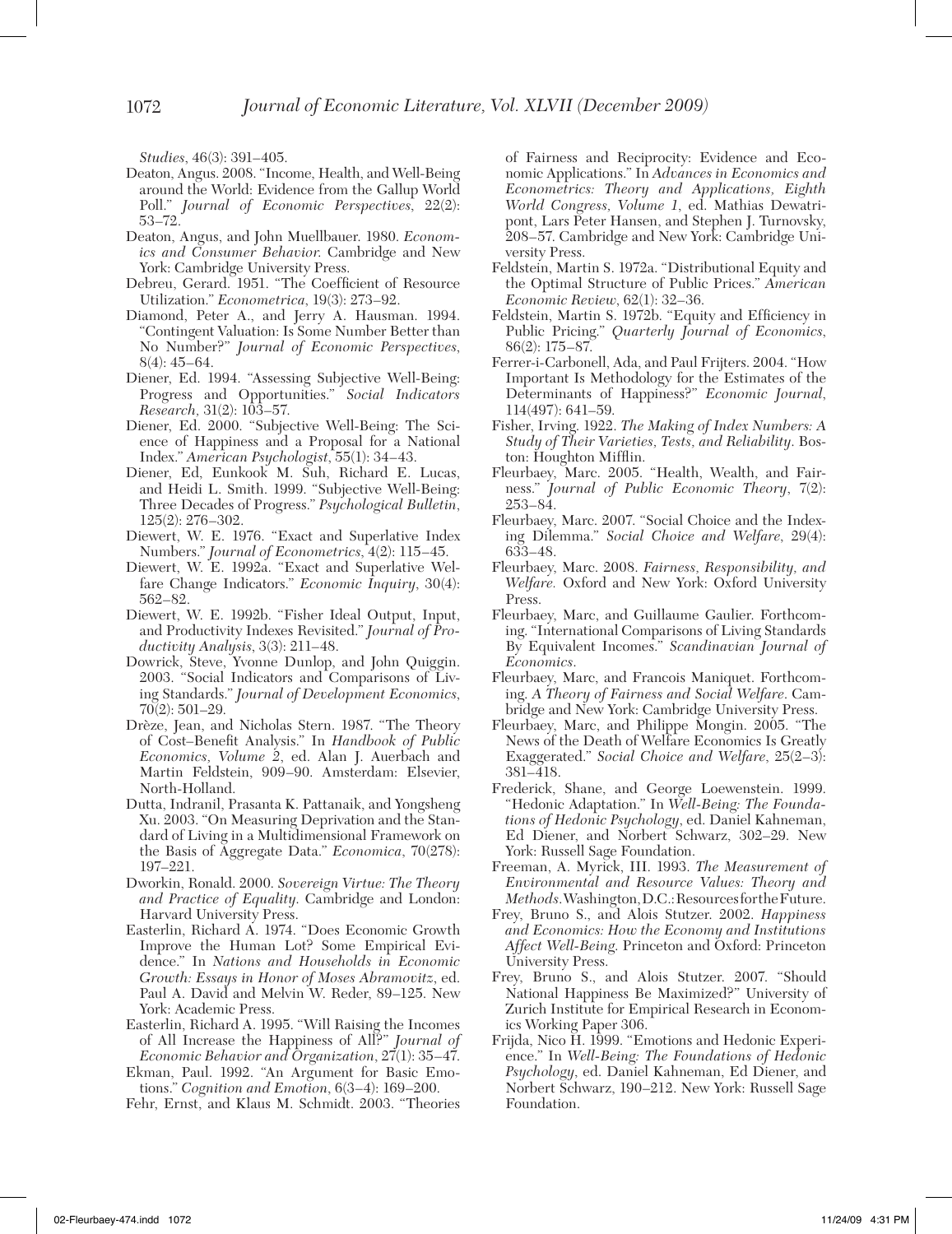- Gadrey, Jean, and Florence Jany-Catrice. 2006. *The New Indicators of Well-Being and Development*. Houndmills, U.K. and New York: Palgrave Macmillan.
- Graaff, J. de V. 1977. "Equity and Efficiency as Components of the General Welfare." *South African Journal of Economics*, 45(4): 362–75.
- Grewal, Ini, Jane Lewis, Terry Flynn, Jackie Brown, John Bond, and Joanna Coast. 2006. "Developing Attributes for a Generic Quality of Life Measure for Older People: Preferences or Capabilities?" *Social Science and Medecine*, 62(8): 1891–1901.
- Hamilton, Kirk, and Michael Clemens. 1999. "Genuine Savings Rates in Developing Countries." *World Bank Economic Review*, 13(2): 333–56.
- Hammond, Peter J. 1978. "Economic Welfare with Rank Order Price Weighting." *Review of Economic Studies*, 45(2): 381–84.
- Hammond, Peter J. 1994. "Money Metric Measures of Individual and Social Welfare Allowing for Environmental Externalities." In *Models and Measurement of Welfare and Inequality*, ed. Wolfgang Eichhorn, 694–724. Berlin and Heidelberg: Springer.
- Hartwick, John M. 1977. "Intergenerational Equity and the Investing of Rents from Exhaustible Resources." *American Economic Review*, 67(5): 972–74.
- Hausman, Daniel M. 2007. "Hedonist Welfare Economics and the Value of Health." Unpublished.
- Heal, Geoffrey M., and Bengt Kriström. 2005. "National Income and the Environment." In *Handbook of Environmental Economics, Volume 3, Economywide and International Environmental Issues*, ed. Karl-Göran Mäler and Jeffrey R. Vincent, 1147–1217. Amsterdam and San Diego: Elsevier, North-Holland.
- Heal, Geoffrey M., and Bengt Kriström. 2008. "A Note on National Income in a Dynamic Economy." *Economics Letters*, 98(1): 2-8.
- Jorgenson, Dale W. 1990. "Aggregate Consumer Behavior and the Measurement of Social Welfare." *Econometrica*, 58(5): 1007–40.
- Jorgenson, Dale W. 1997. *Welfare, Volume 2, Measuring Social Welfare*. Cambridge and London: MIT Press.
- Kahneman, Daniel. 1999. "Objective Happiness." In *Well-Being: The Foundations of Hedonic Psychology*, ed. Daniel Kahneman, Ed Diener, and Norbert Schwarz, 3–25. New York: Russell Sage Foundation.
- Kahneman, Daniel, and Alan B. Krueger. 2006. "Developments in the Measurement of Subjective Well-Being." *Journal of Economic Perspectives*,  $20(1): 3-24.$
- Kahneman, Daniel, Alan B. Krueger, David A. Schkade, Norbert Schwarz, and Arthur A. Stone. 2004. "Toward National Well-Being Accounts." *American Economic Review*, 94(2): 429–34.
- Kahneman, Daniel, Ilana Ritov, and David A. Schkade. 1999. "Economic Preferences or Attitude Expressions?: An Analysis of Dollar Responses to Public Issues." *Journal of Risk and Uncertainty*,  $19(1-3)$ :  $203-35$ .
- Kahneman, Daniel, Peter P. Wakker, and Rakesh Sarin. 1997. "Back to Bentham? Explorations of Experienced Utility." *Quarterly Journal of Economics*, 112(2): 375–405.
- King, Mervyn A. 1983. "Welfare Analysis of Tax Reforms Using Household Data." *Journal of Public Economics*, 21(2): 183–214.
- Kirman, Alan P. 1992. "Whom or What Does the Representative Individual Represent?" *Journal of Economic Perspectives*, 6(2): 117–36.
- Kolm, Serge-Christophe. 1968. "The Optimal Production of Social Justice." In *Economie Publique*, ed. H. Guitton and J. Margolis, 145–200. Paris: CNRS.
- Krueger, Alan B. 2008. "Economic Growth and Subjective Well-Being: Reassessing the Easterlin Paradox: Comment." *Brookings Papers on Economic Activity*, 1: 95–100.
- Krueger, Alan B., Daniel Kahneman, David A. Schkade, Norbert Schwarz, and Arthur A. Stone. 2008. "National Time Accounting: The Currency of Life." Princeton University Industrial Relations Section Working Paper 523.
- Krueger, Alan B., and David A. Schkade. 2008. "The Reliability of Subjective Well-Being Measures." *Journal of Public Economics*, 92(8–9): 1833–45.
- Krueger, Alan B., and Arthur A. Stone. 2008. "Assessment of pain: A Community-Based Diary Survey in the USA." *Lancet*, 371(9623): 1519–25.
- Kuklys, Wiebke. 2005. *Amartya Sen's Capability Approach: Theoretical Insights and Empirical Applications*. Berlin and New York: Springer.
- Lauwers, L. 2006. "Ordering Infinite Utility Streams: Completeness at the Cost of a Non-Ramsey Set." Unpublished.
- Layard, Richard. 2005. *Happiness: Lessons from a New Science*. London: Allen Lane.
- Layard, Richard, and Stephen Glaister, eds. 1994. *Cost–Benefit Analysis*, Second edition. Cambridge and New York: Cambridge University Press.
- Lewbel, Arthur. 1997. "Consumer Demand Systems and Household Equivalence Scales." In *Handbook of Applied Econometrics, Volume 2: Microeconomics*, ed. M. Hashem Pesaran and Peter Schmidt, 167– 201. Malden, Mass. and Oxford: Blackwell.
- Loewenstein, George, and Peter A. Ubel. 2008. "Hedonic Adaptation and the Role of Decision and Experience Utility in Public Policy." *Journal of Public Economics*, 92(8–9): 1795–1810.
- Malmquist, Sten. 1953. "Index Numbers and Indifference Surfaces." *Trabajos de Estadistica y de Investigacion Operativa*, 4(2): 209–42.
- Maniquet, Francois. 2007. "Social Orderings and the Evaluation of Public Policy." *Revue d'Economie Politique*, 117(1): 37–60.
- Maniquet, Francois, and Yves Sprumont. 2004. "Fair Production and Allocation of an Excludable Nonrival Good." *Econometrica*, 72(2): 627–40.
- Miringoff, Marc, and Marque-Luisa Miringoff. 1999. *The Social Health of the Nation: How America Is Really Doing*. Oxford and New York: Oxford University Press.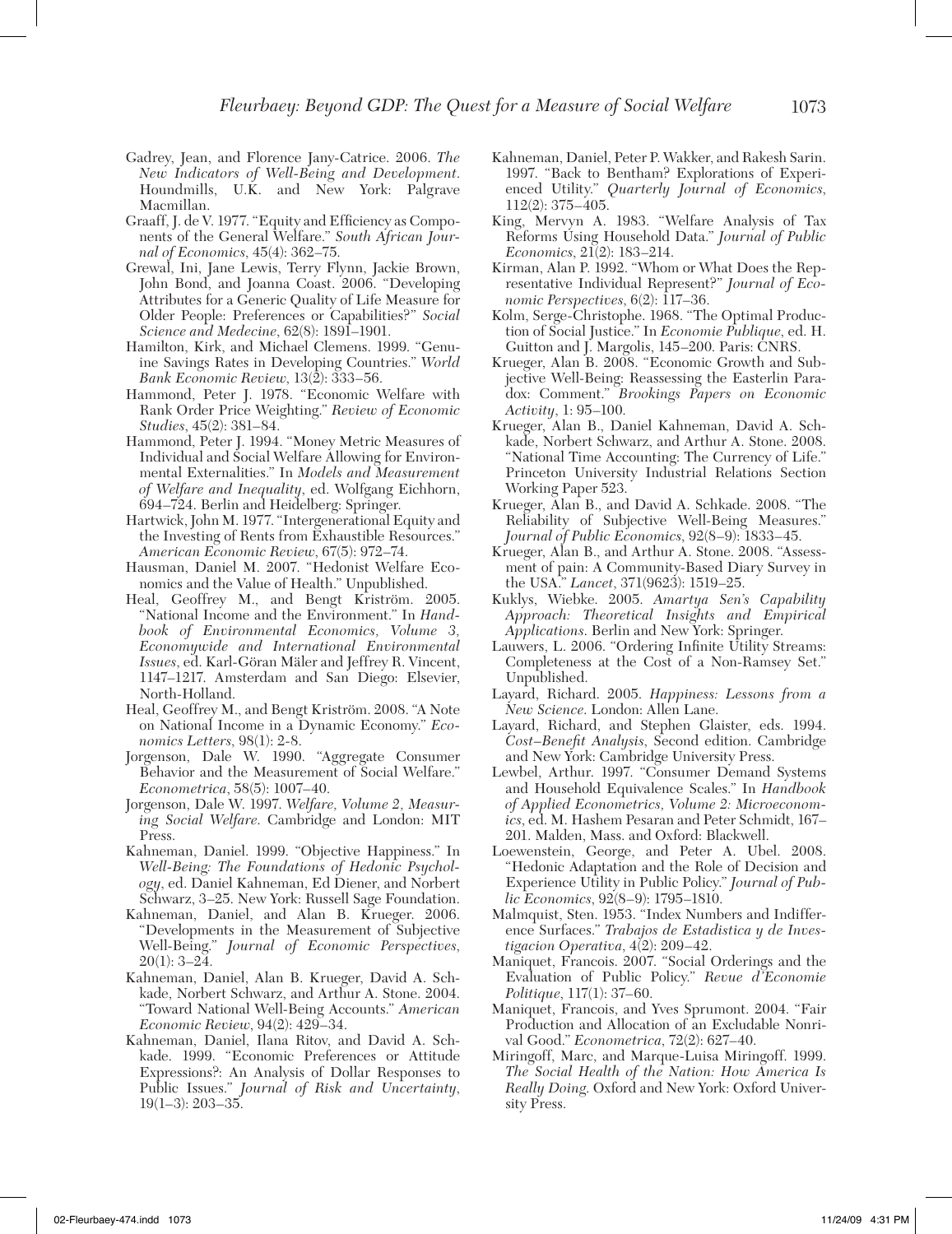- Moulin, Hervé, andWilliam Thomson. 1997."Axiomatic Analysis of Resource Allocation Problems." In *Social Choice Re-examined, Volume 1, Proceedings of the IEA Conference Held at Schloss Hernstein, Berndorf, near Vienna, Austria*, ed. Kenneth J. Arrow, Amartya Sen and Kotaro Suzumura, 101–20. New York: St. Martin's Press; London: Macmillan Press.
- Neumayer, Eric. 2004. "Sustainability and Well-Being Indicators." United Nations University World Institute for Development Economics Research Paper 2004/23.
- Ng, Yew-Kwang. 1986. "Social Criteria for Evaluating Population Change: An Alternative to the Blackorby–Donaldson Criterion." *Journal of Public Economics*, 29(3): 375–81.
- Nordhaus, William D., and James Tobin. 1973. "Is Growth Obsolete?" In *The Measurement of Economic and Social Performance: Studies in Income and Wealth, Volume 38*, ed. Milton Moss, 509–31. New York: National Bureau of Economic Research.
- Nussbaum, Martha C. 2000. *Women and Human Development: The Capabilities Approach*. Cambridge; New York and Melbourne: Cambridge University Press.
- Nussbaum, Martha C. 2008. "Who Is the Happy Warrior? Philosophy Poses Questions to Psychology." *Journal of Legal Studies*, 37(S2): S81–114.
- Osberg, Lars, and Andrew Sharpe. 2002. "An Index of Economic Well-Being for Selected OECD Countries." *Review of Income and Wealth*, 48(3): 291–316.
- Oswald, Andrew J. 1997. "Happiness and Economic Performance." *Economic Journal*, 107(445): 1815–31.
- Pazner, Elisha. 1979. "Equity, Nonfeasible Alternatives and Social Choice: A Reconsideration of the Concept of Social Welfare." In *Aggregation and Revelation of Preferences*, ed. Jean-Jacques Laffont, 161–73. Amsterdam and New York: Elsevier, North-Holland.
- Pollak, Robert A. 1981. "The Social Cost of Living Index." *Journal of Public Economics*, 15(3): 311–36.
- Ramsey, F. P. 1928. "A Mathematical Theory of Saving." *Economic Journal*, 38(152): 543–59.
- Ravallion, Martin. 1997. "Good and Bad Growth: The Human Development Reports." *World Development*, 25(5): 631–38.
- Rawls, John. 1971. *A Theory of Justice*. Cambridge and London: Harvard University Press.
- Rawls, John. 1982. "Social Unity and Primary Goods." In *Utilitarianism and Beyond*, ed. Amartya Sen and Bernard Williams, 159–86. Cambridge and New York: Cambridge University Press.
- Roberts, Kevin. 1980. "Price-Independent Welfare Prescriptions." *Empirical Economics*, 13(3): 277–97.
- Robeyns, Ingrid. 2006. "The Capability Approach in Practice." *Journal of Political Philosophy*, 14(3): 351–76.
- Robeyns, Ingrid, and R. J. van der Veen. 2007. "Sustainable Quality of Life: Conceptual Analysis for a Policy-Relevant Empirical Specification." Netherlands Environmental Assessment Agency Report 550031006/2007.
- Roemer, John E. 1998. *Equality of Opportunity*. Cambridge and London: Harvard University Press.
- Roemer, John E., and Kotaro Suzumura, eds. 2007. *Intergenerational Equity and Sustainability*. Houndmills, U.K. and New York: Palgrave Macmillan.
- Russell, James A. 1980. "A Circumplex Model of Affect." *Journal of Personality and Social Psychology*, 39(6): 1161–78.
- Samuelson, Paul A. 1947. *Foundations of Economic Analysis*. Cambridge and London: Harvard University Press.
- Samuelson, Paul A. 1956. "Social Indifference Curves." *Quarterly Journal of Economics*, 70(1): 1–22.
- Samuelson, Paul A. 1961. "The Evaluation of 'Social Income': Capital Formation and Wealth." In *The Theory of Capital*, ed. Friedrich A. Lutz and Douglas C. Hague, 32–57. London: Macmillan.
- Samuelson, Paul A. 1977. "Reaffirming the Existence of 'Reasonable' Bergson–Samuelson Social Welfare Functions." *Economica*, 44(173): 81–88.
- Samuelson, Paul A., and S. Swamy. 1974. "Invariant Economic Index Numbers and Canonical Duality: Survey and Synthesis." *American Economic Review*, 64(4): 566–93.
- Schokkaert, Erik. 2007a. "Capabilities and Satisfaction with Life." *Journal of Human Development*, 8(3): 415–30.
- Schokkaert, Erik. 2007b. "The Capabilities Approach." Catholic University Leuven Center for Economic Studies Discussion Paper 07.34.
- Sen, Amartya. 1970. *Collective Choice and Social Welfare*. San Francisco: Holden-Day.
- Sen, Amartya. 1976. "Real National Income." *Review of Economic Studies*, 43(1): 19–39.
- Sen, Amartya. 1979. "The Welfare Basis of Real Income Comparisons: A Survey." *Journal of Economic Literature*, 17(1): 1–45.
- Sen, Amartya. 1985. *Commodities and Capabilities*. Amsterdam: Elsevier, North-Holland.
- Sen, Amartya. 1992. *Inequality Reexamined*. New York: Russell Sage Foundation; Cambridge: Harvard University Press.
- Sen, Amartya. 1999. "The Possibility of Social Choice." *American Economic Review*, 89(3): 349–78.
- Sidgwick, Henry. 1907. *The Methods of Ethics*, Seventh edition. London: Macmillan.
- Slesnick, Daniel T. 1991. "Aggregate Deadweight Loss and Money Metric Social Welfare." *International Economic Review*, 32(1): 123–46.
- Slesnick, Daniel T. 1998. "Empirical Approaches to the Measurement of Welfare." *Journal of Economic Literature*, 36(4): 2108–65.
- Slesnick, Daniel T. 2001. *Consumption and Social Welfare: Living Standards and Their Distribution in the United States*. Cambridge; New York and Melbourne: Cambridge University Press.
- Sobel, Joel. 2005. "Interdependent Preferences and Reciprocity." *Journal of Economic Literature*, 43(2): 392–436.
- Sprumont, Yves. 2007. "Resource Egalitarianism with a Dash of Efficiency." Université de Montreal